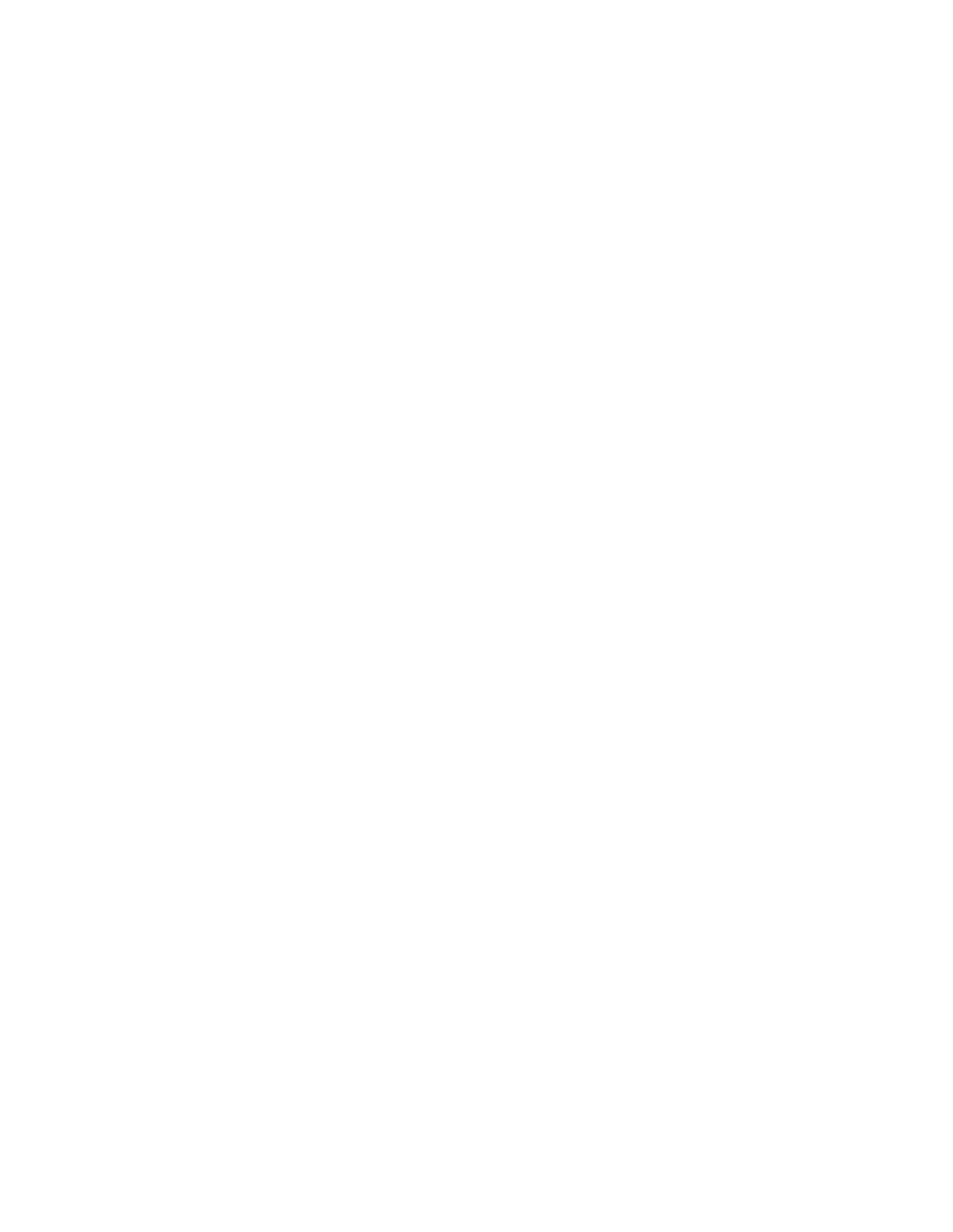COPYRIGHT (c) 1979 by Technical Systems Consultants, Inc. P.O. Box 2570 West Lafayette, Indiana 47906 All Rights Reserved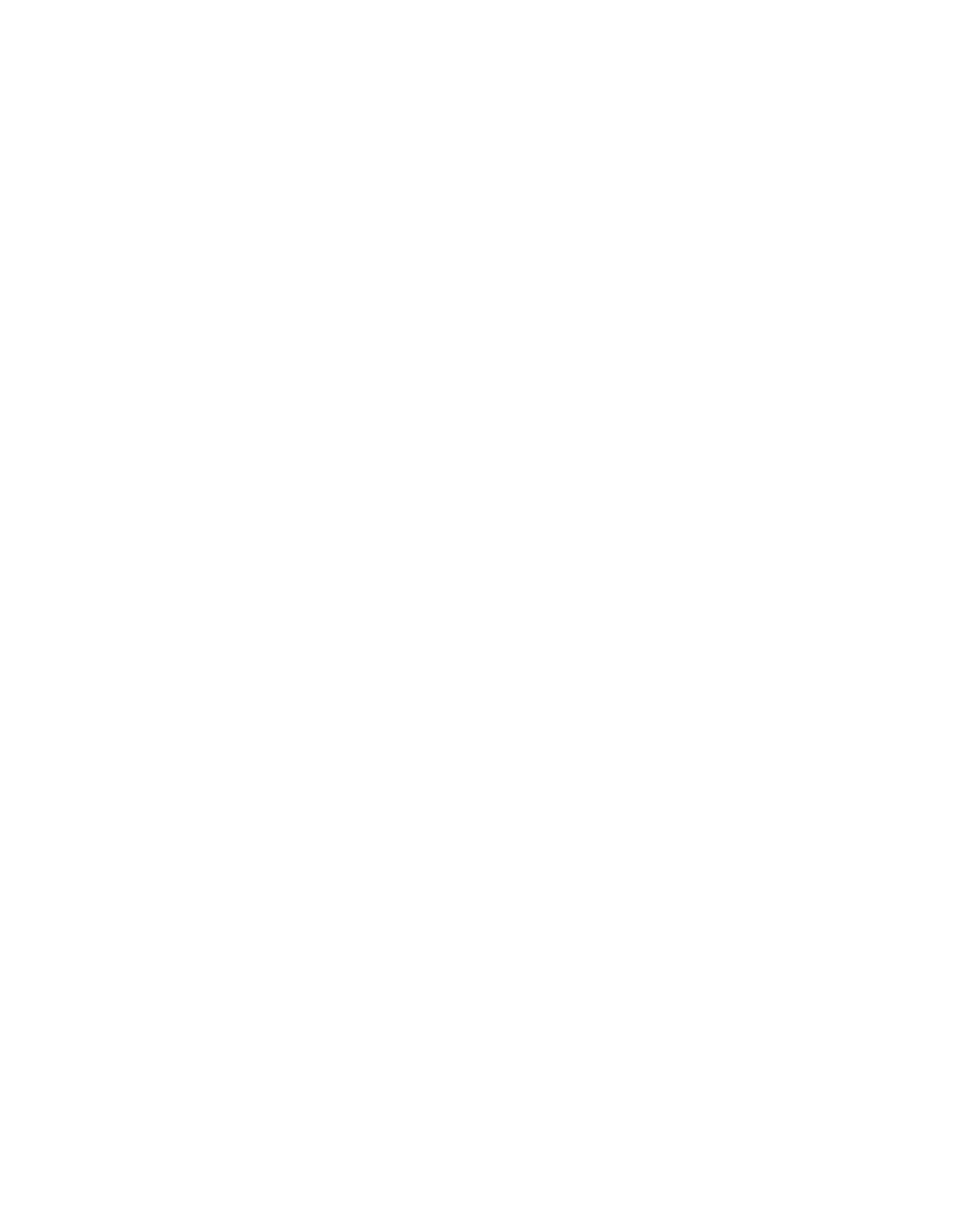# Table of Contents

|  | Page |
|--|------|

| I. Introduction                | 1              |
|--------------------------------|----------------|
| II. Getting the System Started | $\overline{c}$ |
| III. Assembler Operation       | 7              |
| IV. The Instruction Set        | 13             |
| V. Standard Directives         | 25             |
| VI. Conditional Assembly       | 33             |
| VII. Macros                    | 37             |
| VIII. Special Features         | 46             |
| IX. Object Code Production     | 52             |
| X. Error and Warning Messages  | 53             |
| XI. Adapting to Your System    | 55             |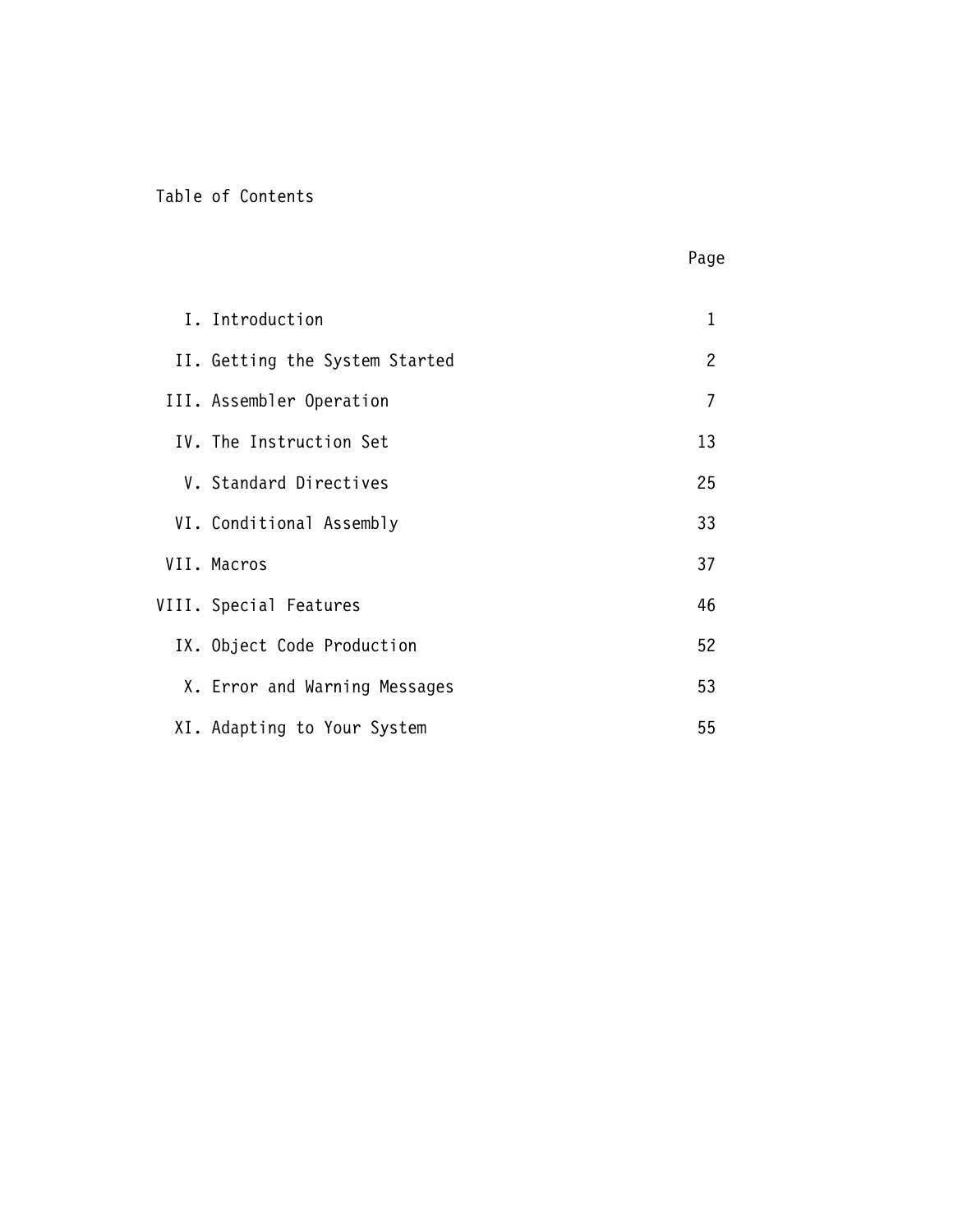TSC 6809 Assembler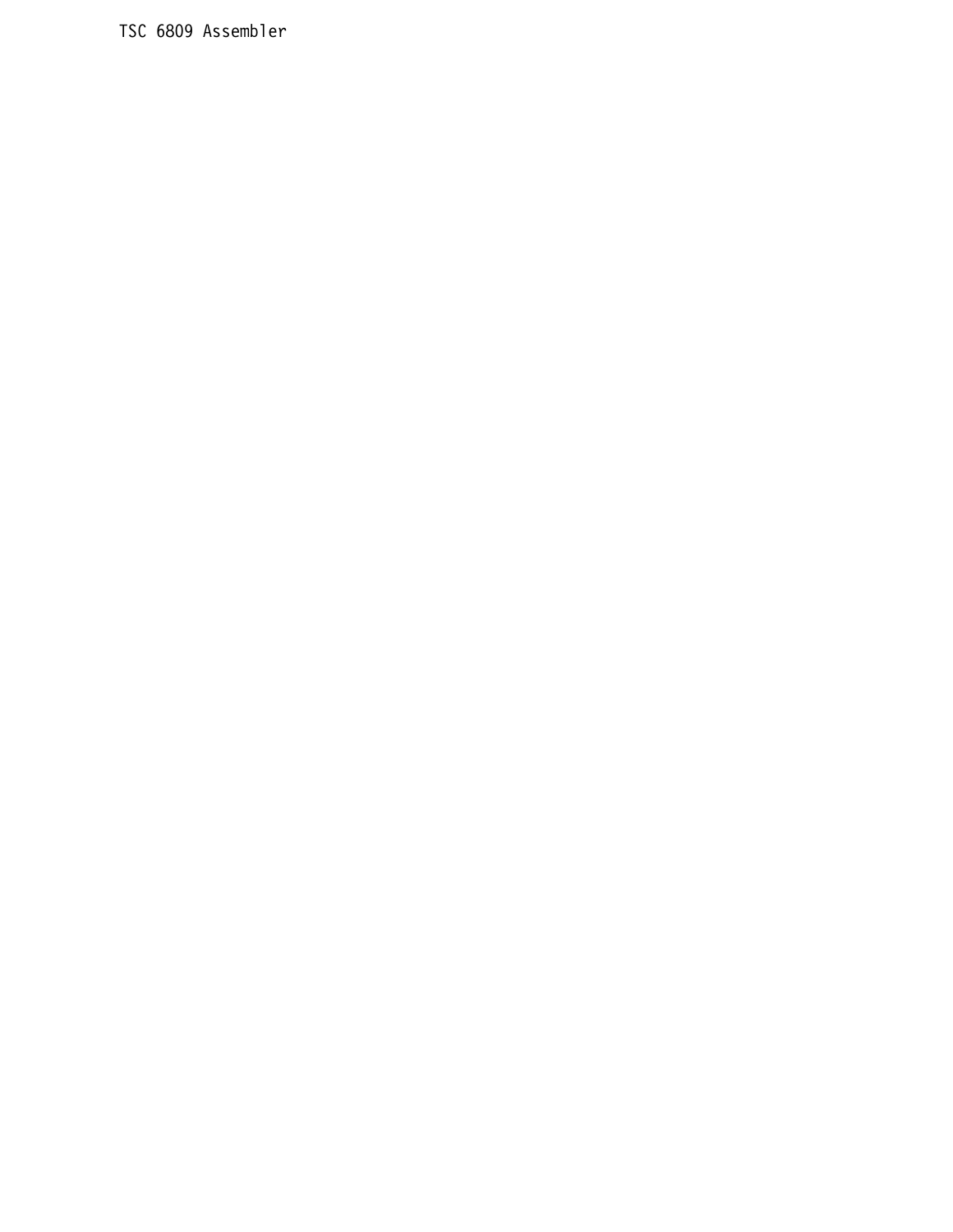# I . INTRODUCTION

The 6809 Mnemonic Assembler is a fast and powerful disk based assembler interfaced to the FLEXt disk operating system. It accepts all standard Motorola mnemonics for the 6809 instruction set as well as all standard 6800 and 6801 mnemonics. Macros and conditional assembly are supported as well as numerous other directives for convenient assembler control. The assembler executes in two passes and can accept any size file on the disk so long as sufficient memory is installed to contain the symbol table. Output is in the form of a binary disk file or a hexadecimal tape as well as an assembled listing output which may be routed to a printer or to a disk file through the facilities of FLEX.

This manual is by no means intended to teach the reader assembly language programming nor even the full details of the 6809 instruction set. It assumes the user has a working knowledge of assembly language programming and a manual describing the 6809 instruction set and addressing modes in full. The former can be acquired through any of a large number of books available on assembly programming, the latter from the 6809 hardware manufacturer or seller.

Throughout the manual a couple of notational conventions are used which are explained here. The first is the use of angle brackets ('<' and '>'). These are often used to enclose the description of a particular item. This item might be anything from a filename to a macro parameter. It is enclosed in angle brackets to show that it is a single item even though the description may require several words. The second notation is the use of square brackets ('[' and ']'). These are used to enclose an optional item.

FLEX is a trademark of Technical Systems Consultants, Inc.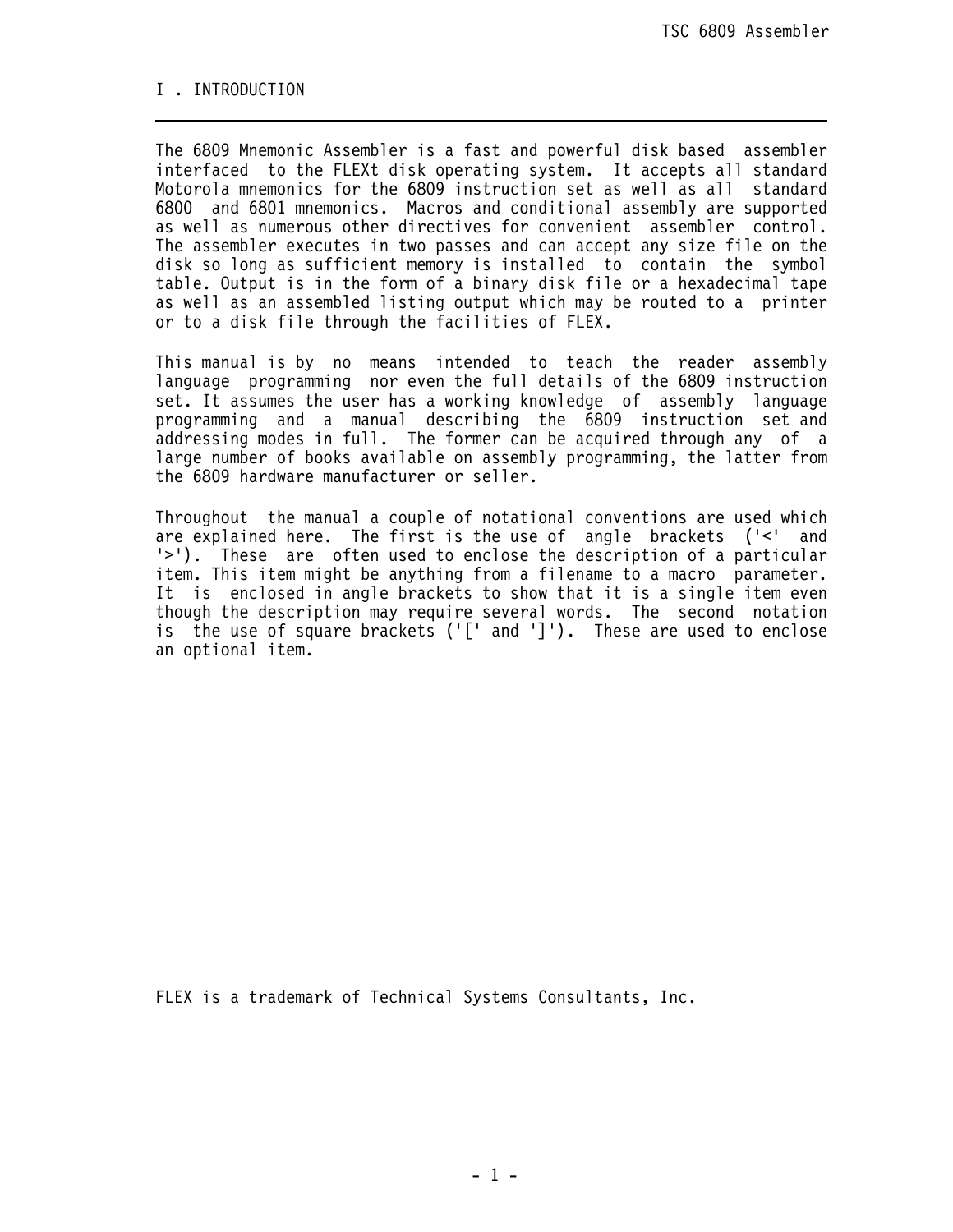# II.A GETTING THE SYSTEM STARTED

The disk version of the 6809 Mnemonic Asssembler is very simple to use. There are no built-in editing functions - you must have a previously edited source file on disk before using the assembler. This file must be a standard FLEX text file which is simply textual lines terminated by a carriage return. There should be no line numbers or control characters (except for the carriage returns) in the file. When you have both the assembler and the edited source file on a disk or disks which are inserted in a powered up system, you are ready to begin.

#### The Command Line

The very minimum command line necessary to execute an assembly is as follows:

#### +++ASMB,<filename>

The three plus signs are FLEX's ready prompt, ASMB is the name of the assembler file (it has a .CMD extension), and the <filename> is the standard FLEX specification for the source file you wish to assemble. The <filename> defaults to a .TXT extension and to the assigned working drive if an explicit extension and drive number are not given. In this and forthcoming example command lines, a comma is used to separate items. It is also possible to use a space or spaces in this capacity.

As stated, this is the very minimum command which can be used. It is possible to supply many more parameters or options to the assembler, but if left off as in this example, the assembler will assume default parameters. Perhaps the most important options available are the two associated with output. We say two because there are two types of output available from the assembler: object code output and assembled source listing output. The options regarding the assembled source listing output will be described a little later.

The object code can be in the form of a binary disk file, a hex output to tape, or no object code output at all. Since no specifications are made concerning object code output in the above example, the assembler will assume the default case which is a binary disk file. Since no name was specified, the output binary file will assume the same name as the input source file specified but with a .BIN extension. If such a file already exists, you will be asked:

DELETE OLD BINARY (Y-N)?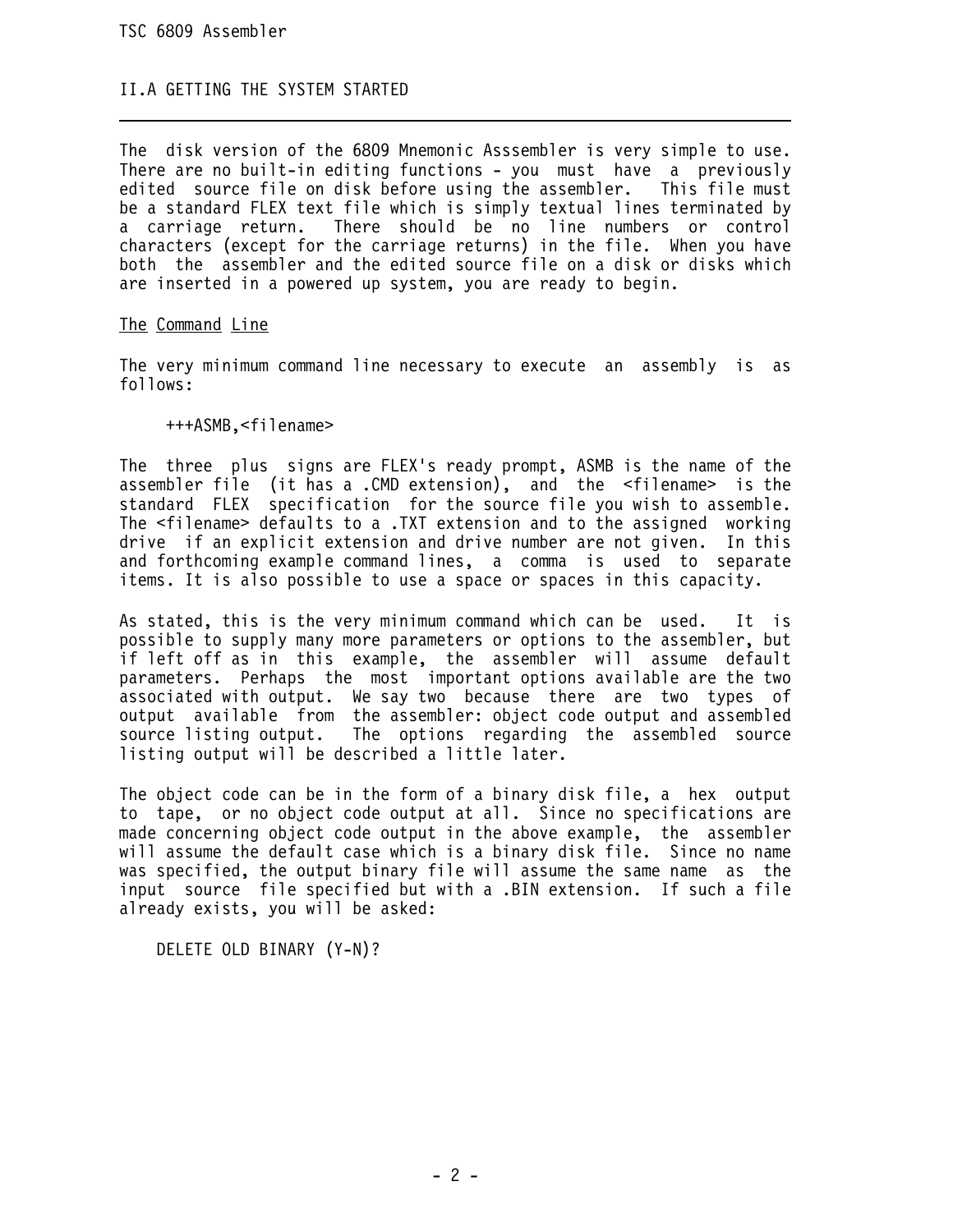to which you may respond 'Y' which will delete the existing file and continue to create the new file or 'N' which will immediately terminate the assembly, returning to FLEX with the old binary file remaining intact.

If you wish to create a binary file by another name or extension, you may do so by placing the desired file specification on the command line as follows:

+++ASMB,<input file spec>,<binary file spec>

This binary file specification will default to a .BIN extension and to the assigned working drive. If a file by that name already exists on the specified drive, you will be prompted as described above.

Specifying Assembly Options

Now we shall go one step further and add a set of single character option flags which may be set on the command line as follows:

+++ASMB,<input file spec>[,<binary file spec>][,+<option list>]

The square brackets indicate that the binary file spec and the option list are optional. The plus sign is required to separate the option list from the file specifications. The <option list> is a set of single character flags which either enable or disable a particular option. In all cases they reverse the sense of the particular option from its default sense. There may be any number of options specified and they may be specified in any order. There may not be spaces within the option list. Following is a list of the available options and what they represent:

- B Do not create a binary file on the disk. No binary file will be created even if a binary file name is specified. This is useful when assembling a program to check for errors before the final program is completed or when obtaining a printed source listing.
- L Suppress the assembled listing output. If not specified, the assembler will output each line as it is assembled in pass 2, Those lines containing errors will always be printed regardless of whether or not this option is specified.
- S Suppress the symbol table output. The assembler normally prints out a sorted symbol table at the end of an assembly. This option suppresses that output. Note that the L option will not suppress the symbol table output, just the source itself.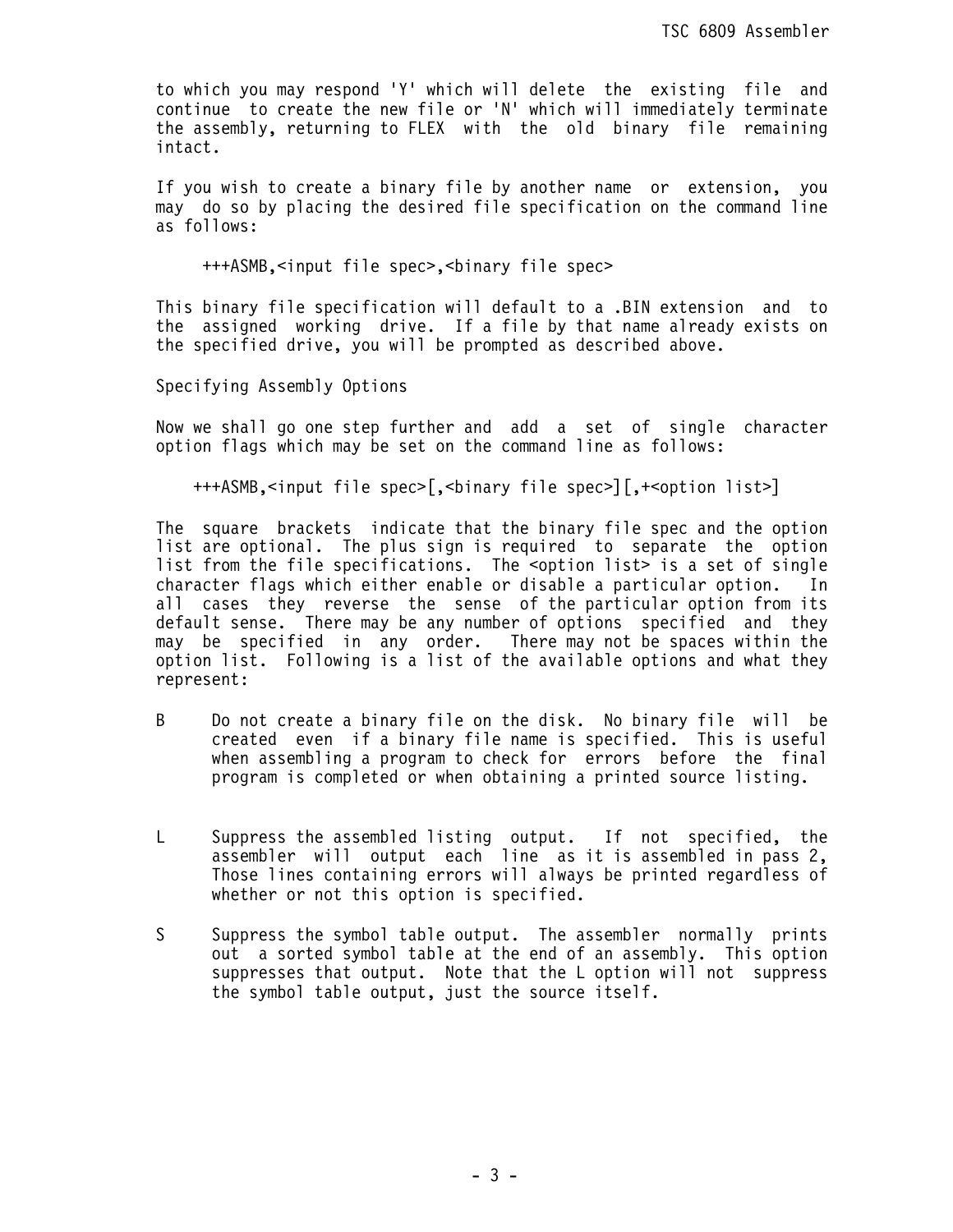- G Turns off printing of multiple line object code instructions. Certain directives (FCB, FDB, and FCC) can produce several lines of output listing for only one instruction line. This option prints the first line of output from such an instruction (the line which contains the source) but suppresses the printing of the subsequent lines which contain only object code information.
- N Enables the printing of decimal line numbers on each output line. These numbers are the consecutive number of the line as read by the assembler. Error lines are always output with the line number regardless of the start of this option.
- T Produce a hex output directly to tape. This output is formatted in the standard Motorola 'S1-S9' format. Consult the section on object code production for further details.
- Y This option overrides the prompt for deleting an existing binary file. In other words, if the Y option (stands for YES) is specified, an existing binary file of the same name as the one to be created will be automatically deleted without a prompt.
- D Suppress printing of the date in the header at the top of each output page. The assembler normally picks up the current date from FLEX and prints it in the header. This option causes the date to be omitted.
- W Suppress warning messages. The 6809 assembler is capable of reporting a number of warning messages as well as an indicator of long jumps and branches that could be shortened. This option suppresses the printing of these messages and indicators.
- P<no> This option allows the programmer to specify a page number at which to start printing of the assembled listing. Complete instructions can be found in the next paragraph.

# Specifying a Starting Page Number

As mentioned in the 'P' option above, it is possible to specify a particular page number at which printing of the assembled listing should commence. All output before that page is suppressed INCLUDING ERROR LINES! When the specified page is hit, printing begins and continues to the end of the assembly. Note that it is possible to suspend or to completely terminate an assembly during output by use of the escape or escape/return sequence found in FLEX. The desired page number is specified right with the 'P' option in the option list. It must directly follow the 'P' and should be a decimal number from 1 to 65,536. The page number itself must be directly followed by a non-alphanumeric character (terminator) such as a comma or space. This implies that the 'P' option, if specified, MUST BE THE LAST OPTION SPECIFIED. The page number may also be followed or terminated by a plus sign as used in the following paragraph. It is also important to note that the PAG mode must be selected (pagination turned on) in order for the 'P' option to have any effect. The PAG mode may be turned on as described in the section on Standard Directives.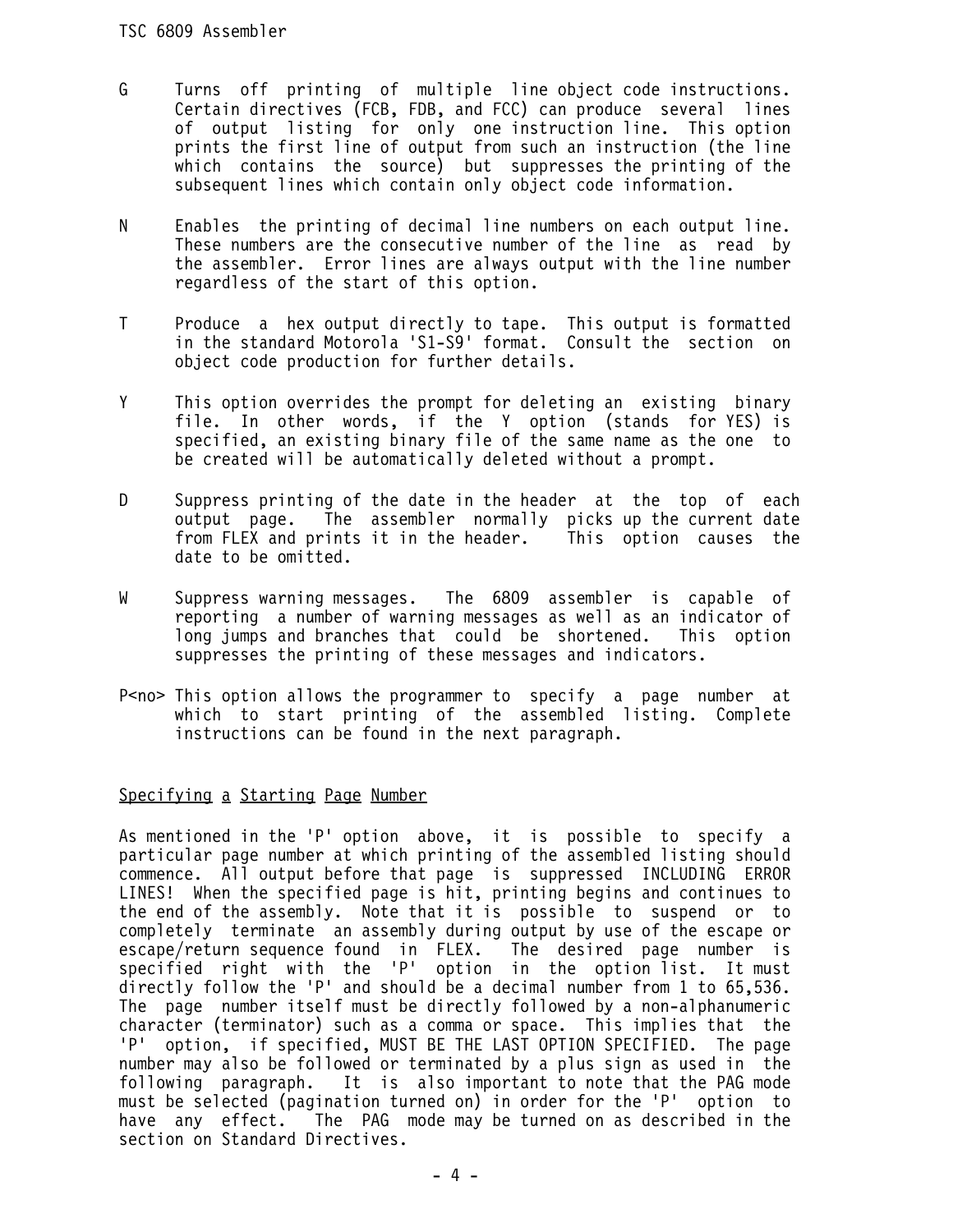# COMMAND LINE PARAMETERS

The assembler has a facility for passing information from the command line directly into the source program. A maximum of three pieces of information or "command line parameters" may be passed to the program. These parameter are simply strings of characters that will be substituted into the source listing as it is read in by the assembler. These parameters are expressed in the command line in the manner shown here:

+++ASMB,<in file>,<binary file>,+<options>,+<prm.l>,<prm.2>,<prm.3>

The parameters are optional but must be separated from the rest of the line by the second plus sign and from each other by commas. As stated, these parameters are simply strings of characters. They may be supplied in two ways: as a string of characters enclosed by a delimiter or just a string of characters with no spaces or commas embedded. The "delimiters" which can be used to enclose a string are the single quote (') and the double quote ("). Either can be used but for a particular string the beginning delimiter and the ending delimiter must be the same. The reason for using a delimited string is to pass in a string with commas and/or spaces which cannot be in an un-delimited string. Note that if one wishes to enter a command line parameter but no options, he must still place both plus signs in the command as seen in this example command line:

#### +++ASMB,ANYFILE,++PARAMETER1,PARAMETER2

For further information on command line parameters and how to specify where in the source program these parameters should be substituted, see the section on Special Features.

# OUTPUTTING TO A HARDCOPY DEVICE

The assembler does not have a built in means for outputting the assembled listing to a hardcopy device. This operation is, however, available through the facilities of FLEX. To do so one must use the 'P' command provided with FLEX. This 'P' command reads a printer driver file which you can supply to output to any hardcopy device you want. It effectively switches the output of the assembler from going to the terminal to going to the printer. For example:

#### +++P,ASMB,TESTFILE

would cause the assembled listing of the source file TESTFILE.TXT to be output to the printer. For further details of use of the 'P' command the FLEX User's Manual and Advanced Programmer's Guide.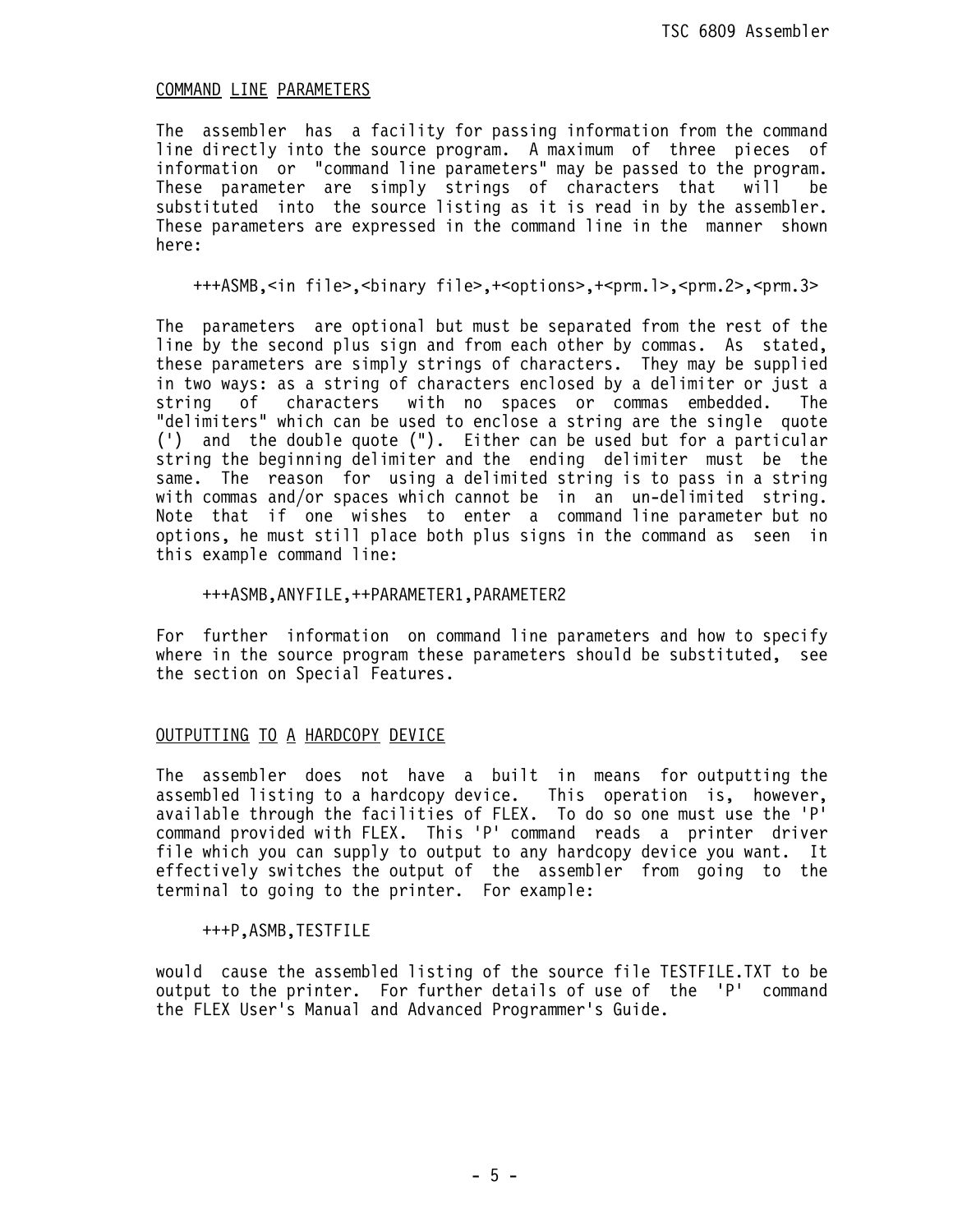# EXAMPLES:

#### ASMB,TEST

 Assembles a file called TEST-TXT on the assigned working drive and creates a binary file called TEST.BIN on the same drive. The assembled listing is output to the terminal as is the symbol table.

ASMB,TEST,+LS

 Same as before except that no listing is output (except for any lines with errors) and no symbol table is output.

ASMB,0.TEST,1.TEST.CMD,+LSY

 Assembles a file from drive 0 called TEST.TXT and produces a binary file on drive 1 called TEST.CMD. No listing or symbol table is output and if a file by the name of TEST.CMD already resides on drive 1, it will be automatically deleted before the assembly starts.

l.ASMB,0.TEST.BAK,+BNGS

 Loads the assembler itself from drive 1 and assembles a file called TEST.BAK found on drive 0. No binary file is produced. The assembled listing is output with line numbers turned on and multiple line generated code turned off. No symbol table is printed.

ASMB,0.TEST.BAK,+GSBNP26

 This command performs just like the last with two exceptions. First, the assembler itself is loaded from the whatever the assigned system drive is. Second, the assembled listing output does not begin until the assembler reaches page number 26.

# 0.ASMB,0.ASMB,0.ASMB,+GW,+MINI,'ASSEMBLER FOR 5" DISK'

 This command looks a little confusing, but it was done to accentuate the method in which default extensions work. The assembler itself (a file called ASMB.CMD) is loaded from drive 0, the file called ASMB.TXT found on drive 0 is assembled, and a binary file is produced on drive 0 by the name ASMB.BIN. Note that it was not necessary to specify the binary file name in this case since ASMB.BIN is what the default would have been. The assembled listing is output with multiple line code generation suppressed and warning messages suppressed. There are two parameters which may be passed into the source listing. The first is the single word 'MINI'. The second parameter is the entire string, 'ASSEMBLER FOR 5" DISK', excluding the single quote delimiters (everything starting with the A and ending with the K).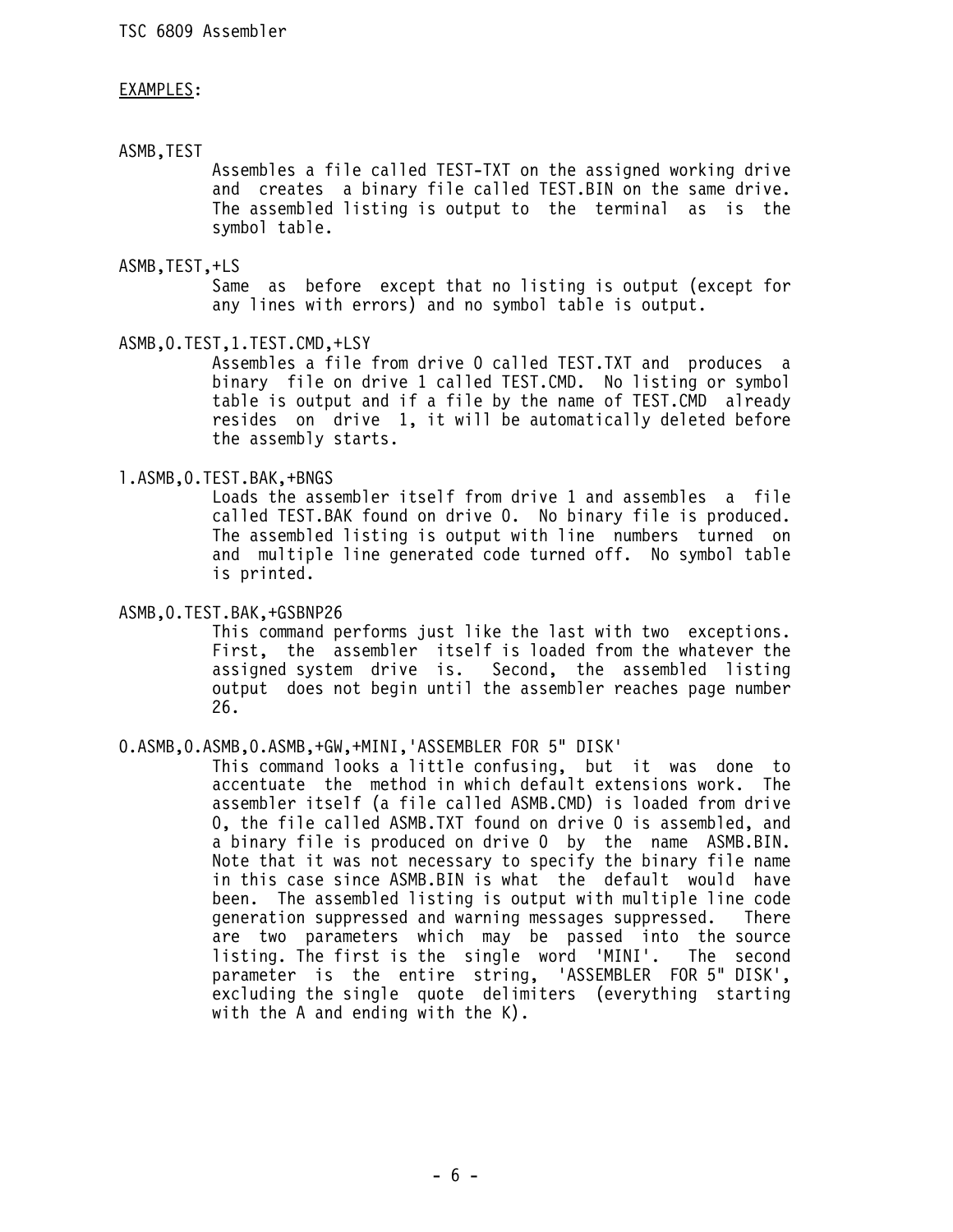# III. ASSEMBLER OPERATION & SOURCE LINE COMPONENTS

The TSC Assembler is a 2 pass assembler. During pass one a symbolic reference table is constructed and in pass two the code is actually assembled, printing a listing and outputting object code if desired. The source may be supplied in free format as described below. Each line of source consists of the actual source statement terminated with a carriage return (0D hex). The source must be comprised of ASCII characters with their parity or 8th bit cleared to zero. Special meaning is attached to many of these characters as will be described later. Control characters (00 to FF hex) other than the carriage return (0DH) are prohibited from being in the actual source statement part of the line. Their inclusion in the source statement will produce undefined results. Each source line is comprised of up to four fields: Label, Opcode, Operand, and Comment. With two exceptions, every line must have an opcode while the other fields may or may not be optional. These two exceptions are:

- 1) "Comment Lines" may be inserted anywhere in the source and are ignored by the assembler during object code production. Comment lines may be either of two types:
	- a) Any line beginning with an asterisk (hex 2A) in column one.
	- b) A null line or a line containing only a carriage return. While this line can contain no text, it is still considered a comment line as it causes a space in the output listing.
- 2) lines which contain a label but no opcode or operand field.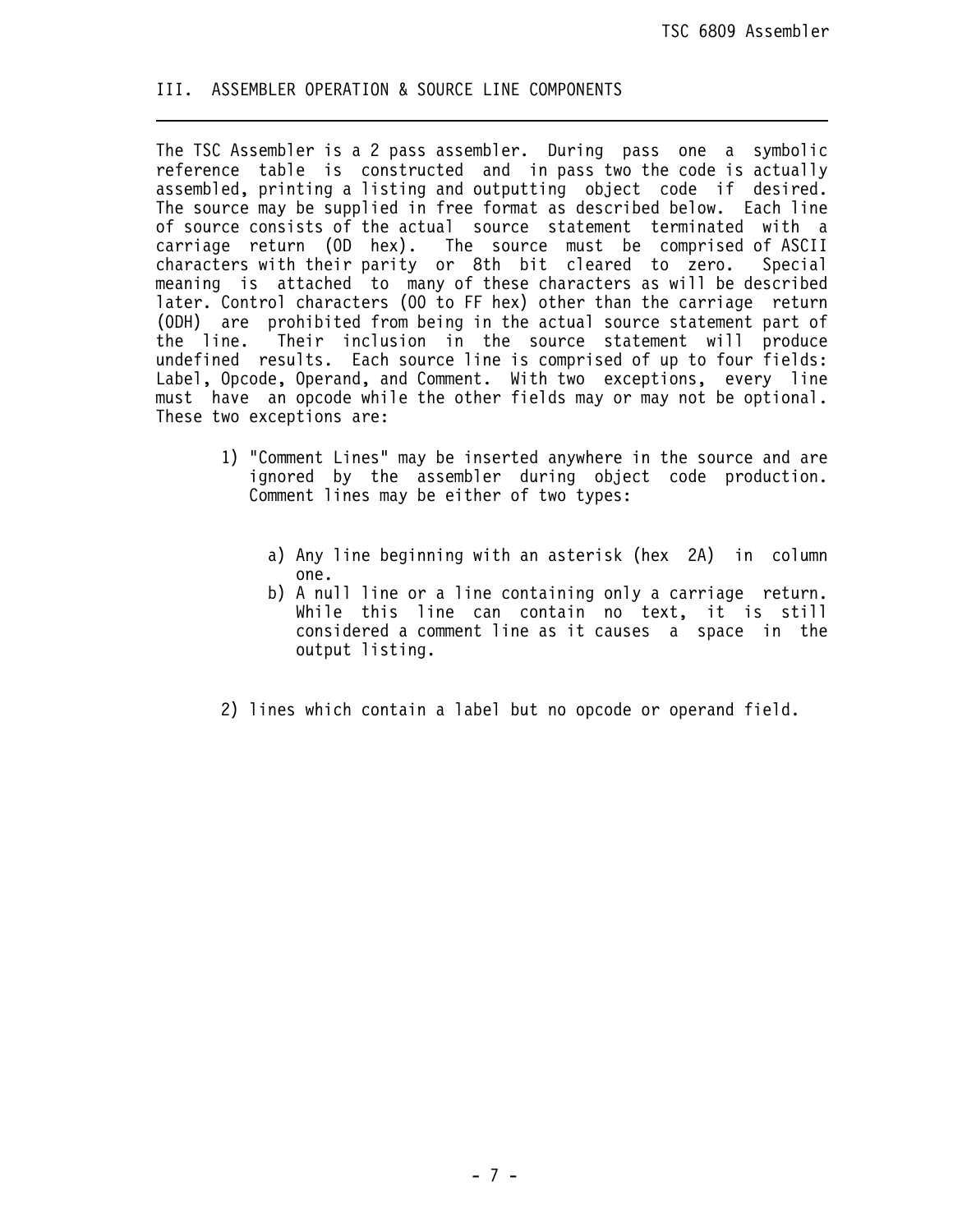# SOURCE STATEMENT FIELDS

The four fields are described here along with their format specifications. The fields are free format which means there may be any number of spaces separating each field. In general, no spaces are allowed within a field.

LABEL OR SYMBOL FIELD:

This field may contain a symbolic label or name which is assigned the instruction's address and may be called upon throughout the source program.

- 1) The label must begin in column one and must be unique. Labels are optional. If the label is to be omitted, the first character of the line must be a space.
- 2) A label may consist of letters (A-Z or a-z), numbers (0-9), or an underscore ( or 5F hex). Note that upper and lower case letters are not considered equivalent. Thus 'ABC' is a different label from 'Abc'.
- 3) Every label must begin with a letter.
- 4) Labels may be of any length, but only the first 6 characters are significant.
- 5) The label field must be terminated by a space or a return.

OPCODE FIELD:

This field contains the 6809 opcode (mnemonic) or pseudo-op. It specifies the operation that is to be performed. The pseudo-ops recognized by this assembler are described later in this manual.

- 1) The opcode is made up of letters (A-Z or a-z) and numbers (0-9). In this field, upper and lower case may be used interchangeably.
- 2) This field must be terminated by a space if there is an operand or by a space or return if there is no operand.

OPERAND FIELD:

The operand provides any data or address information which may be required by the opcode. This field may or may not be required, depending on the opcode. Operands are generally combinations of register specifications and mathematical expressions which can include constants, symbols, ASCII literals, etc. as explained later.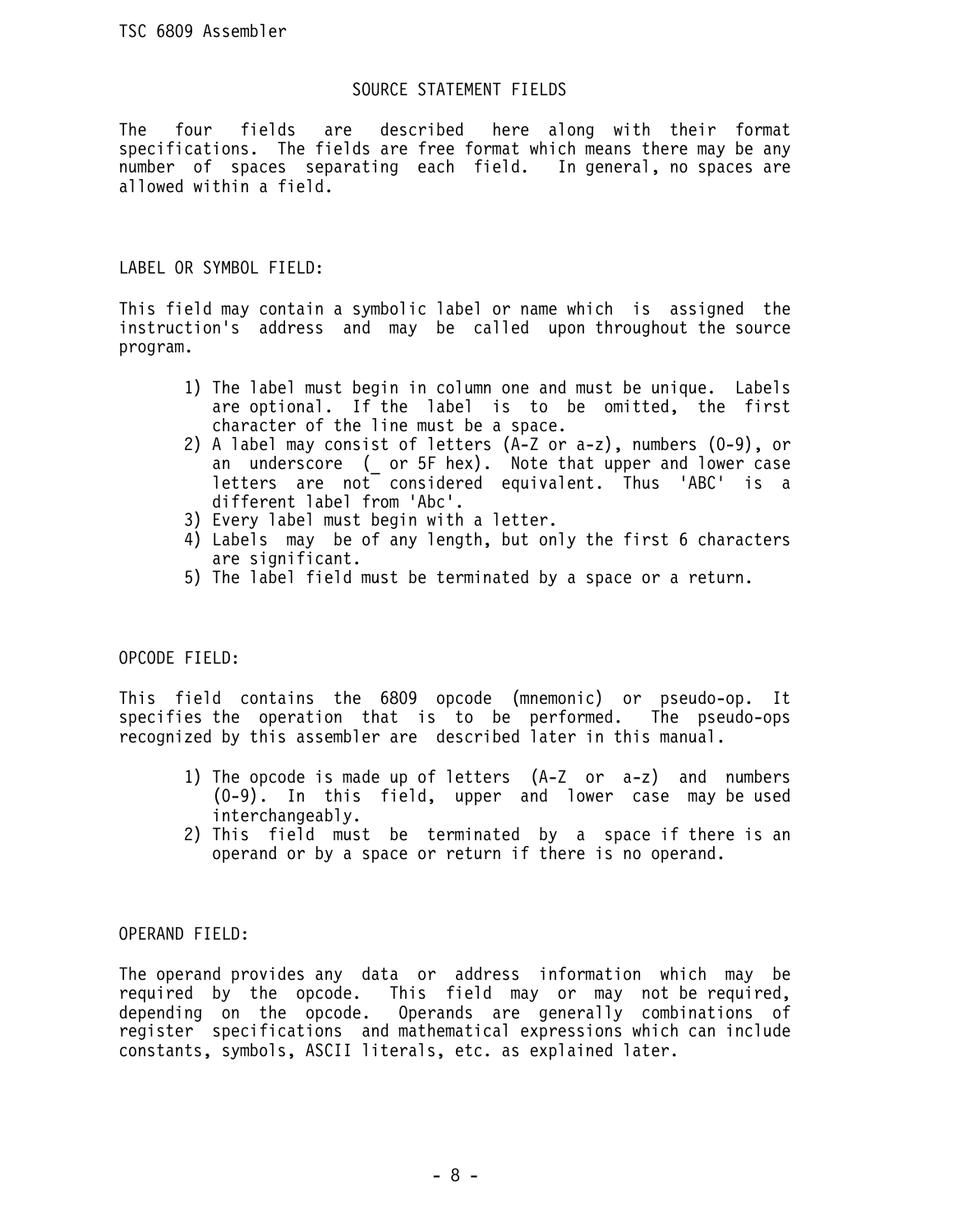- 1) The operand field can contain no spaces.
- 2) This field is terminated with a space or return.
- 3) Any of several types of data may make up the operand: register specifications, numeric constants, symbols, ASCII literals, and the special PC designator.

COMMENT FIELD:

The comment field may be used to insert comments on each line of source. Comments are for the programmer's convenience only and are ignored by the assembler.

- 1) The comment field is always optional.
- 2) This field must be preceded by a space.
- 3) Comments may contain any characters from SPACE (hex 20) thru DELETE (hex 7F).
- 4) This field is terminated by a carriage return.

#### REGISTER SPECIFICATION

Many opcodes require that the operand following them specify one or more registers. EXG and TFR require two registers specified, push and pull allow any number, and the indexed addressing mode requires specification of the register by which indexing is to be done. The following are possible register names:

#### A,B,CC,DP,X,Y,U,S,D,PC

The EXG and TFR instructions require two register specs separated by a comma. The push and pull instructions allow any number of registers to be specified, again, separated by commas. Indexed addressing requires one of X,Y,U, or S as explained under the indexed addressing mode description.

#### EXPRESSIONS

Many opcodes require that the operand supply further data or information in the form of an expression. This expression may be one or more items combined by any of four operator types: arithmetic, logical, relational, and shift.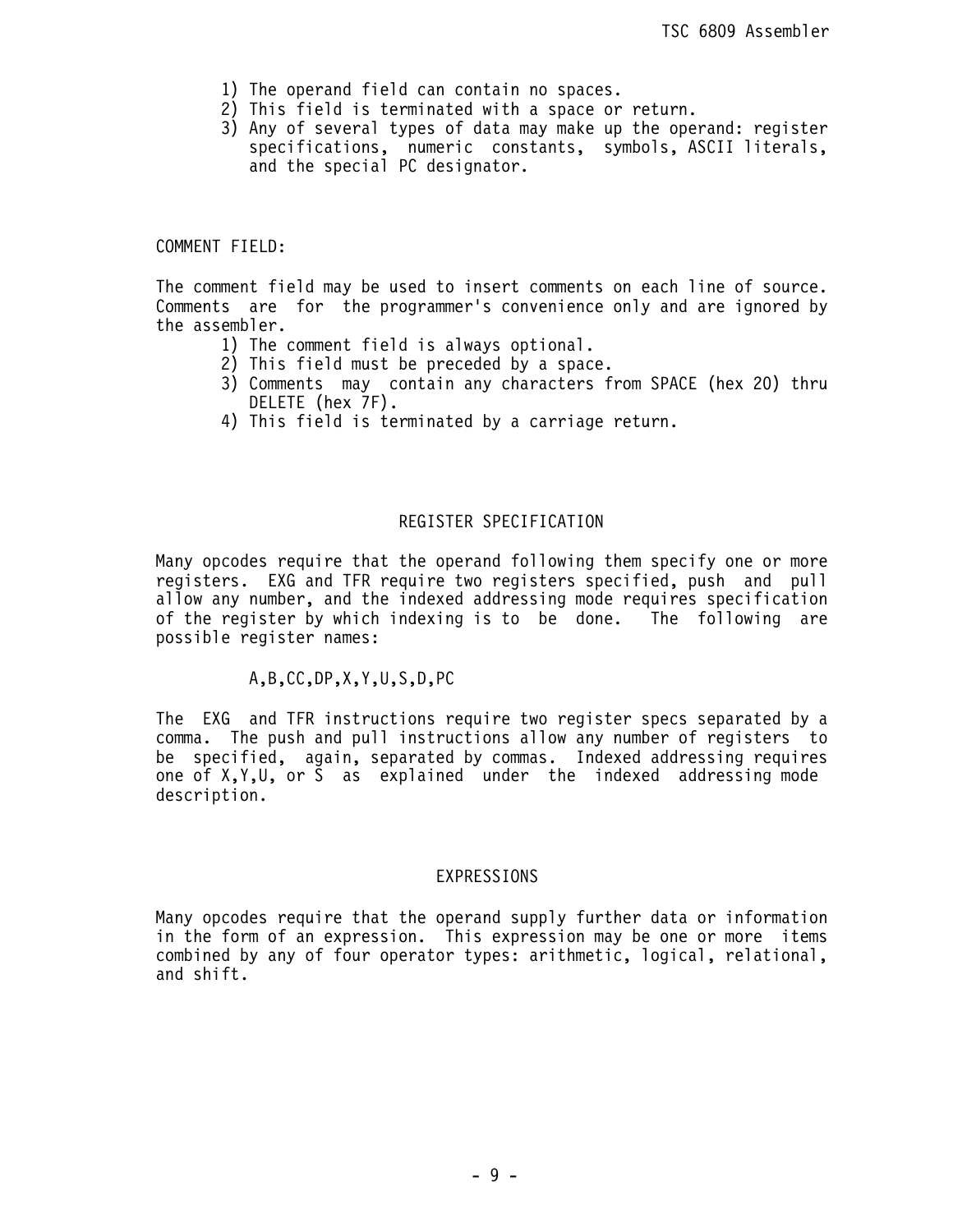Expressions are always evaluated as full 16 bit operations. If the result of the operation is to be only 8 bits, the assembler truncates the upper half. If truncation occurs when warnings are enabled, an appropriate message will be issued. No spaces may be imbedded in an expression.

ITEM TYPES:

The "item or items" used in an expression may be any of four types as listed below. These may stand alone or may be intermixed by the use of the operators.

 1) NUMERICAL CONSTANTS: Numbers may be supplied to the assembler in any of the four number bases shown below. The number given will be converted to 16 bits truncating any numbers greater than that. If 8 bit numbers are required, the 16 bit number will then be further truncated to 8 bits with notification of such if warning messages are enabled. To specify which number base is desired, the programmer must supply a prefix character to a number as detailed below.

| <b>BASE</b> | PREFIX | CHARACTERS ALLOWED |
|-------------|--------|--------------------|
| Decimal     | none   | 0 thru 9           |
| Binary      | z      | 0 or 1             |
| Octal       | Q)     | 0 thru 7           |
| Hexadecimal |        | 0 thru 9, A thru F |

 If no prefix is assigned, the assembler assumes the number to be decimal.

- 2) ASCII CONSTANTS: The binary equivalent of a single ASCII printable character may be supplied to the assembler by preceding it with a single quote. The character should be between 20 and 7F hex.
- 3) LABELS: Labels which have been assigned some address or constant value may be used in expressions. As described above under the label field, a label is comprised of letters, digits, and hyphens beginning with a letter. The label may be of any length, but only the first 6 characters are significant. Any label used in the operand field must be defined elsewhere in the program.
- 4) PC DESIGNATOR: The asterisk (\*) has been set aside as a special PC designator (Program Counter). It may be used in an expression just as any other value and is equal to the address of the current instruction.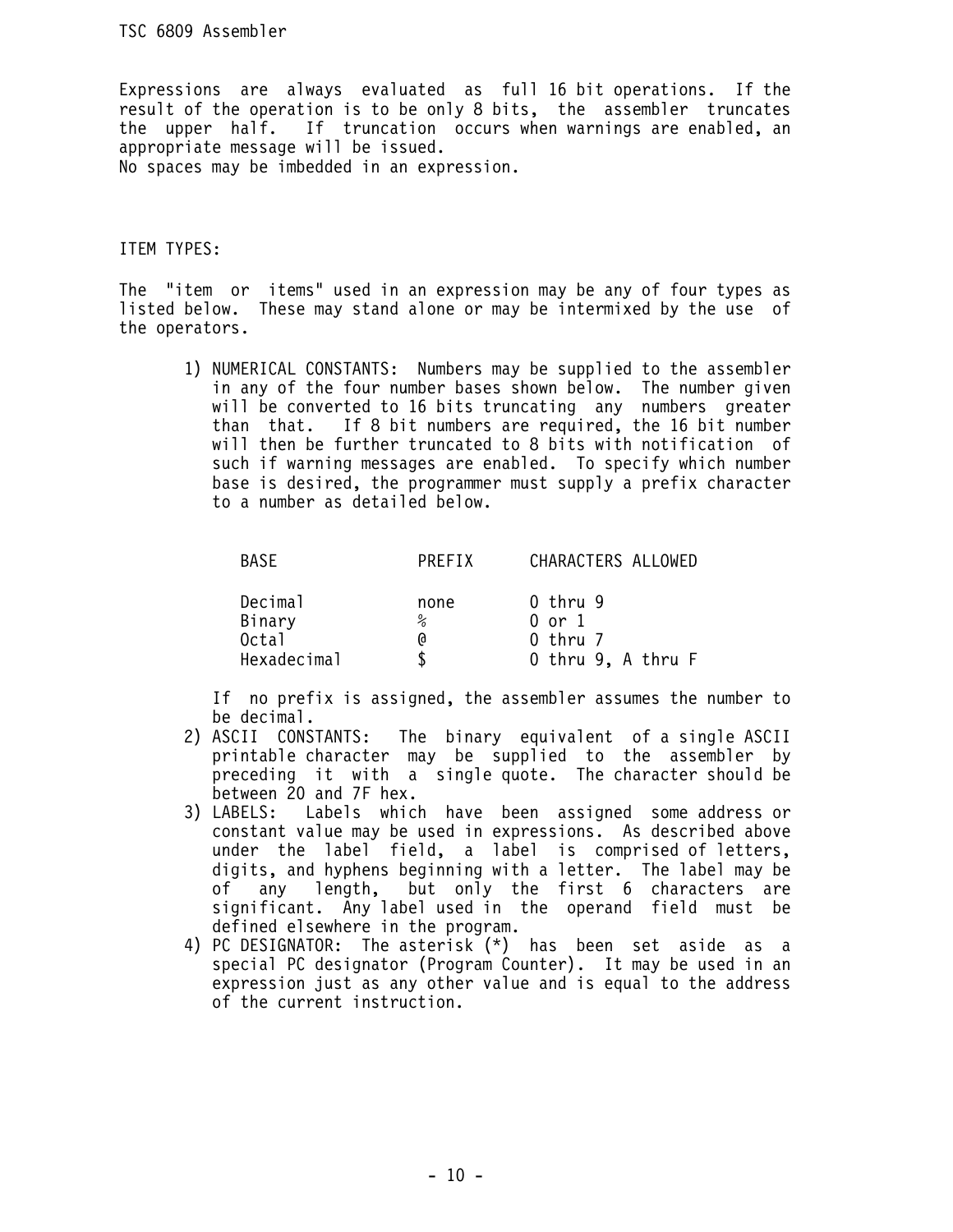#### EXPRESSION OPERATORS

As mentioned previously, the four classes of operators are: arithmetic, logical, relational, and shift. These operators permit assembly-time operations such as addition or division to take place. "Assembly-time" means that the expression is evaluated during the assembly and the result becomes a permanent part of your program.

#### a) ARITHMETIC OPERATORS

The arithmetic operators are as follows:

| Operator | Meaning                               |
|----------|---------------------------------------|
|          | Unary or binary addition              |
|          | Unary or binary subtraction           |
| $\star$  | Multiplication                        |
|          | Division (any remainder is discarded) |

# b) LOGICAL OPERATORS

The logical operators are as follows:

Operator Meaning

| 8  | logical AND operator |
|----|----------------------|
|    | Logical OR operator  |
|    | Logical NOT operator |
| >  | Shift right operator |
| << | Shift left operator  |

 The logical operations are full 16 bit operations. In other words for the AND operation, every bit from the first operand or item is individually AND'ed with its corresponding bit from the second operand or item. The shift operators shift the left term the number of places indicated by the right term. Zeroes are shifted in and bits shifted out are lost.

c) RELATIONAL OPERATORS

The relational operators are as follows:

Operator Meaning

|        | Equal                 |
|--------|-----------------------|
|        | Less than             |
|        | Greater than          |
| <>     | Not equal             |
| $\leq$ | Less than or equal    |
| $>=$   | Greater than or equal |

 The relational operations yield a true-false result. If the evaluation of the relation is true, the resulting value be all ones. If false, the resulting value will will be all zeros. Relational operations are generally used in conjunction with conditional assembly as shown in that section.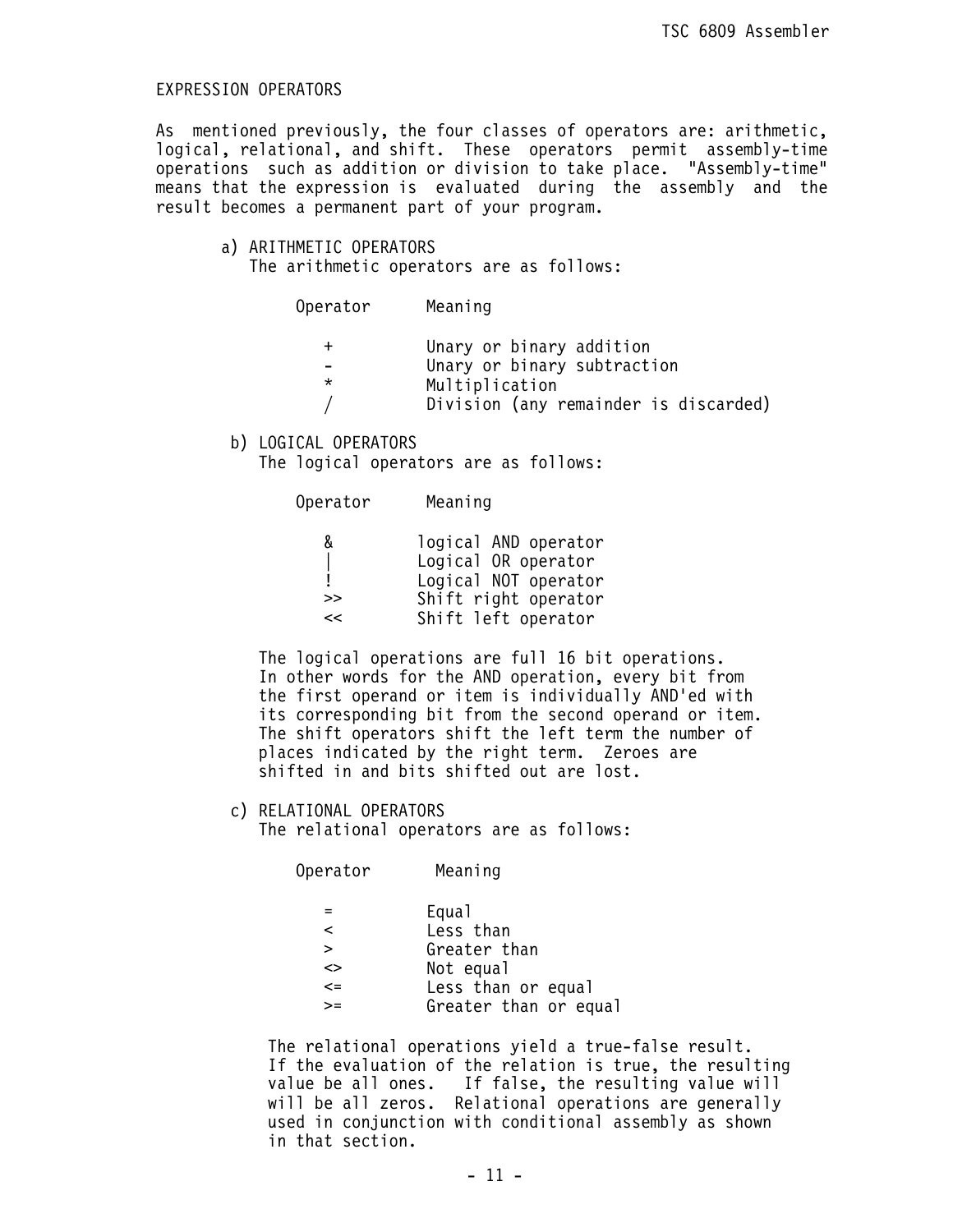# OPERATOR PRECEDENCE

Certain operators take precedence over others in an expression. This precedence can be overcome by use of parentheses. If there is more than one operator of the same priority level and no parentheses to indicate the order in which they should be evaluated, then the operations are carried out in a left to right order.

The following list classifies the operators in order of precedence (highest priority first):

- 1) Parenthesized expressions
- $2)$  Unary + and  $-$
- 3) Shift operators
- 4) Multiply and Divide
- 5) Binary Addition and Subtraction
- 6) Relational Operators
- 7) Logical NOT Operator
- 8) Logical AND and OR Operators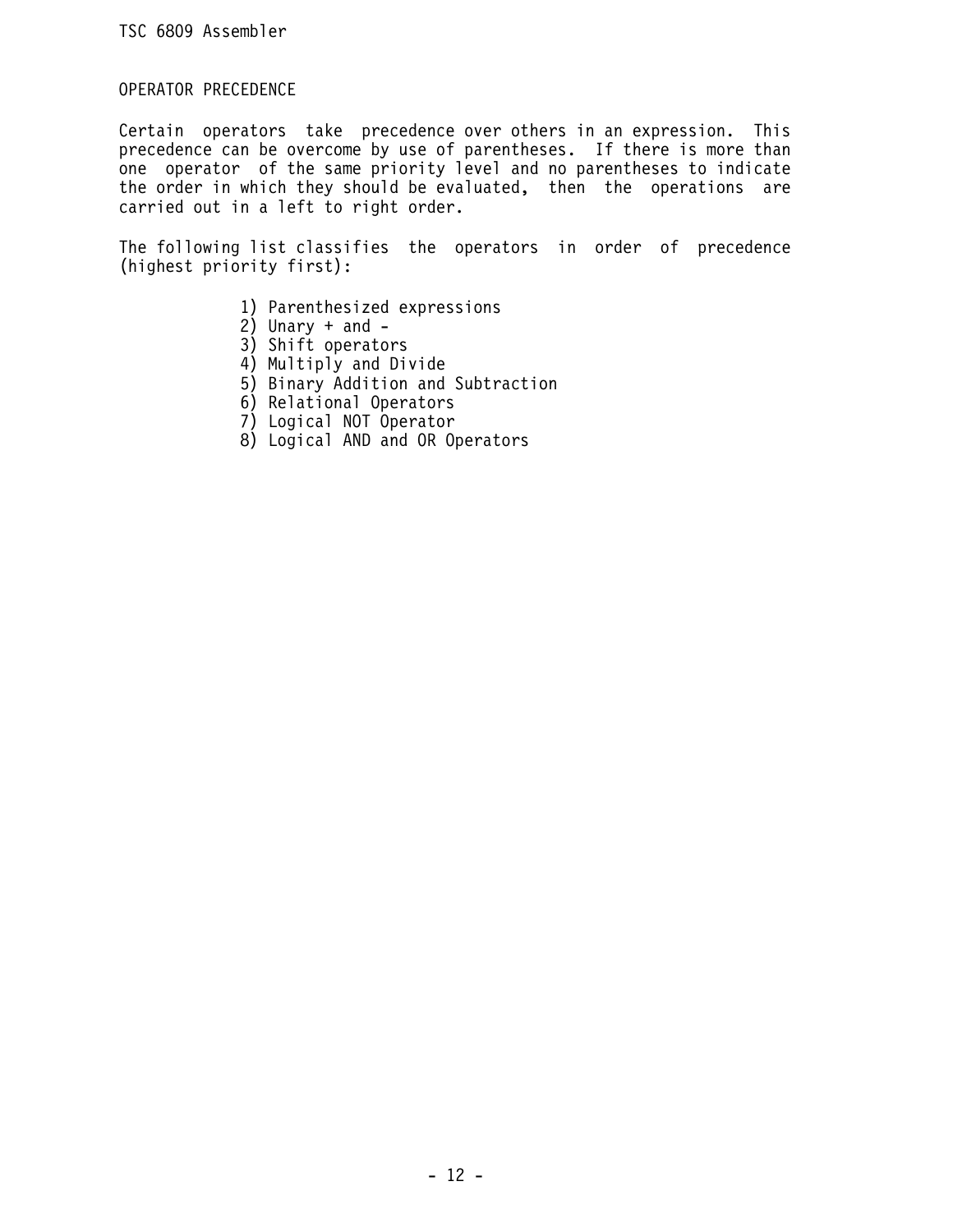IV. The INSTRUCTION SET

This section is a quick introduction to the 6809 architecture and insruction set. It is by no means complete. The intention is to familiarize the user who is already proficient at 6800 assembly language programming with the basic structure of 6809 assembly language. For more complete details on the 6809 instruction set you should obtain the proper documentation from the hardware manufacturer.

#### PROGRAMMING MODEL

The 6809 microprocessor has 9 registers that are accessible by the programmer. Four of these are 8-bit registers while the other five are 16-bit registers. Two of the 8-bit registers can, in some instances, be referenced as one 16-bit registers. The registers are as follows:

| The $'A'$ accumulator $(A)$      | 8 bit  |
|----------------------------------|--------|
| The $'B'$ accumulator $(B)$      | 8 bit  |
| The Condition Code register (CC) | 8 bit  |
| The Direct Page register (DP)    | 8 bit  |
| The $'X'$ index register $(X)$   | 16 bit |
| The $'Y'$ index register $(Y)$   | 16 bit |
| The User stack pointer (U)       | 16 bit |
| The System stack pointer (5)     | 16 bit |
| The Program Counter (PC)         | 16 bit |

The A and B accumulators can often be referenced as one 16-bit register represented by a 'D' (for Double-accumulator). In these cases, the A accumulator is the most significant half.

#### THE ADDRESSING MODES

There are several possible addressing modes in the 6809 instruction set. One of the best features of the 6809 is the consistency or regularity built into the instruction set. For the most part, any instruction which addresses memory can use any of the addressing modes available. It is not necessary to remember which instructions can use which addressing modes, etc. The addressing modes and a brief description of each follow.

1) Inherent Inherent addressing refers to those instructions which have no addressing associated with them. Example: ABX add B accumulator to X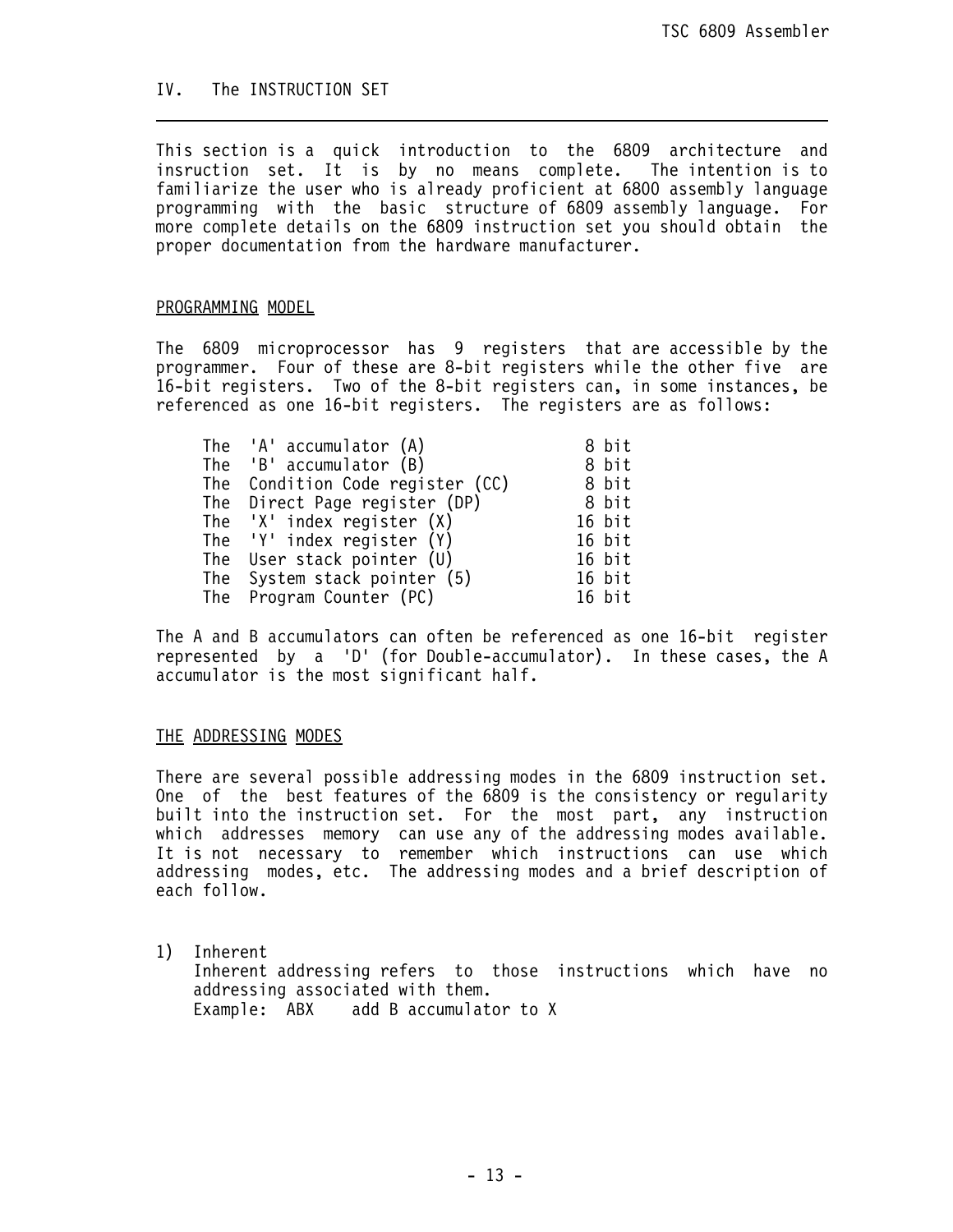- 2) Accumulator Accumulator addressing is done in those instructions which can specify the A or B accumulator. In some cases this may be the 16-bit D accumulator. Example: DECA decrement the A accumulator
- 3) Immediate In Immediate addressing the byte or bytes following the opcode are the information being addressed. These byte or bytes are specified as part of the instruction. Example: LDA #8 load immediate value (8) into A
- 4) Relative Long and Short In Relative addressing, the value of the byte(s) immediately following the opcode  $(1 \text{ if short}, 2 \text{ if long})$  are added as a two's complement number to the current value of the program counter (PC register) to produce a new PC location. In the source code, the programmer specifies the desired address to which execution should be transferred and the assembler determines the correct offset to place after the opcode. Example: LBRA THERE the program will branch to THERE
- 5) Extended In Extended addressing, the two bytes (16-bits) following the opcode are used as an absolute memory address value. Example: LDA \$1000 load A from memory location 1000 hex
- 6) Direct

 In Direct addressing, the single byte (8-bits) following the opcode is used as a pointer into a 256-byte window or "page" of memory. The page used for this purpose is the one currently found in the Direct Page register. Thus, the effective address is a concatenation of the Direct Page register as the most significant half and the byte following the opcode as the least significant half. Example: LDA \$22 load A from memory location \$XX22 where XX represents the contents of the DP register

7) Extended Indirect In Extended Indirect addressing, the 16-bit value following the opcode is used to point to two bytes in memory which are used as the effective address. Example: LDA [\$A012] loads A from the address stored at locations \$A012 and \$A013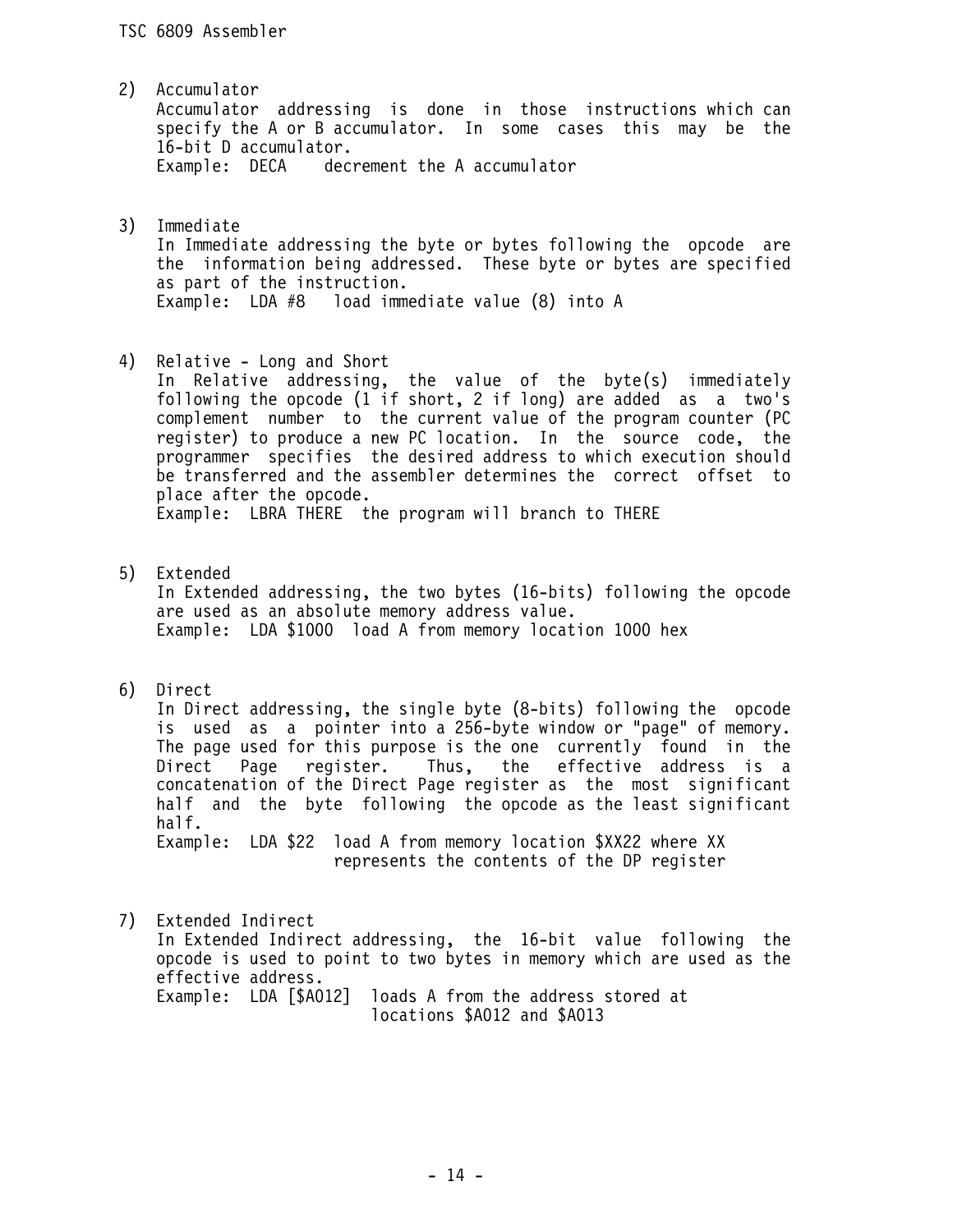8) Indexed

 The Indexed addressing mode of the 6809 is an extremely powerful method of specifying addresses which is, in general, some sort of offset from the value stored in one of the registers X, Y, U, S, or PC. There are several forms of indexed addressing which could each be considered an addressing mode in itself. We will, however, discuss each as a subset of Indexed addressing in general. Note that except for the Auto-increment and Auto-decrement modes, determining the effective address has no effect on the register being used as the index.

8a) Constant-Offset Indexed

 This mode uses a two's complement offset value found in the byte or bytes following the opcode. The offset is added to the contents of the specified register to produce a 16-bit effective address. The offset may be represented as a number, a symbol, or any valid expression. It can be either positive or negative and can be a full 16-bits. Example: LDA 0,X loads A from location pointed to by X

LDA 5216,Y loads A from (Y) plus 5216

LDA -36,U loads A from (U) minus 36

LDA VAL, S loads A from (S) plus VAL

8b) Accumulator Indexed

 In Accumulator indexing, the contents of the specified accumulator (A, B, or D) are added to the specified indexing register as a two's complement value. The result is the effective address. Example: LDA  $B, Y$  loads A from  $(B)+(Y)$ LDX  $D$ , S loads X from  $(D) + (S)$ 

8c) Auto-Increment

 The contents of the selected register are used as the effective address with no offset permitted. After that effective address has been determined, the selected register is incremented by one (for single plus sign) or two (double plus sign). Example: LDA 0,X+ loads A from X then bumps X by 1 LDD ,Y++ loads D from Y then bumps Y by 2

8d) Auto-Decrement

 In auto-decrementing, the selected register is first decremented by one (single minus sign) or two (double minus sign). The resulting value, with no offset, is used as the effective address. Example: LDA 0,-U decrements U by 1 then loads A from address in U LDU ,--S decrements S by 2 then loads U from address in S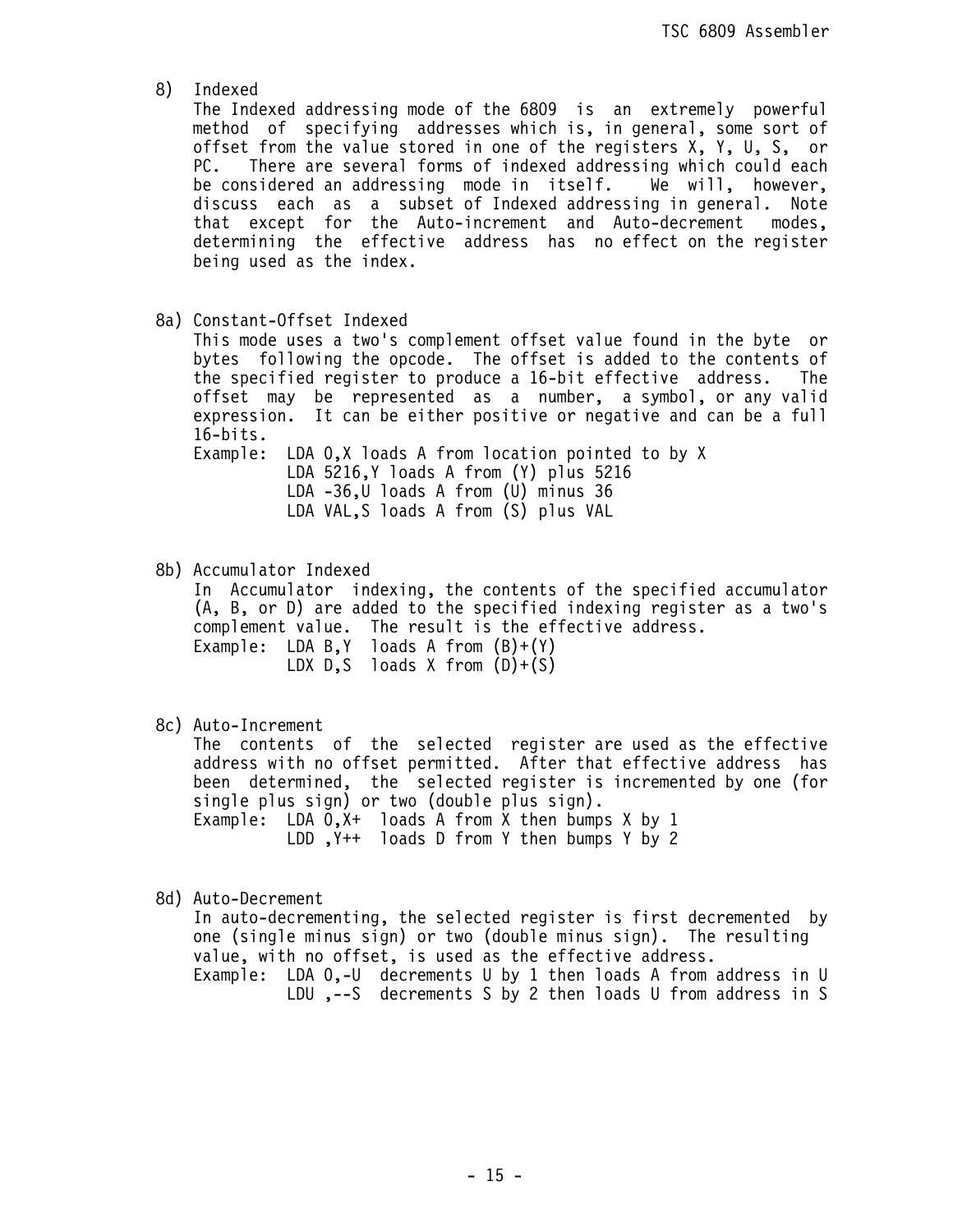TSC 6809 Assembler

#### FURTHER ADDRESSING MODES

Indexed Indirect Addressing

All the Indexed Addressing modes above can also be used in an indirect fashion by enclosing the operand in square brackets. When this is done, the effective address as described in all the above modes is no longer the final effective address. Instead, the two bytes pointed to by that address are used as the effective address.

Examples: LDA  $\lceil$ , X] loads A from the address pointed to by X LDX  $[D, \overline{U}]$  loads X from the address pointed to by  $(U)+(D)$ 

If auto-increment or auto-decrement addressing is done in an indirect fashion, they must be a double increment (two plus signs) or double decrement (two minus signs).

PC Relative Addressing

Indexing may be done from the PC register just as from the X, Y, U, or S. The general use of indexing from the PC register is to address some value in a position-independent manner. Thus if we address some value at the current PC plus 10, no matter where the program executes the value will always be addressed. The programmer does not usually know what that constant offset should be, he knows the address of the value he wants to access as an absolute value for the program as assembled. Thus a mechanism has been included in the assembler to automatically determine the offset from the current PC to that absolute address. This mechanism is called PC Relative Addressing. The value specified in a PC Relative address operand is the absolute value. The assembler takes the difference between this absolute value and the current PC and generates that offset as part of the assembled code for the instruction. PC Relative Addressing is distinguished from normal PC Offset Indexing by the use of 'PCR' as the register name instead of 'PC'.

Example: LEAX STRING,PCR

 this instruction determines the offset between the PC and STRING and uses it as an offset for the PC register to determine the effective address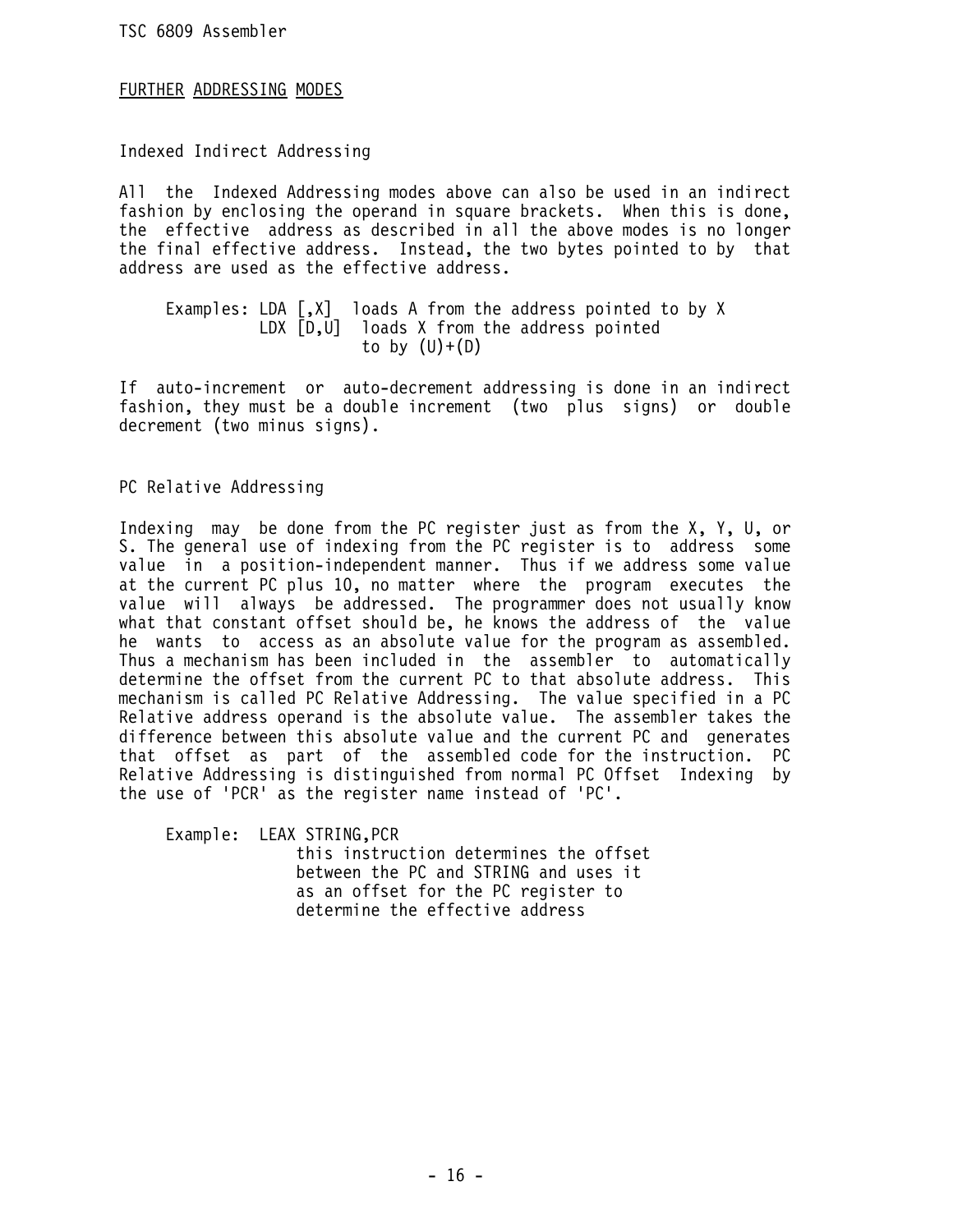# FORCING DIRECT OR EXTENDED ADDRESSING

The 6809 assembler has a mechanism for forcing the assembler to perform either direct or extended addressing. Under normal conditions, the assembler will use direct addressing when possible. To force the assembler to use extended addressing no matter what the conditions, simply precede the operand with a greater than sign ('>'). For example, suppose the DP register was set to \$00 (this is the default on reset of the cpu), and that we have a label, BUFPNT, which is at memory location \$0010. Normally the instruction:

#### LDX BUFPNT

would be assembled with direct addressing. If we wished to force extended addressing we could simply enter:

#### LDX >BUFPNT

and the assembler would use extended addressing.

The same capability exists for forcing direct addressing by preceding the operand with a less than sign  $('<')$ . For example:

#### LDX <BUFPNT

would force direct addressing. Note that in both cases the greater than or less than sign must be the first character in the operand.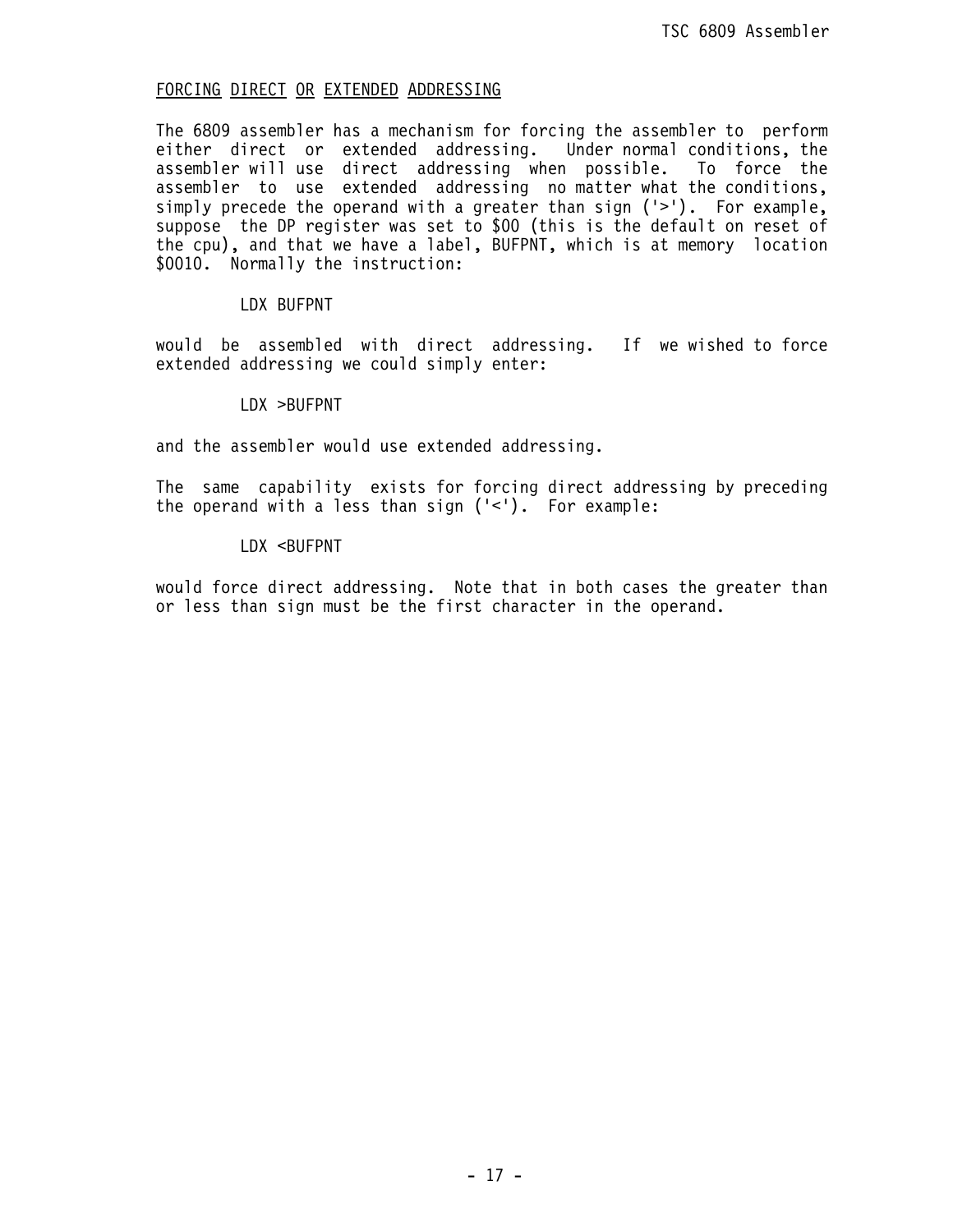# THE ASSEMBLER INSTRUCTION SET

This section contains a brief listing of all the mnemonics accepted by the 6809 assembler. They are listed in four sections, standard 6809 with alternate 6800, 6800 mnemonics not found in 6809, 6801 mnemonics, and non-standard convenience mnemonics. Before the listing, we must setup some notational conventions:

- (P) Operand containing immediate, extended, direct, or indexed addressing.
- (Q) Operand containing extended, direct, or indexed addressing.
- (T) Operand containing indexed addressing only.
- R Any register specification: A, B, X, Y, U, S, PC, CC, DP, or D.
- dd 8 bit data value
- dddd 16 bit data value

# 6809 MNEMONICS WITH 6800 ALTERNATES

- ABX Add B into X SOURCE FORM: ABX
- ADC Add with carry into register SOURCE FORM: ADCA (P); ADCB (P) 6800 ALTERNATES: ADC A (P); ADC B (P)
- ADD Add into register SOURCE FORM: ADDA (P); ADDB (P); ADDD (P) 6800 ALTERNATES: ADD A (P); ADD B (P)
- AND Logical 'AND' into register SOURCE FORM: ANDA (P); ANDB (P) 6800 ALTERNATES: AND A (P); AND B (P)
- ANDCC Logical 'AND' immediate into CC SOURCE FORM: ANDCC #dd
- ASL Arithmetic shift left SOURCE FORM: ASLA; ASLB; ASL (Q) 6800 ALTERNATES: ASL A; ASL B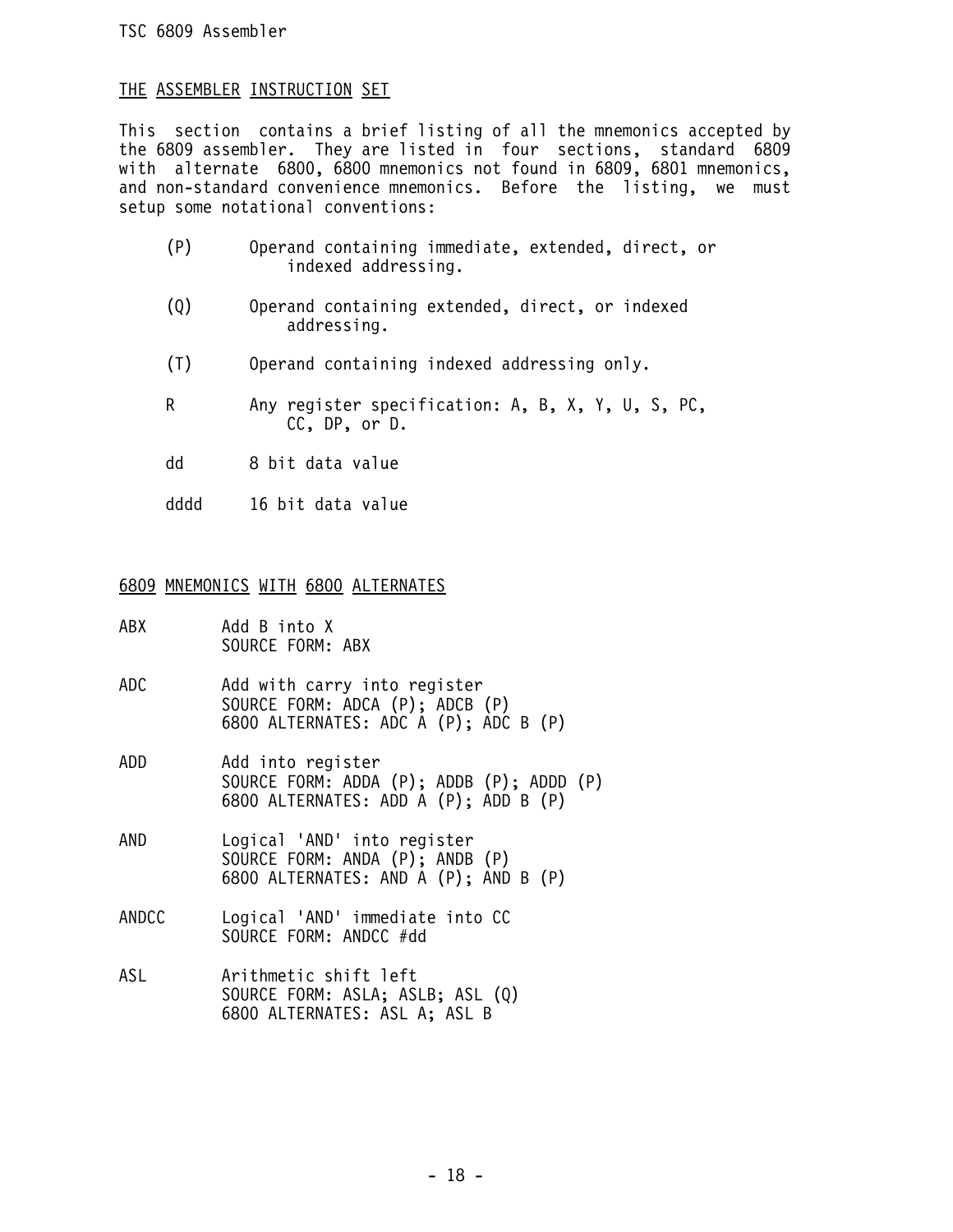- ASR Arithmetic shift right SOURCE FORM: ASRA; ASRB; ASR (Q) 6800 ALTERNATES: ASR A; ASR B
- BCC, LBCC Branch (short or long) if carry clear SOURCE FORM: BCC dd; LBCC dddd
- BCS, LBCS Branch (short or long) if carry set SOURCE FORM: BCS dd; LBCS dddd
- BEQ, LBEQ Branch (short or long) if equal SOURCE FORM: BEQ dd; LBEQ dddd
- BGE, LBGE Branch (short or long) if greater than or equal SOURCE FORM: BGE dd; LBGE dddd
- BGT, LBGT Branch (short or long) if greater than SOURCE FORM: BGT dd; LBGT dddd
- BHI, LBHI Branch (short or long) if higher SOURCE FORM: BHI dd; LBHI dddd
- BHS, LBHS Branch (short or long) if higher or same SOURCE FORM: BHS dd; LBHS dddd
- BIT Bit test SOURCE FORM: BITA (P); BITB (P) 6800 ALTERNATES: BIT A (P); BIT B (P)
- BLE, LBLE Branch (short or long) if less than or equal to SOURCE FORM: BLE dd; LBLE dddd
- BLO, LBLO Branch (short or long) if lower SOURCE FORM: BLO dd; LBLO dddd
- BLS, LBLS Branch (short or long) if lower or same SOURCE FORM: BLS dd; LBLS dddd
- BLT, LBLT Branch (short or long) if less than SOURCE FORM: BLT dd; LBLT dddd
- BMI, LBMI Branch (short or long) if minus SOURCE FORM: BMI dd; LBMI dddd
- BNE, LBNE Branch (short or long) if not equal SOURCE FORM: BNE dd; LBNE dddd
- BPL, LBPL Branch (short or long) if plus SOURCE FORM: BPL dd; LBPL dddd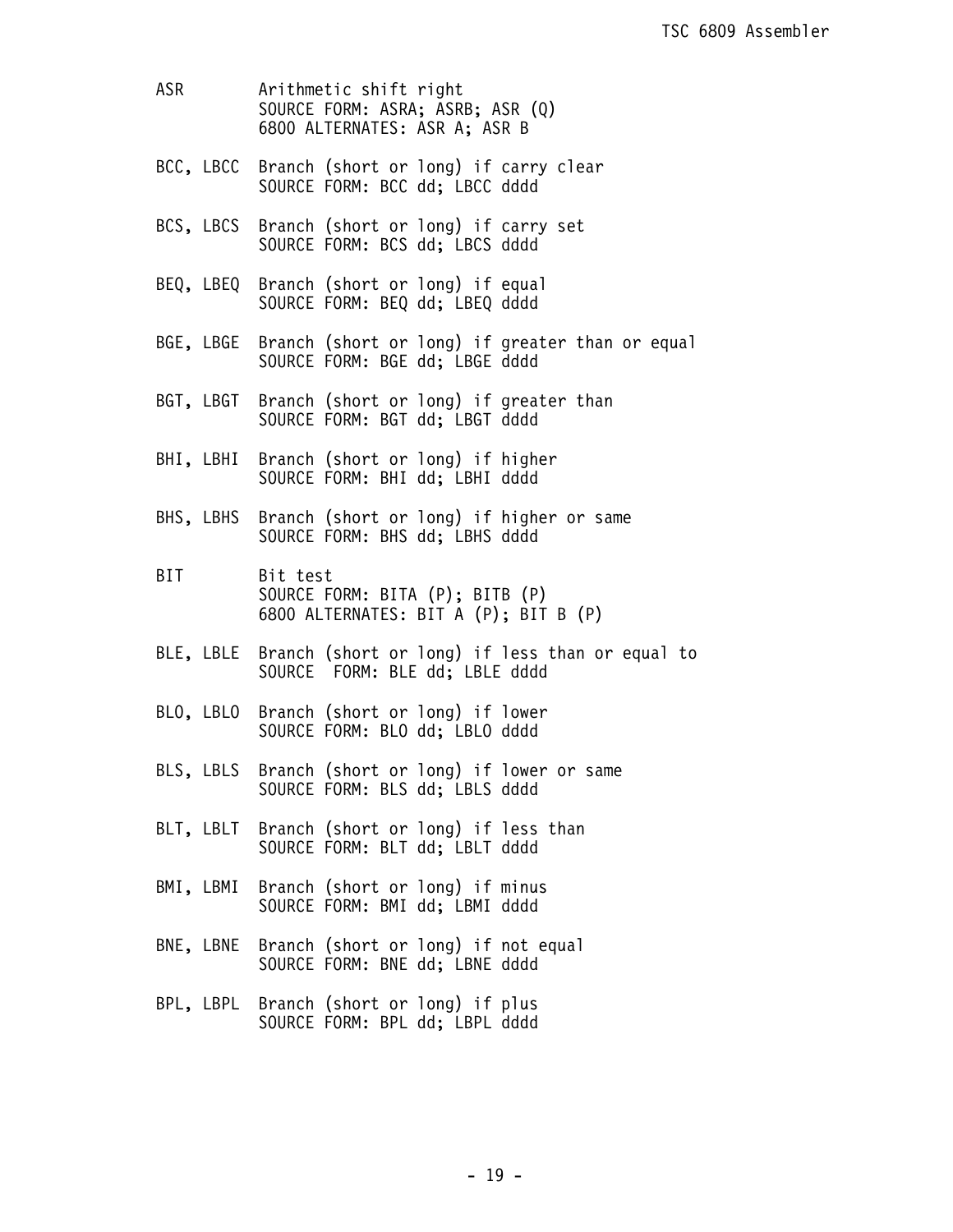|            | BRA, LBRA Branch (short or long) always<br>SOURCE FORM: BRA dd; LBRA dddd                                                                      |
|------------|------------------------------------------------------------------------------------------------------------------------------------------------|
|            | BRN, LBRN Branch (short or long) never<br>SOURCE FORM: BRN dd; LBRN dddd                                                                       |
|            | BSR, LBSR Branch (short or long) to subroutine<br>SOURCE FORM: BSR dd; LBSR dddd                                                               |
|            | BVC, LBVC Branch (short or long) if overflow clear<br>SOURCE FORM: BVC dd; LBVC dddd                                                           |
| BVS, LBVS  | Branch (short or long) if overflow set<br>SOURCE FORM: BVS dd; LBVS dddd                                                                       |
| <b>CLR</b> | Clear<br>SOURCE FORM: CLRA; CLRB; CLR (Q)<br>6800 ALTERNATES: CLR A; CLR B                                                                     |
| <b>CMP</b> | Compare<br>SOURCE FORM: CMPA (P); CMPB (P); CMPD (P); CMPX (P);<br>CMPY(P); CMPU(P); CMPS(P)<br>6800 ALTERNATES: CMP A (P); CMP B (P); CPX (P) |
| COM        | Complement (One's complement)<br>SOURCE FORM: COMA; COMB; COM (Q)<br>6800 ALTERNATES: COM A; COM B                                             |
| CWAI       | Clear and wait for interrupt<br>SOURCE FORM: CWAI #dd                                                                                          |
| DAA        | Decimal adjust accumulator A<br>SOURCE FORM: DAA                                                                                               |
| <b>DEC</b> | Decrement<br>SOURCE FORM: DECA, DECB, DEC (Q)<br>6800 ALTERNATES: DEC A; DEC B                                                                 |
| EOR        | Exclusive 'OR'<br>SOURCE FORM: EORA (P); EORB (P)<br>6800 ALTERNATES: EOR A (P); EOR B (P)                                                     |
| EXG        | Exchange registers<br>SOURCE FORM: EXG R1, R2                                                                                                  |
| INC        | Increment<br>SOURCE FORM: INCA, INCB, INC (Q)                                                                                                  |

6800 ALTERNATES: INC A; INC B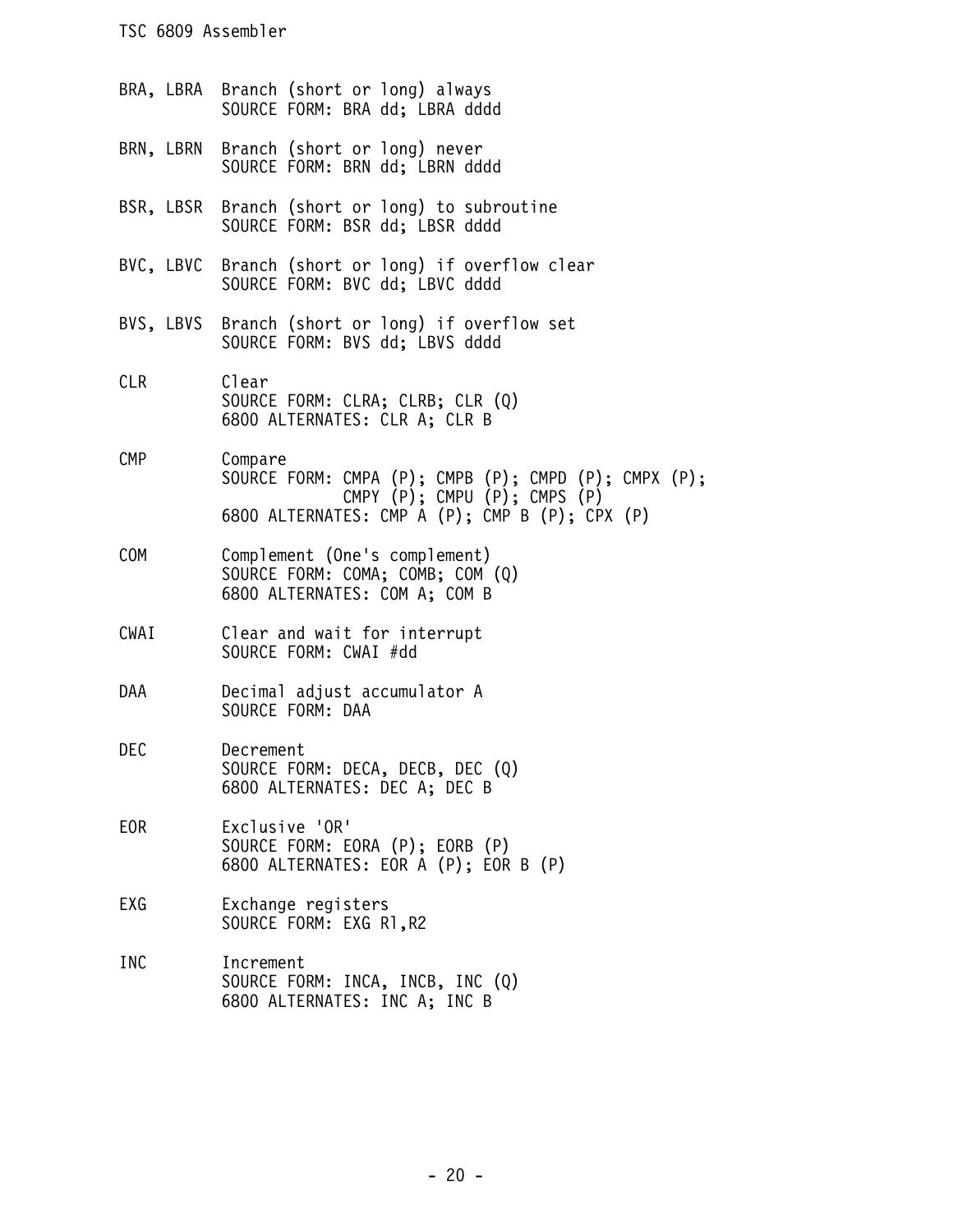| JMP         | Jump to address<br>SOURCE FORM: JMP dddd                                                                                                                                                    |
|-------------|---------------------------------------------------------------------------------------------------------------------------------------------------------------------------------------------|
| <b>JSR</b>  | Jump to subroutine at address<br>SOURCE FORM: JSR dddd                                                                                                                                      |
| LD.         | Load register from memory<br>SOURCE FORM: LDA $(P)$ ; LDB $(P)$ ; LDD $(P)$ ; LDX $(P)$ ;<br>LDY $(P)$ ; LDU $(P)$ ; LDS $(P)$<br>6800 ALTERNATES: LDAA (P); LDAB (P); LDA A (P); LDA B (P) |
| LEA         | Load effective address<br>SOURCE FORM: LEAX $(T)$ ; LEAY $(T)$ ; LEAU $(T)$ ; LEAS $(T)$                                                                                                    |
| LSL         | Logical shift left<br>SOURCE FORM: LSLA; LSLB; LSL (Q)                                                                                                                                      |
| LSR         | Logical shift right<br>SOURCE FORM: LSRA; LSRB; LSR (Q)<br>6800 ALTERNATES: LSR A; LSR B                                                                                                    |
| MUL         | Multiply accumulators<br>SOURCE FORM: MUL                                                                                                                                                   |
| NEG         | Negate (Two's complement)<br>SOURCE FORM: NEGA; NEGB; NEG (Q)<br>6800 ALTERNATES: NEG A; NEG B                                                                                              |
| NOP         | No operation<br>SOURCE FORM: NOP                                                                                                                                                            |
| 0R          | Inclusive 'OR' into register<br>SOURCE FORM: ORA (P); ORB (P)<br>6800 ALTERNATES: ORAA (P); ORAB (P); ORA A (P); ORA B (P)                                                                  |
| <b>ORCC</b> | Inclusive 'OR' immediate into CC<br>SOURCE FORM: ORCC #dd                                                                                                                                   |
| <b>PSHS</b> | Push registers onto system stack<br>SOURCE FORM: PSHS (register list); PSHS #dd<br>6800 ALTERNATES: PSRA; PSHB; PSH A; PSH B                                                                |
| <b>PSHU</b> | Push registers onto user stack<br>SOURCE FORM: PSHU (register list); PSHU #dd                                                                                                               |
| <b>PULS</b> | Pull registers from system stack<br>SOURCE FORM: PULS (register list); PULS #dd<br>6800 ALTERNATES: PULA; PULB; PUL A; PUL B                                                                |
| PULU        | Pull registers from user stack<br>SOURCE FORM: PULU (register list); PULU #dd                                                                                                               |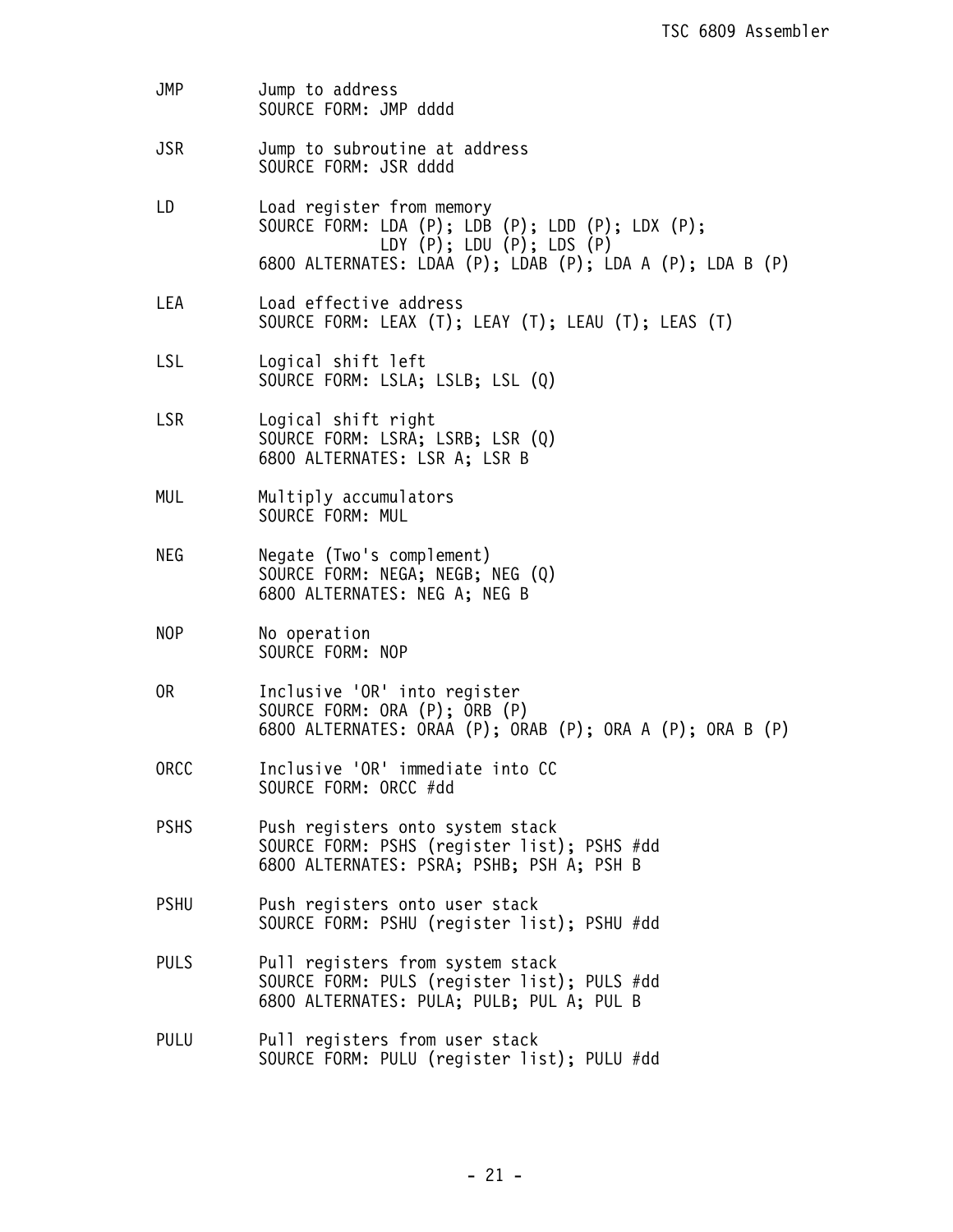- ROL Rotate left SOURCE FORM: ROLA; ROLB; ROL (Q) 6800 ALTERNATES: ROL A; ROL B
- ROR Rotate right SOURCE FORM: RORA; RORB; ROR (Q) 6800 ALTERNATES: ROR A; ROR B
- RTI Return from interrupt SOURCE FORM: RTI
- RTS Return from subroutine SOURCE FORM: RTS
- SBC Subtract with borrow SOURCE FORM: SBCA (P); SBCB (P); 6800 ALTERNATES: SBC A (P); SBC B (P)
- SEX Sign extend SOURCE FORM: SEX
- ST Store register into memory SOURCE FORM: STA (P); STB (P); STD (P); STX (P); STY (P); STU (P); STS (P) 6800 ALTERNATES: STAA (P); STAB (P); STA A (P); STA B (P)
- SUB Subtract from register SOURCE FORM: SUBA (P); SUBB (P); SUBD (P) 6800 ALTERNATES: SUB A (P); SUB B, (P)
- SWI Software interrupt SOURCE FORM: SWI
- SWI2 Software interrupt 2 SOURCE FORM: SWI2
- SWI3 Software interrupt 3 SOURCE FORM: SWI3
- SYNC Synchronize to interrupt SOURCE FORM: SYNC
- TFR Transfer register to register SOURCE FORM: TFR Rl,R2
- TST Test SOURCE FORM: TSTA; TSTB; TST (Q) 6800 ALTERNATES: TST A; TST B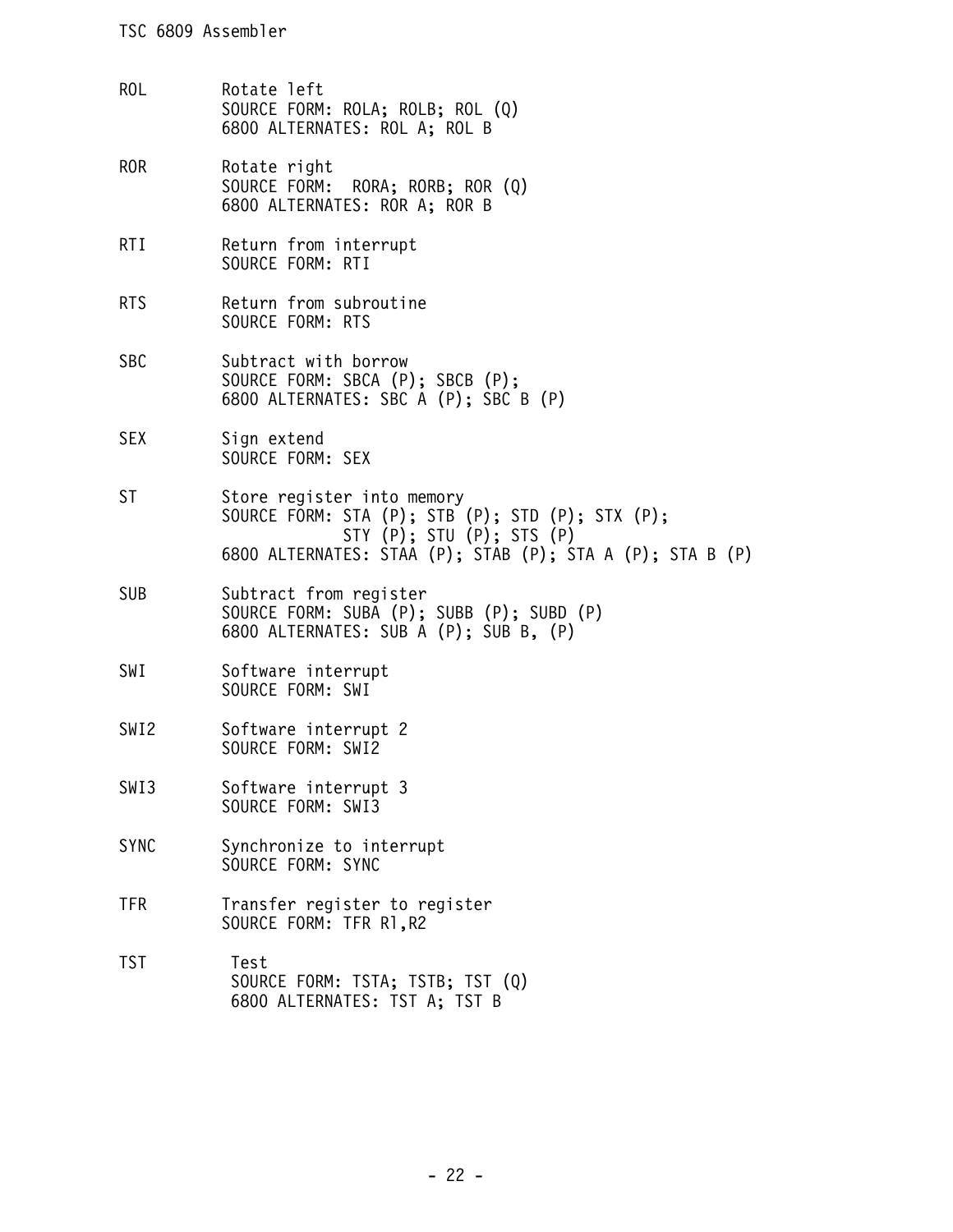# SIMULATED 6800 INSTRUCTIONS

| ABA        | Add B to A              |
|------------|-------------------------|
| CBA        | Compare B to A          |
| CLC        | Clear carry bit         |
| CLI        | Clear interrupt mask    |
| CLV        | Clear overflow bit      |
| <b>DES</b> | Decrement stack pointer |
| DEX        | Decrement X             |
| INS        | Increment stack pointer |
| INX        | Increment X             |
| SBA        | Subtract B from A       |
| <b>SEC</b> | Set carry bit           |
| SEI        | Set interrupt mask      |
| <b>SEV</b> | Set overflow bit        |
| TAB        | Transfer A to B         |
| <b>TAP</b> | Transfer A to CC        |
| TBA        | Transfer B to A         |
| <b>TPA</b> | Transfer CC to A        |
| <b>TSX</b> | Transfer S to X         |
| <b>TXS</b> | Transfer X to S         |
| WAI        | Wait for interrupt      |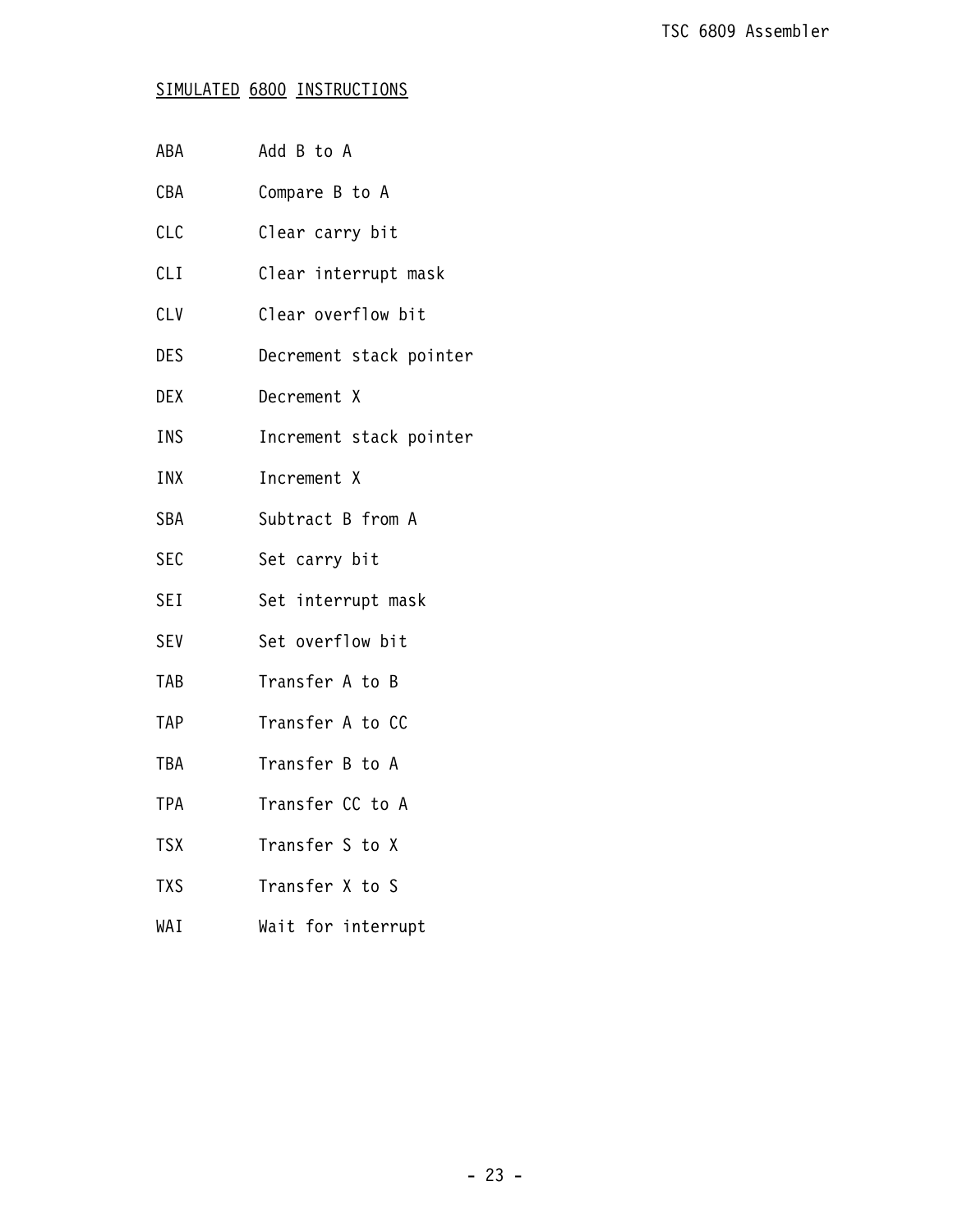# TSC 6809 Assembler

# SIMULATED 6801 MNEMONICS

- ASLD Arithmetic shift left D
- LSRD Logical shift right D
- PSHX Push the X register
- PULX Pull the X register
- LDAD Load accumulator D from memory
- STAD Store accumulator D into memory

# CONVENIENCE MNEMONICS

- BEC,LBEC Branch (short or long) if error clear
- BES,LBES Branch (short or long) if error set
- CLF Clear FIRQ interrupt mask
- CLZ Clear zero condition code bit
- SEF Set FIRQ interrupt mask
- SEZ Set zero condition code bit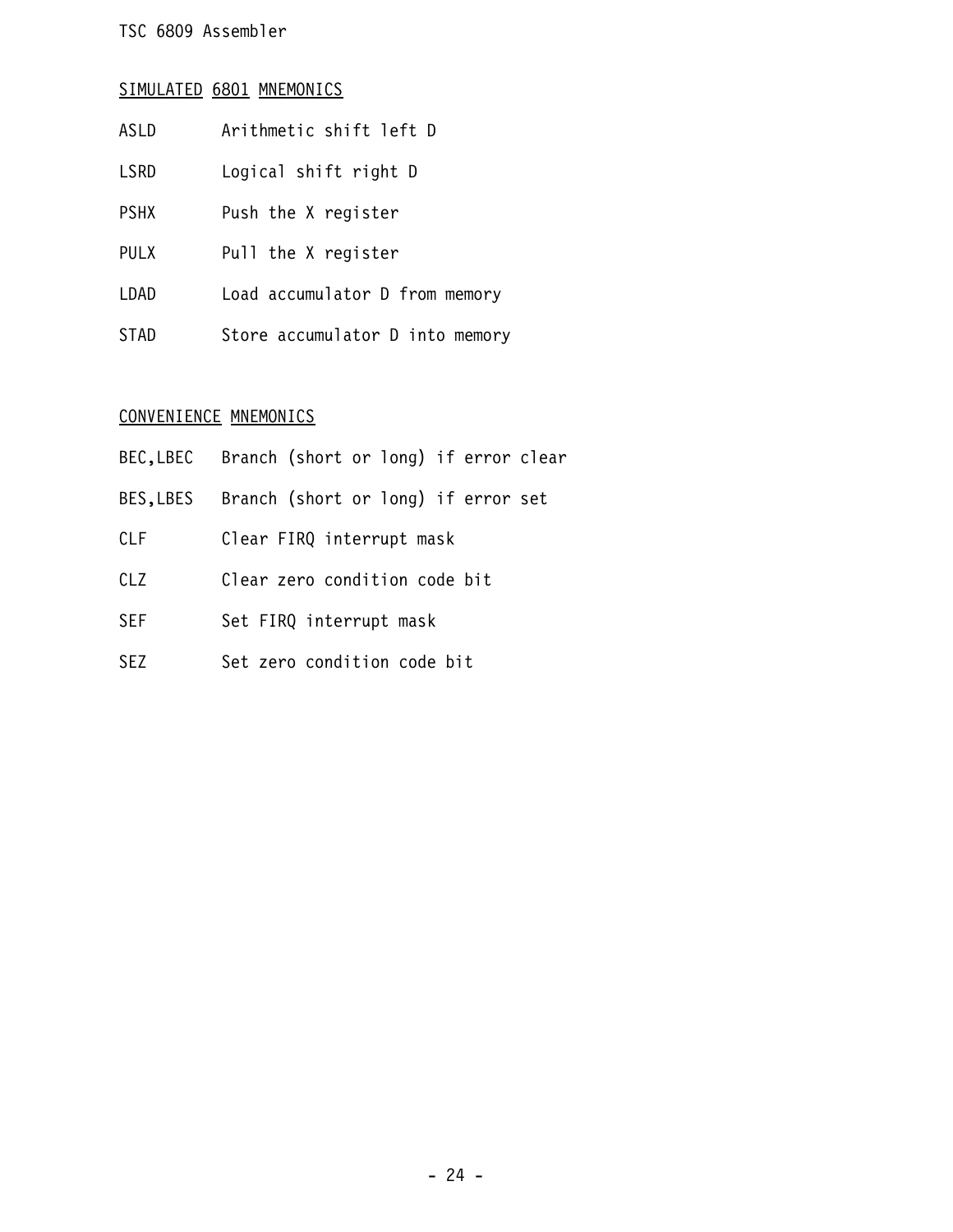#### V. STANDARD DIRECTIVES OR PSEUDO-OPS

Besides the standard machine language mnemonics, the TSC assembler supports several directives or pseudo-ops. These are instructions for the assembler to perform certain operations, and are not directly assembled into code. There are three types of directives in this assembler, those associated with macros, those associated with conditional assembly, and those which generally can be used anywhere which we shall call "standard directives". This section is devoted to descriptions of these directives which are briefly listed here:

| <b>SETDP</b> |
|--------------|
| PAG          |
| <b>SPC</b>   |
| NAM or TTL   |
| <b>STTL</b>  |
| <b>ERR</b>   |
| RPT          |
| LIB          |
| NPT          |
|              |

Descriptions of each directive and its use follow.

#### ORG

The ORG statement is used to set a new code 'Origin'. This simply means that a new address is set into the location Counter (or program counter) so that subsequent code will be placed at the new location. The form is as follows:

#### ORG <expression>

No label may be placed on an ORG statement and no code is produced. If no ORG statement appears in the source, an origin of 0000 is assumed.

#### END

The END pseudo-op is used to signal the assembler that the end of the source input has occurred. This terminates whatever pass is currently<br>being executed. No label is allowed and no code is generated. An being executed. No label is allowed and no code is generated. expression may be given (as shown below) as the transfer address to be placed in a binary file. It is optional, and if supplied when no binary file is being produced, will be ignored.

END [<expression>]

Note that an end statement is not strictly required, but is the only means of getting a transfer address appended to a binary output file.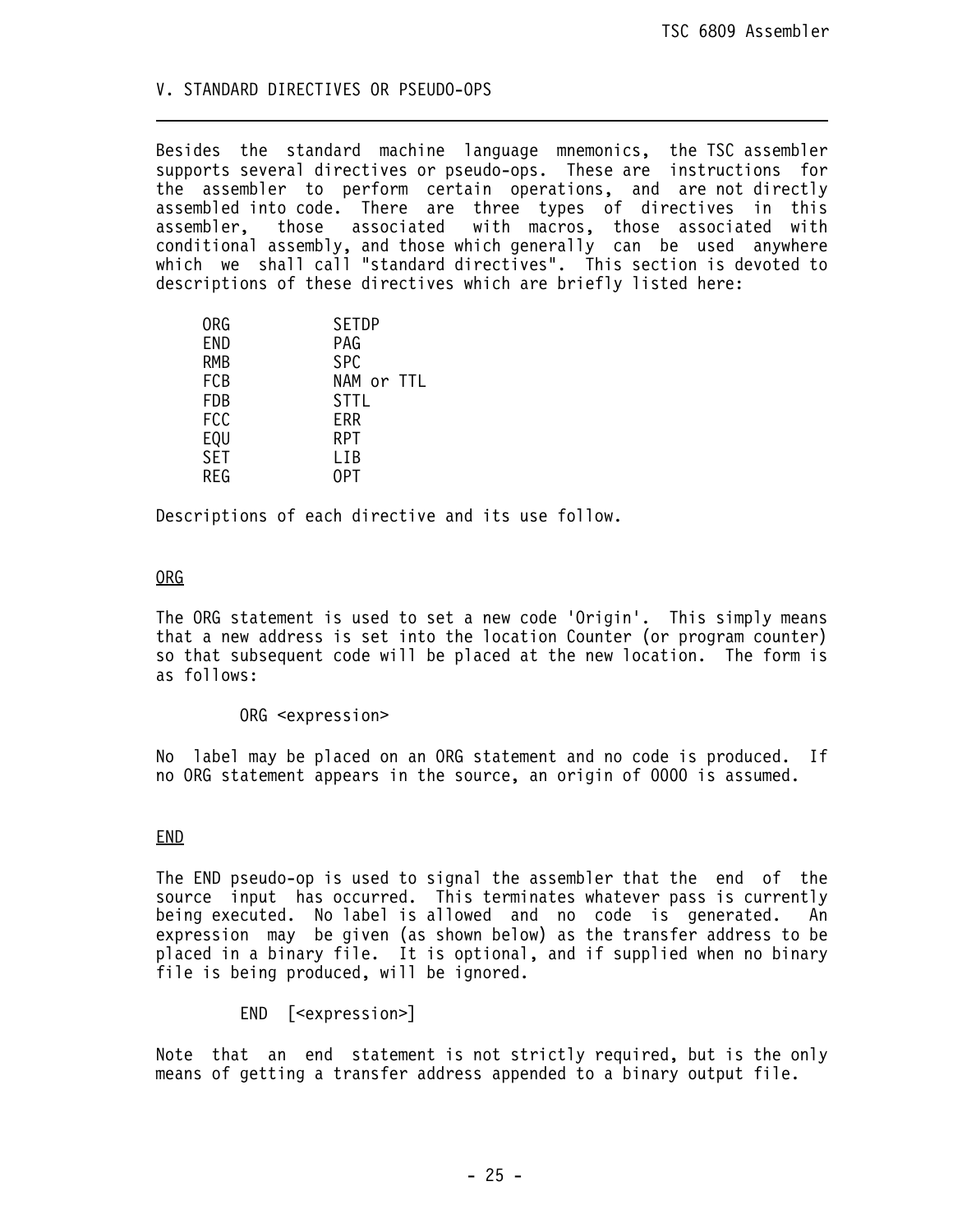# RMB

The RMB or Reserve Memory Bytes directive is used to reserve areas of memory for data storage. The number of bytes specified by the expression in the operand are skipped during assembly. No code is produced in those memory location and therefore the contents are undefined at run time. The proper useage is shown here:

[<label>] RMB <expression>

The label is optional, and the expression is a 16 bit quantity.

# **FCB**

The FCB or Form Constant Byte directive is used to set associated memory bytes to some value as determined by the operand. FCB may be used to set any number of bytes as shown below:

 $\lceil$ <label>] FCB <expr. 1>,<expr. 2>,....<expr. n>

Where <expr. x> stands for some expression. Each expression given (separated by commas) is evaluated to 8 bits and the resulting quantities are stored in successive memory locations. The label is optional.

# FDB

The FDB or Form Double Byte directive is used to setup 16 bit quantities in memory. It is exactly like the FCB directive except that 16 bit quantities are evaluated and stored in memory for each expression given. The form of the statement is:

 $\lceil$ <label> $\rceil$  FDB <expr. 1>,<expr. 2>,...,<expr. n>

Again, the label field is optional.

# FCC

The FCC or Form Constant Character directive allows the programmer to specify a string of ASCII characters delimited by some non-alphanumeric character such as a single quote. All the characters in the string will be converted to their respective ASCII values and stored in memory, one byte per character. Some valid examples follow:

> LABEL1 FCC 'THIS IS AN FCC STRING' LABEL2 FCC .SO IS THIS. FCC /LABELS ARE NOT REQUIRED./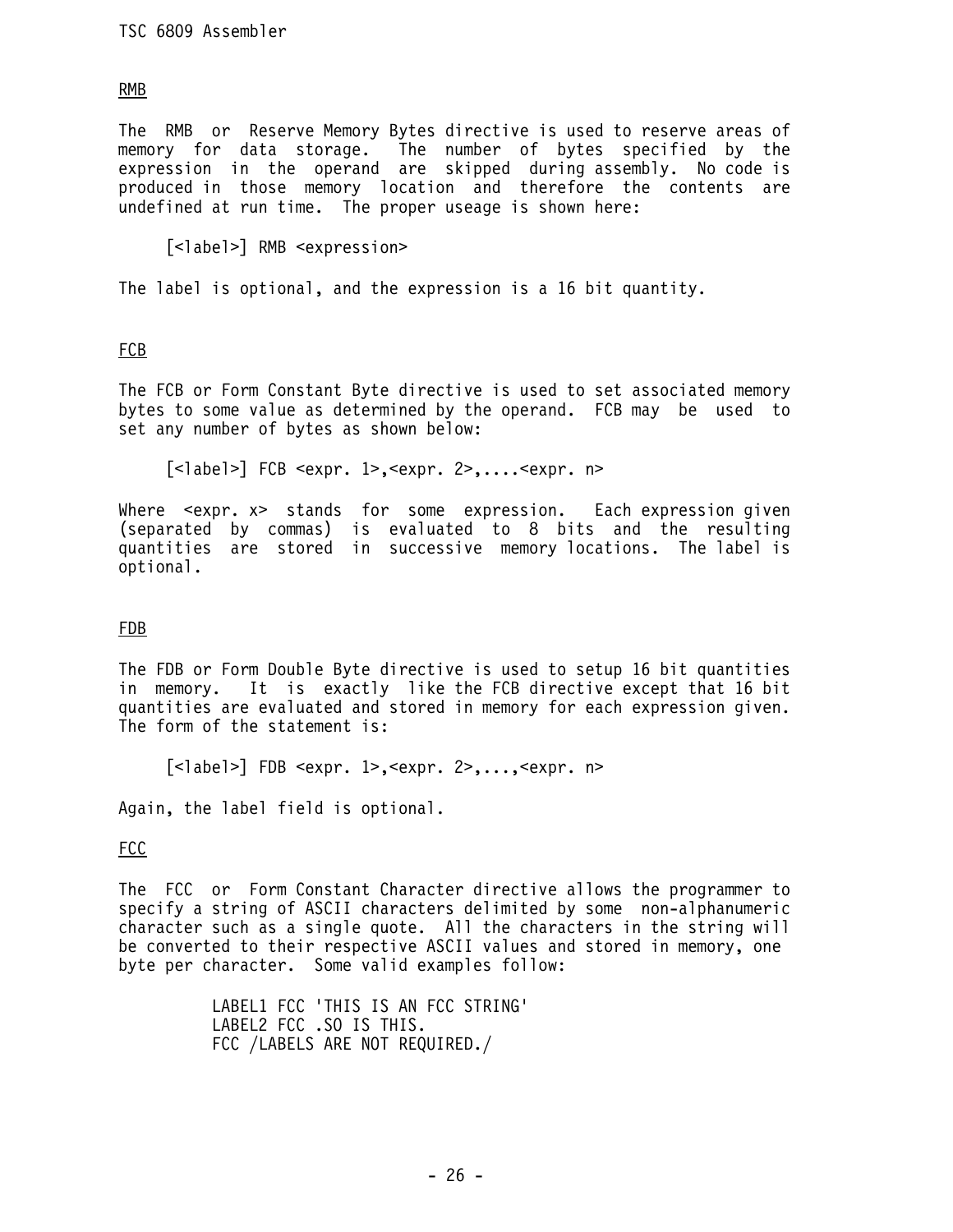There is another method of using FCC which is a deviation from the standard Motorola definition of this directive. This allows you to place certain expressions on the same line as the standard FCC delimited string. The items are separated by commas and are evaluated to 8 bit results. In some respects this is like the FCB directive. The difference is that in the FCC directive, expressions must begin with a letter, number or dollar-sign whereas in the FCB directive any valid<br>expression will work. For example, %10101111 would be a valid For example, %10101111 would be a valid expression for an FCB but not for an FCC since the percent-sign would look like a delimiter and the assembler would attempt to produce 8 bytes of data from the 8 ASCII characters which follow (an FCC string). The dollar-sign is an exception to allow hex values such as \$0D (carriage return) to be inserted along with strings. Some examples follow:

> INTRO FCC 'THIS STRING HAS CR & LF',\$D,\$A FCC 'STRING 1',0,'STRING 2' FCC \$04,LABEL,/DELIMITED STRING/

Note that more than one delimited string may be placed on a line as in the second example.

#### EQU

The EQU or Equate directive is used to equate a symbol to the expression given in the operand. No code is generated by this statement. Once a symbol has been equated to some value, it may not be changed at a later time in the assembly. The form of an equate statement is as follows:

<label> EQU <expression>

The label is strictly required in equate statements.

# SET

The SET directive is used to set a symbol to the value of some expression, much as an EQU directive. The difference is that a symbol may be SET several times within the source (to different values) while a symbol may be Equated only once. If a symbol is SET to several values within the source, the current value of the symbol will be the value last SET. The statement form is:

<label> SET <expression>

The label is strictly required and no code is generated.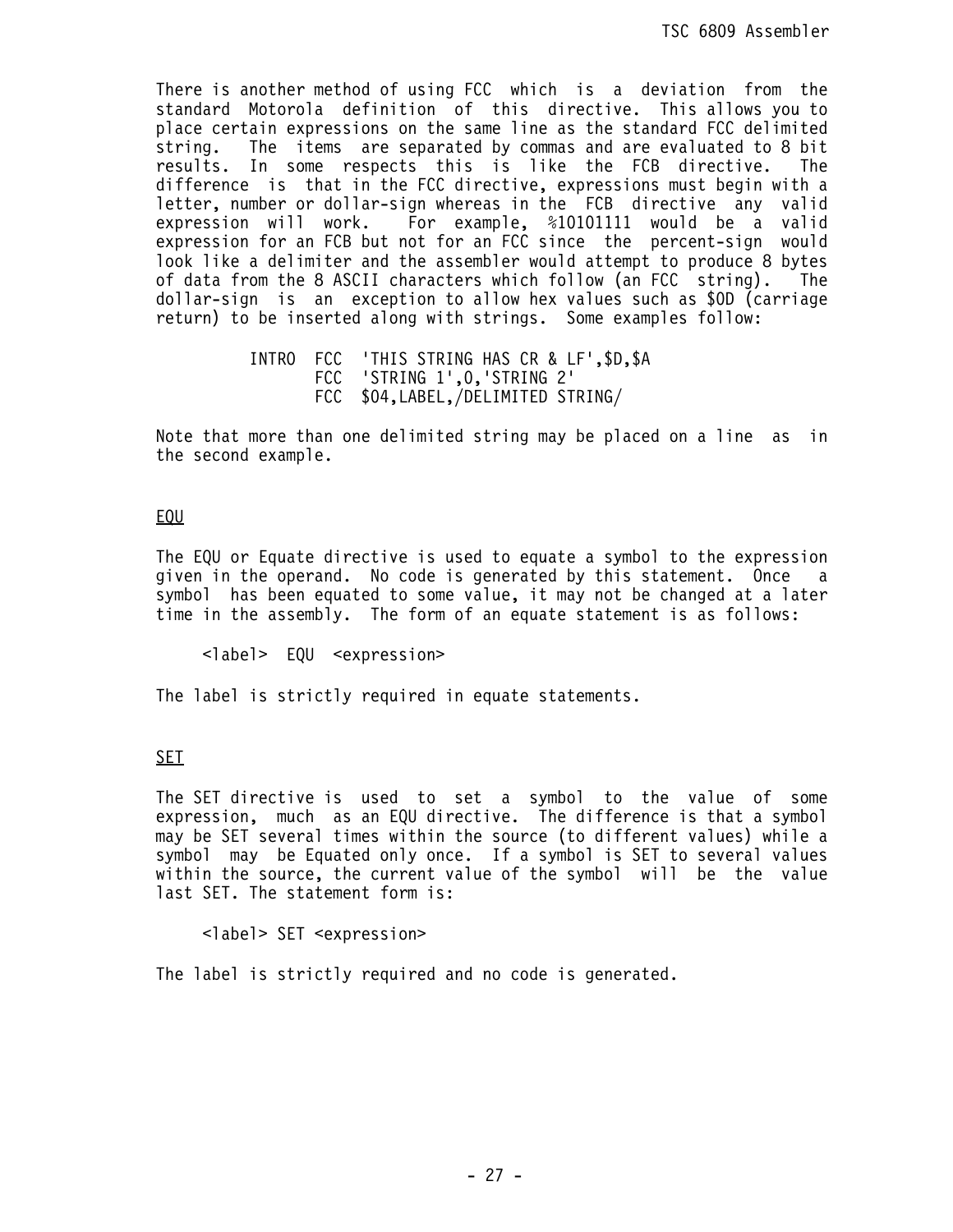# REG

The REG directive allows the user to setup a list of registers for use by the push and pull instructions. This list is represented by a value and the value is equated to the label supplied. In this respect, the REG directive is similar to the EQU directive. The correct form of the REG directive is:

<label> REG <register list>

As an example, suppose a program has a large number of occurences of the following instructions:

> PSHS A,B,Y,U,DP PULS A,B,Y,U,DP

To make things more convenient and less error prone the REG directive could be used as shown here:

RLIST2 REG A,B,Y,U,DP

Now all the pushes and pulls referred to above could be accomplished with the statements:

> PSHS #RLIST2 PULS #RLIST2

Of course, the register list may still be typed out on push and pull instructions or an immediate value (with the desired bit pattern) may be specified.

# SETDP

The SETDP or Set Direct Page directive allows the user to set which memory page the assembler will use for the direct page addressing mode. The correct format is as follows:

SETDP [<page value>]

As an example, if "SETDP \$D0" is encountered, the assembler will then use direct addressing for any address in the range of \$D000 to \$D0FF. It is important to note that this directive does not actually affect the contents of the direct page register. The value set is what will be used at assembly time to determine direct addressing, but it is up to the user to be sure the DP register corresponds at run time. If there is no <page value> supplied, direct addressing will be disabled and all addresses will be full 16 bit values. Any number of SETDP instructions may occur in a program. The default value is page 0 (for 6800 compatibility).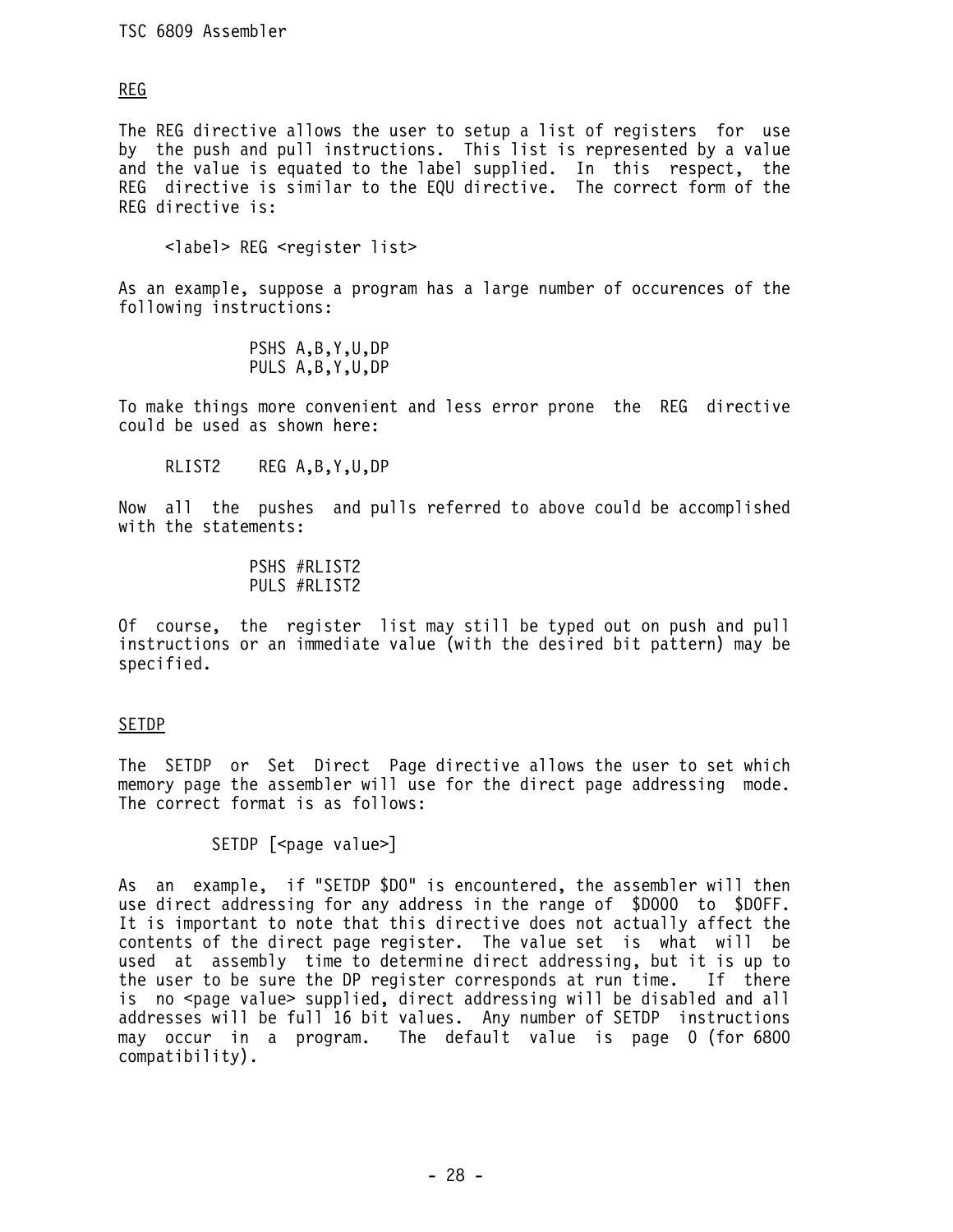#### PAG

The PAG directive causes a page eject in the output listing and prints a header at the top of the new page. Note that the 'PAG' option must have been previously selected in order for this directive to take effect. It is possible to assign a new number to the new page by specifying such in the operand field. If no page number is specified, the next consecutive number will be used. No label is allowed and no code is produced. The PAG operator itself will not appear in the listing unless some sort of error is encountered. The proper form is:

#### PAG [<expression>]

Where the expression is optional. The first page of a listing does not have the header printed on it and is considered to be page 0. The intention here is that all options, title, and subtitle may be setup and followed by a PAG directive to start the assembled listing at the top of page 1 without the option, title, or subtitle instructions being in the way.

#### SPC

The SPC or Space directive causes the specified number of spaces (line feeds) to be inserted into the output listing. The general form is:

# SPC [<space count>[,<keep count>]]

The space count can be any number from 0 to 255. If the page option is selected, SPC will not cause spacing past the top of a new page. The <keep count> is optional and is the number of lines which the user wishes to keep together on a page. If there are not enough lines left on the current page, a page eject is performed. If there are <keep count> lines left on the page (after printing <space count> spaces), output will continue on the current page. If the page option is not selected, the <keep count> will be ignored. If no operand is given (ie. just the directive SPC), the assembler will default to one blank line in the output listing.

#### TTL OR NAM

The TTL or NAM directive allows the user to specify a title or name to the program being assembled.. This title is then printed in the header at the top of each output listing page if the page option is selected. If the page option is not selected, this directive is ignored. The proper form is:

 TTL <text for the title> **or** the contract of the contract of the contract of the contract of the contract of the contract of the contract of the contract of the contract of the contract of the contract of the contract of the contract of the contr NAM <text for the title>

All the text following the TTL or NAM directive (excluding leading spaces) is placed in the title buffer. Up to 32 characters are allowed with any excess being ignored. It is possible to have any number of TTL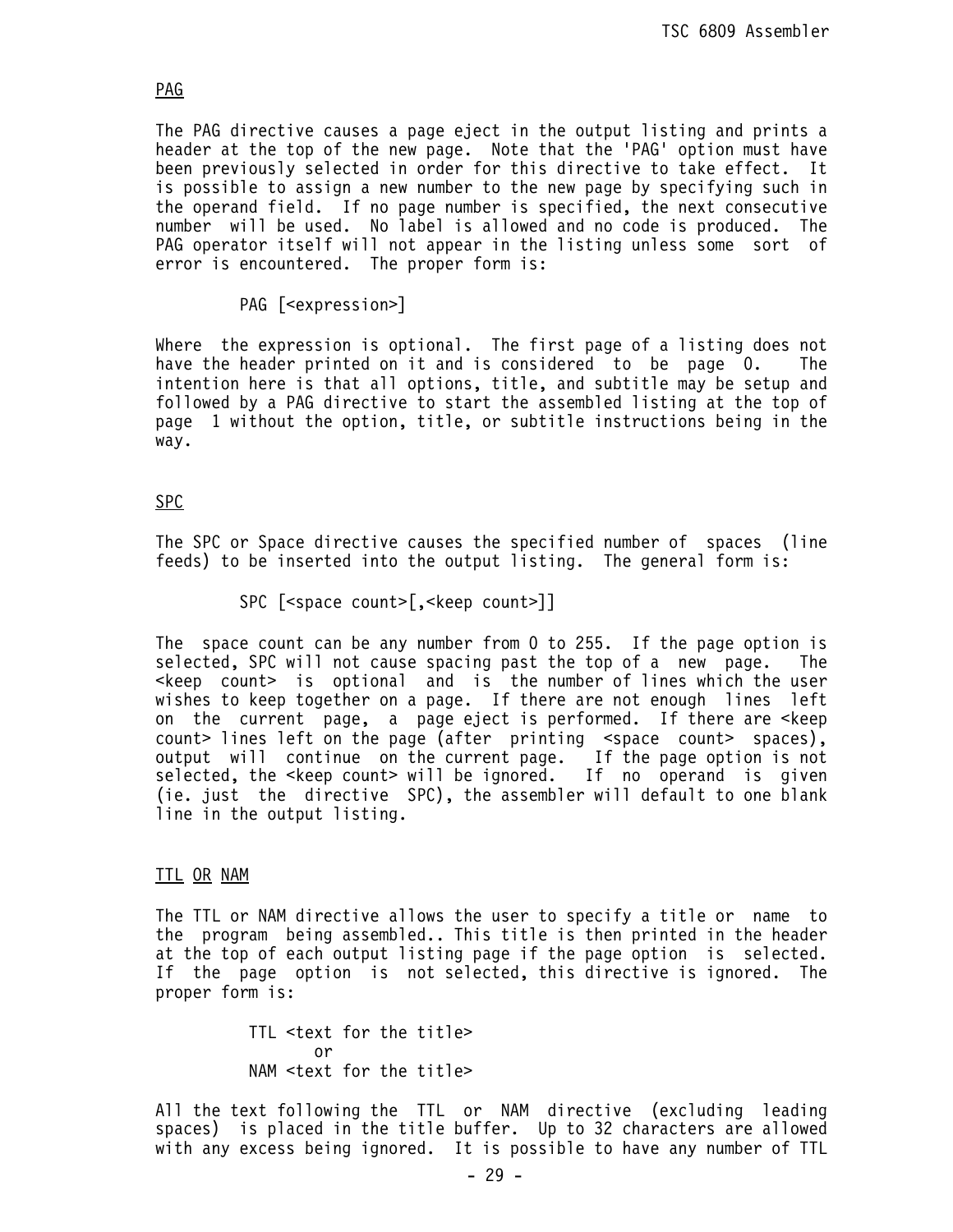or NAM directives in a source program. The latest one encountered will always be the one used for printing at the top of the following page(s).

# STTL

The STTL or Subtitle directive is used to specify a subtitle to be printed just below the header at the top of an output listing page. It is specified much as the TTL directive:

# STTL <text for the subtitle>

The subtitle may be up to 52 characters in length. If the page option is not selected, this directive will be ignored. As with the TTL option, any number of STTL directives may appear in a source program. The subtitle can be disabled or turned off by an STTL command with no text following.

# ERR

The ERR directive may be used to insert user-defined error messages in the output listing. The error count is also bumped by one. The proper form is:

#### ERR <message to be printed>

All text past the ERR directive (excluding leading spaces) is printed as an error message (it will be preceded by three asterisks) in the output listing. Note that the ERR directive line itself is not printed. A common use for the ERR directive is in conjunction with conditional assembly such that some user-defined illegal condition may be reported as an error.

#### RPT

The RPT or Repeat directive causes the succeeding line of source to be repeated some specified number of times. The syntax is as follows:

RPT <count>

where <count> may be any number from 1 to 127. For example, the following two lines:

> RPT 4 ASLB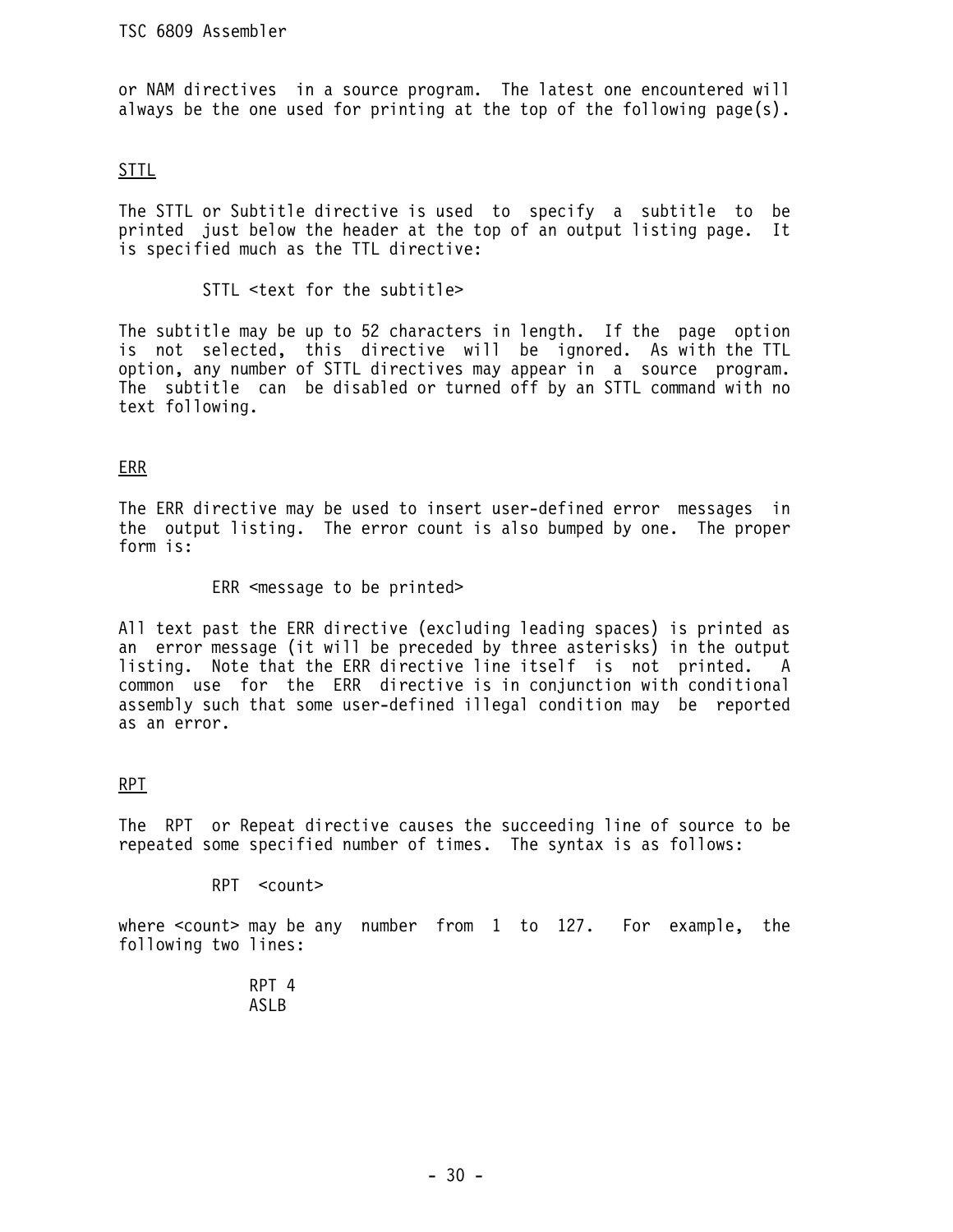would produce an assembled output of:

 ASLB ASLB ASLB ASLB

Some directives, such as IF or MACRO, may not be repeated with the RPT command. These cases are where it is illogical or impractical to do so. If attempted, the RPT will simply be ignored.

# LIB

The LIB or Library directive allows the user to specify an external file for inclusion in the assembled source output. Under normal conditions, the assembler reads all input from the file specified on the calling line. The LIB directive allows the user to temporarily obtain the source lines from some other file. When all the lines in that external file have been read and assembled, the assembler resumes reading of the original source file. The proper syntax is:

LIB <file spec>

where <file spec> is a standard FLEX file specification. The default drive is the assigned working drive and the default extension is .TXT. Any END statements found in the file called by the LIB directive are ignored. The LIB directive line itself does not appear in the output listing. Any number of LIB instructions may appear in a source listing. It is also possible to nest LIB files up to 12 levels. Nesting refers to the process of placing a LIB directive within the source that is called up by another LIB directive. In other words, one LIB file may call another.

# OPT

The OPT or Option directive allows the user to choose from several different assembly options which are available to him. These options are generally related to the format of the output listing and object code. The options which may be set with this command are listed below. There are several options not listed here which may be set from the FLEX command line. See the appropriate section earlier in the manual for these options. The proper form of this instruction is:

OPT <option 1>,<option 2>,...,<option n>

Note that any number of options may be given on one line if separated by commas. No label is allowed and no spaces may be imbedded in the option list. The options are all set during pass one only although the instruction is parsed in pass two as well for error reporting purposes. If contradicting options are specified, the last one appearing takes precedence. If a particular option is not specified, the default case for that option takes effect. The default cases are signified below by an asterisk.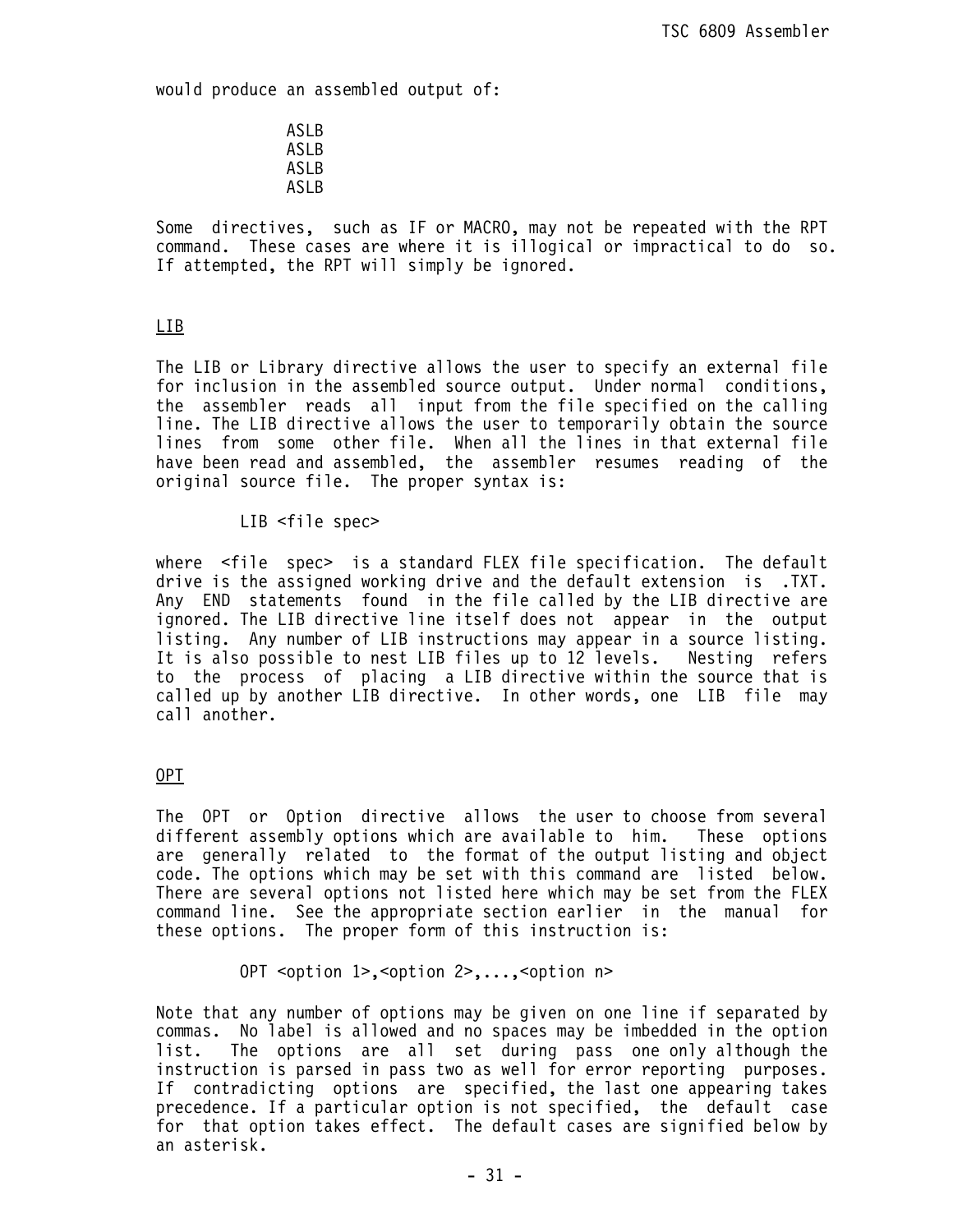The allowable options are:

PAG enable page formatting and numbering<br>NOP\* disable pagination disable pagination CON print conditionally skipped code<br>NOC\* suppress conditional code printir suppress conditional code printing MAC\* print macro calling lines<br>NOM suppress printing of macro suppress printing of macro calls EXP print macro expansion lines NOE\* Suppress macro expansion printing

\* denotes default option and is not part of option name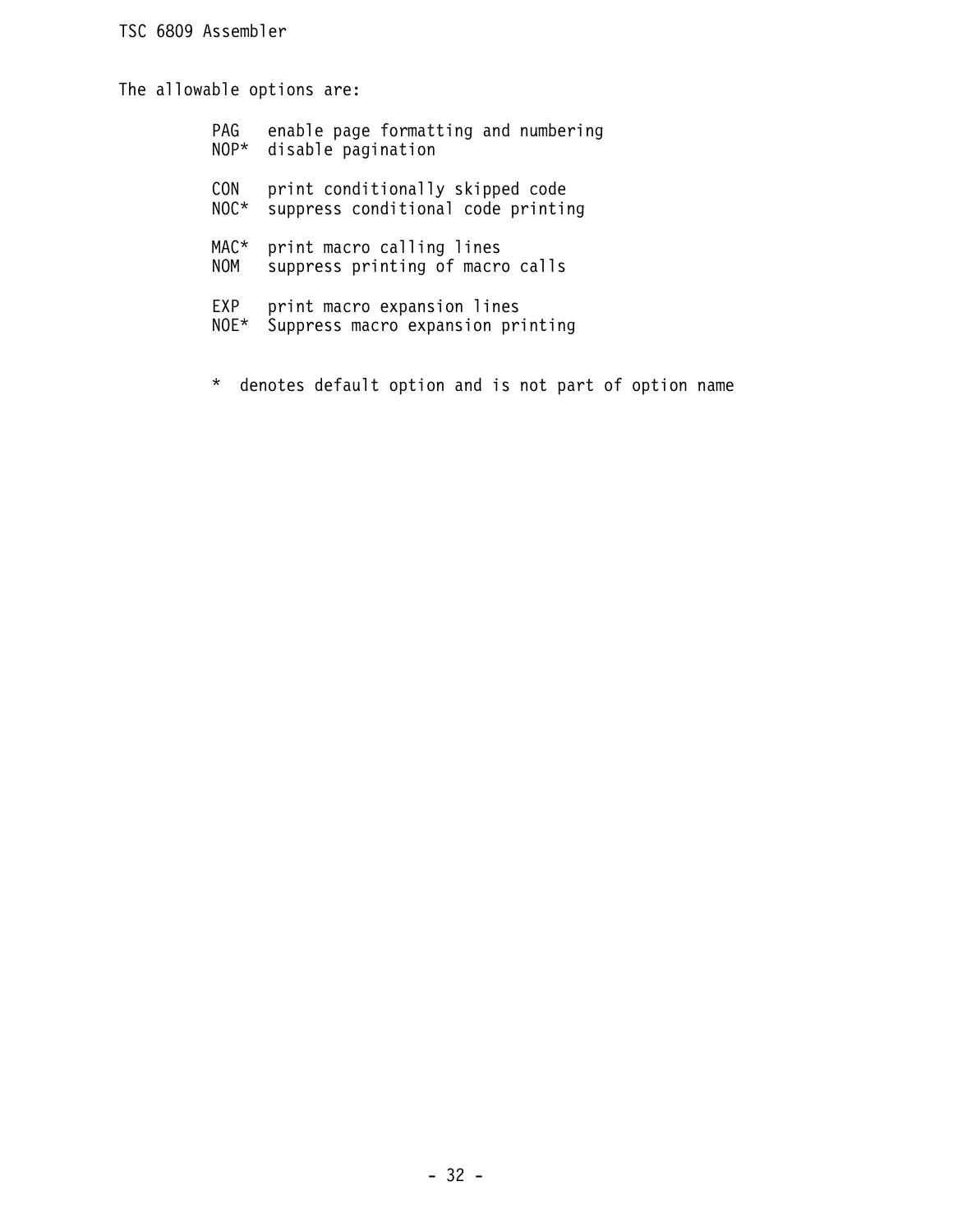#### VI. CONDITIONAL ASSEMBLY

This assembler supports "conditional assembly" or the ability to assemble only certain portions of your source program depending on the conditions at assembly time. Conditional assembly is particularly useful in situations where you might need several versions of a program with only slight changes between versions.

As an example, suppose we required a different version of some program for 4 different systems whose output routines varied. Rather than prepare four different source listings, we could prepare one which would assemble a different set of output routines depending on some variable which was set with an EQU directive near the beginning of the source. Then it would only be necessary to change that one EQU statement to produce any of the four final programs. This would make the software easier to maintain, as besides only needing to keep track of one copy of the source, if a change is required in the body of the program, only one edit is required to update all versions.

# THE IF-ENDIF CLAUSE

In its simplest form, conditional assembly is performed with two directives: IF and ENDIF. The two directives are placed in the source listing in the above order with any number of lines of source between. When the assembler comes across the IF statement, it evaluates the expression associated with it (we will discuss this expression in a moment) and if the result is true, assembles all the lines between the IF and ENDIF and then continues assembling the lines after the ENDIF. If the result of the expression is false, the assembler will skip all lines between the IF and ENDIF and resume assembly of the lines after the ENDIF. The proper syntax of these directives is as follows:

IF <expression>

.

. conditional code goes here

.

ENDIF

The ENDIF requires no additional information but the IF requires an expression. This expression is considered FALSE if the 16-bit result is equal to zero. If not equal to zero, the expression is considered TRUE.

A more powerful conditional assembly construct is possible with the ELSE directive. The ELSE directive may be placed between the IF and ENDIF statements. Its effect is to switch the sense of the test for the lines between it and the ENDIF. In effect, the lines of source between the IF and ENDIF are split into two groups by the ELSE statement. Those lines before the ELSE are assembled if the expression is true while those after (up to the ENDIF) are ignored. If the expression is false, the lines before the ELSE are ignored while those after it are assembled. The IF-THEN-ELSE construct appears as follows: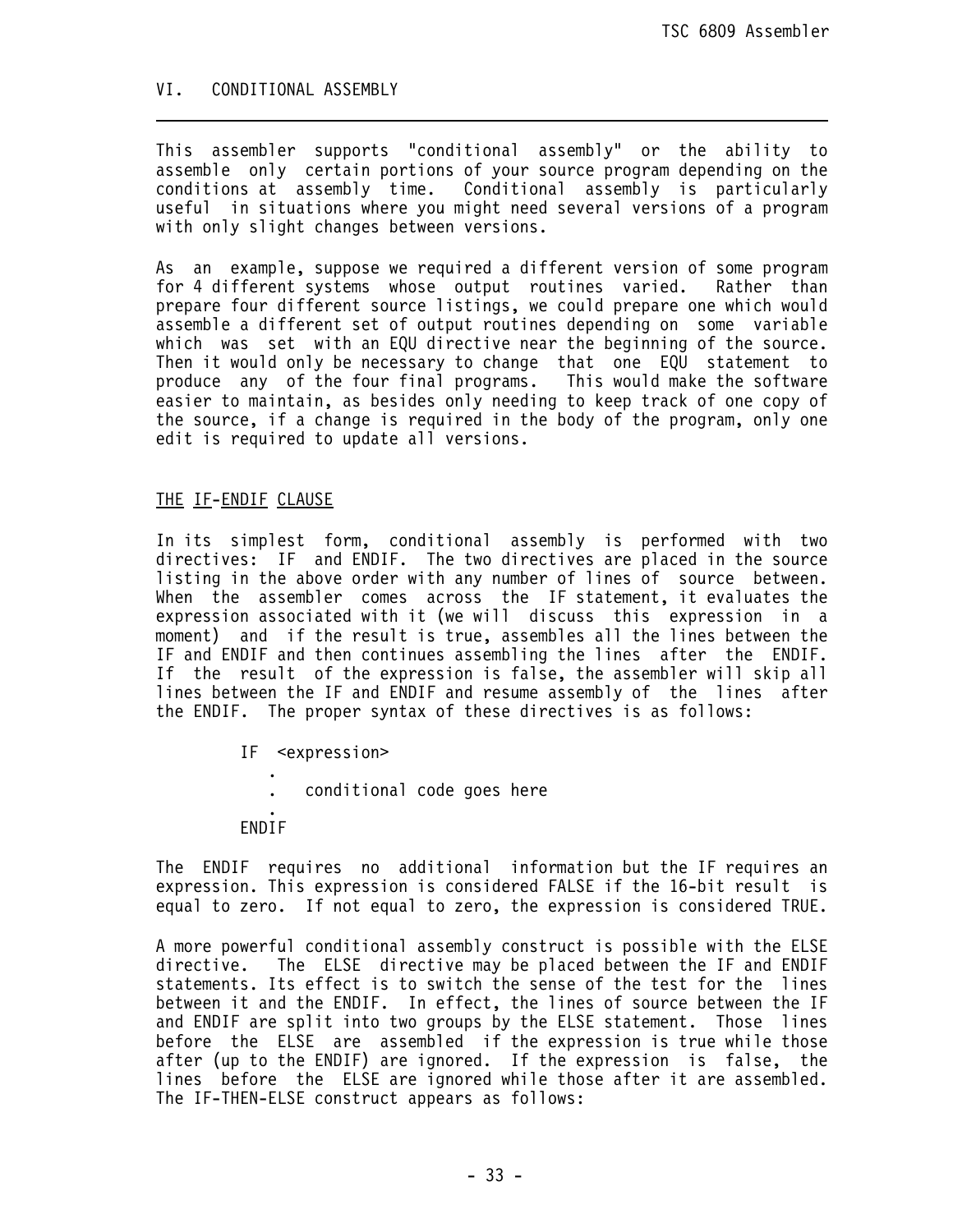IF <expression> . . this code assembled if expression is true . ELSE . . this code assembled if expression is false . ENDIF

The ELSE statement does not require an operand and there may be only one ELSE between an IF-ENDIF pair.

It is possible to nest IF-ENDIF clauses (including ELSE's). That is to say, an IF-ENDIF clause may be part of the lines of source found inside another IF-ENDIF clause. You must be careful, however, to terminate the inner clause before the outer.

There is another form of the conditional directive, namely IFN which stands for "IF Not". This directive functions just like IF except that the sense of the test is reversed. Thus the code immediately following is assembled if the result of the expression is NOT TRUE. An IFN-ELSE-ENDIF clause appears as follows:

 IFN <expression> . . this code assembled if expression is FALSE . ELSE . . this code assembled if expression is TRUE . ENDIF

# THE IFC-ENDIF CLAUSE

Another form of conditional assembly is very similar to the IF-ENDIF clause defined above, but depends on a comparison of two strings for its conditionality instead of a true-false expression. This type of conditional assembly is done with the IFC and IFNC directives (for "IF Compare" and "IF Not Compare") as well as the ELSE and ENDIF discussed above. Thus for the IFC directive we have a clause like:

 IFC <string 1>,<string 2> . . this code assembled if strings are equal . ELSE . . this code assembled if strings are not equal . ENDIF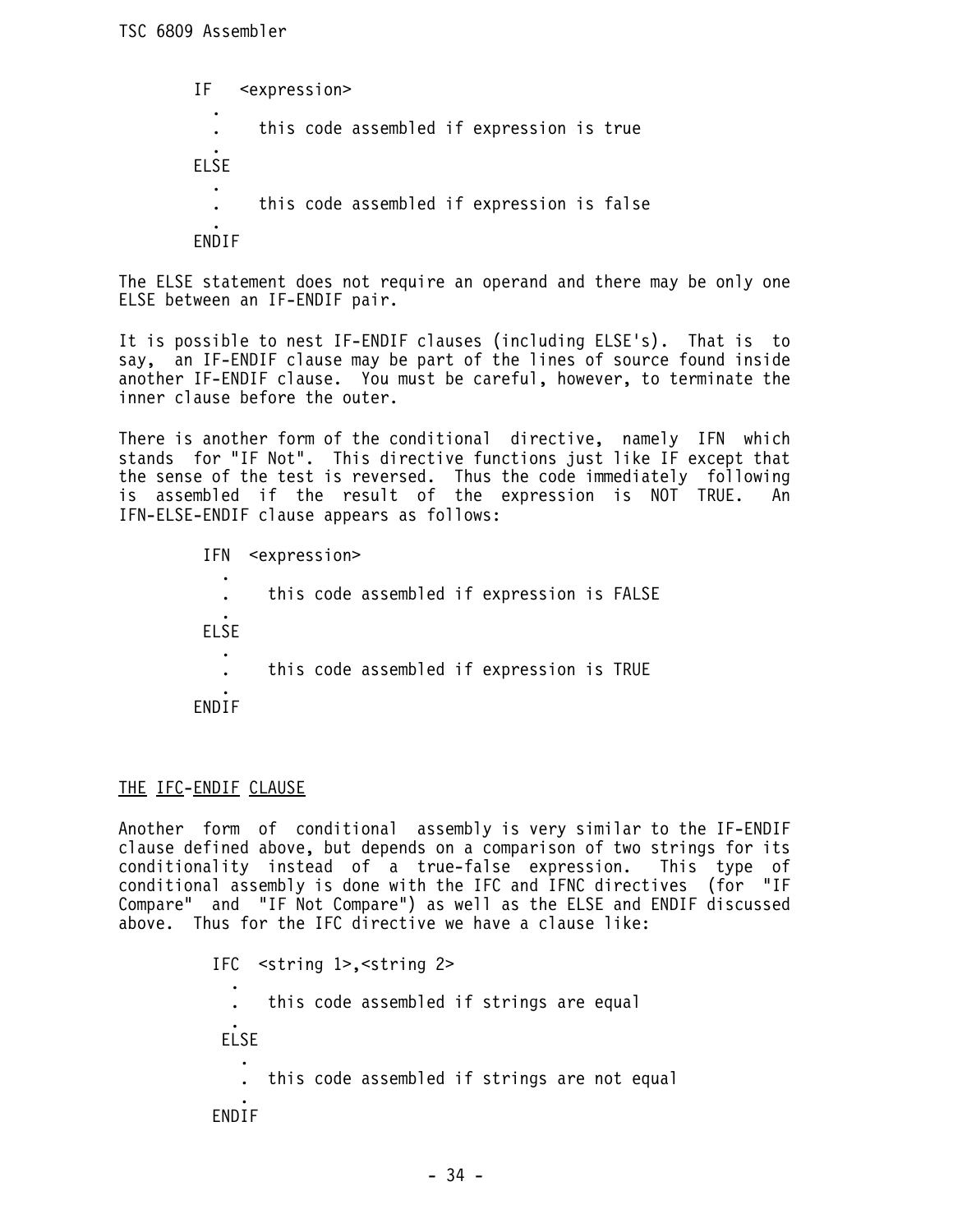As can be seen, the two strings are separated by a comma. There are two types of strings, one enclosed by delimiters the other not. The delimited type may use either a single quote (') or double quote (") as the delimiter. This type of string is made up of all the characters after the first delimiter until the second delimiter is found. The second type of string is simply a group of characters, starting with a non-space and containing no spaces or commas. Thus if you need spaces or commas in a string, you must use the delimited type of string. It is possible to specify a null string by placing two delimiters in a row or by simply leaving the string out completely. Note that there may be no spaces after string 1 and before the separating comma nor after the comma and before string 2. As with IFN, the IFNC directive simply reverses the sense of the test such that code immediately following an IFNC directive would be assembled if the strings did NOT compare.

A common application of this type of conditional assembly is in macros (defined in the next section) where one or both of the strings might be a parameter passed into the macro.

# THE IF-SKIP CLAUSE

The IF-skip type of conditional assembly is a method which does not use (in fact does not allow) a related ENDIF or ELSE. Instead, the assembler is caused to skip a specified number of lines of source depending on the result of the expression or string comparison.

> IMPORTANT NOTE: This type of conditional assembly is ONLY allowed within the body of a macro. Any use of it outside a macro will result in an error. Macros are defined in the next section.

As before, the possible directives are: IF, IFN, IFC, and IFNC. This type of conditional assembly is performed with a single instruction. Instead of code being assembled on a true result, the specified number of lines are SKIPPED. This number of lines can be in a forward or reverse direction. The syntax is as shown:

 IF <expression>,<skip count> **or** the contract of the contract of the contract of the contract of the contract of the contract of the contract of the contract of the contract of the contract of the contract of the contract of the contract of the contr IFC <string 1>,<string 2>,<skip count>

The skip count must be a decimal number between 1 and 255. It may be preceded by a plus or minus sign. A positive number produces a forward skip while a negative number produces a backwards skip. A skip count of zero has no effect (the instruction following the IF directive will be executed next). A skip count of one will cause the second line after the IF statement to be the next one executed (the one line directly following the IF statement is ignored). A skip count of negative one will cause the line just before the skip count to be the next one executed. The assembler will not skip past the end or beginning of the macro which contains the IF-skip statement. If a skip count is specified which is beyond these limits, the assembler will be left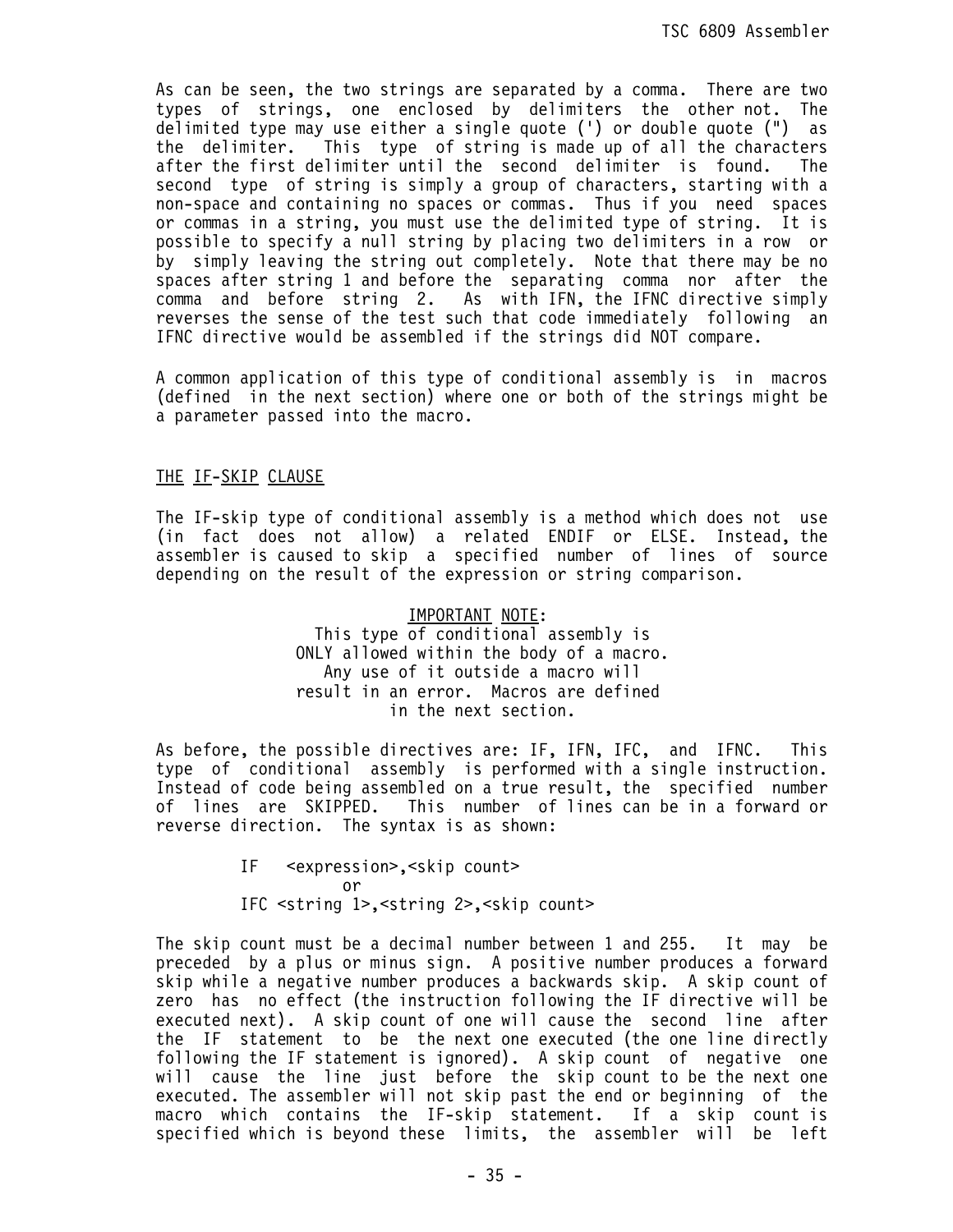to the last statement in the macro or the first, depending on whether the skip count was positive or negative. There can be no spaces before or after the comma which separates the skip count from the expression or from string 2.

#### IMPORTANT NOTE

In order for conditionals to function properly, they must capable of evaluation in pass one so that the same result will occur in pass two. Thus if labels are used in a conditional expression, they must have been defined in the source before the conditional directive is encountered.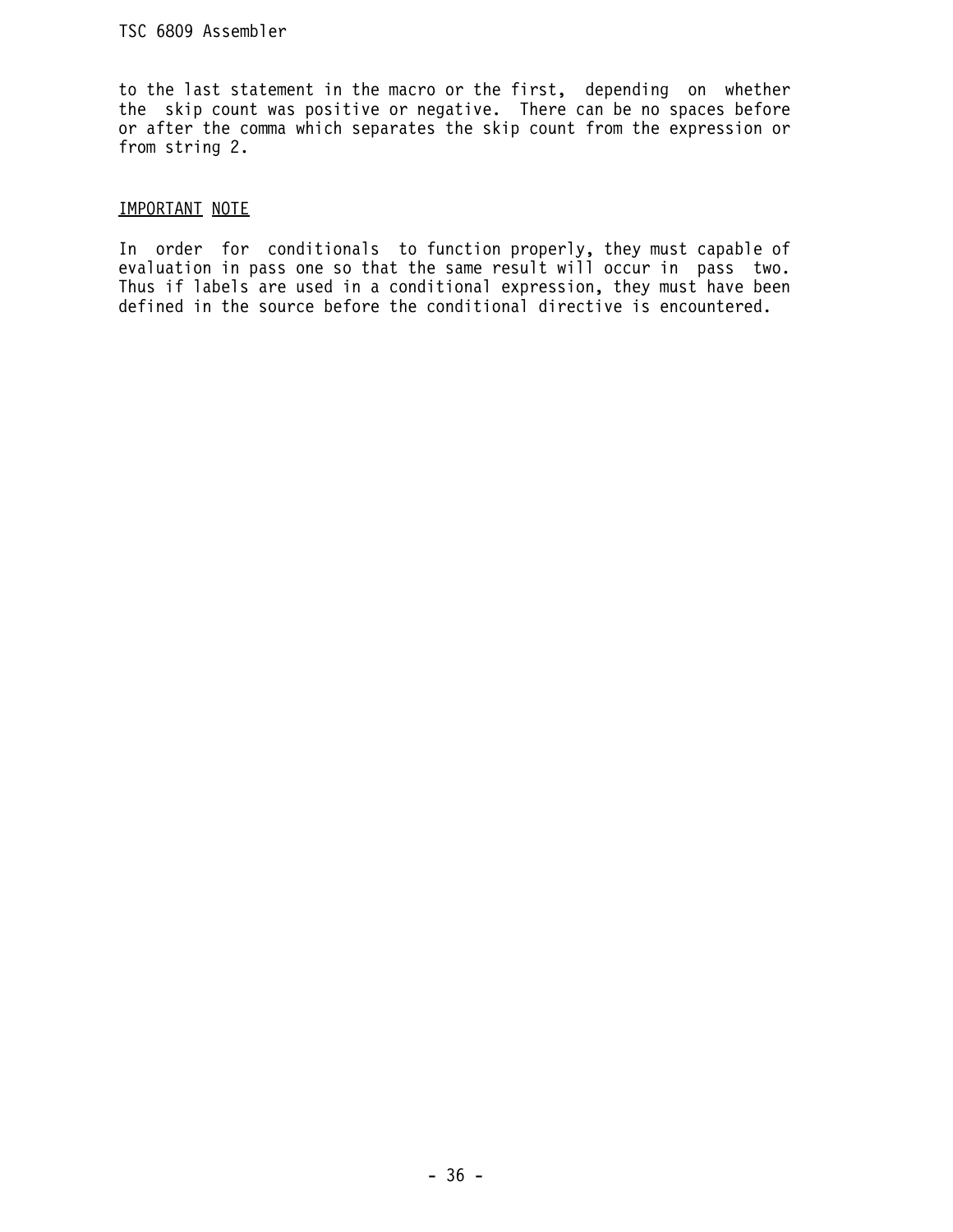VII. MACROS

A macro is a facility for substituting a whole set of instructions and parameters in place of a single instruction or call to the macro. There are always two steps to the use of macros, the definition and the call. In the definition we specify what set of instructions make up the body of the macro and assign a name to it. This macro may then be called by name with a single assembler instruction line. This single line is replaced by the body of the macro or the group of lines which were defined as the macro. This replacement of the calling line with the macro body is called the macro "expansion". It is also possible to provide a set of parameters with the call which will be substituted into the desired areas of the macro body.

A simple example will assist in the understanding of macros. Let us define a macro which will shift the 'D' register left four places. This is such a simple operation that it does not really require or make effective use of macros, but it will suffice for learning purposes. In actuality this routine would probably be written in-line or, if required often, written as a subroutine.

The first step is to define the macro. This must be done BEFORE THE FIRST CALL to the macro. It is good practice to define all macros early in a program. The definition is initiated with a MACRO directive and terminated by an ENDM directive. The definition of our example would be as follows:

 ASLD4 MACRO ASLB ROLA ASLB ROLA ASLB ROLA ASLB ROLA ENDM

The first line is the MACRO directive. Note that the name of the macro is specified with this directive by placing it in the label field. This macro name should follow all the rules for labels. It will NOT be placed in the symbol table, but rather in a macro name table. The body of the macro follows and is simply lines of standard assembly source which shift the 'D' register left four places. The definition is terminated by the ENDM directive.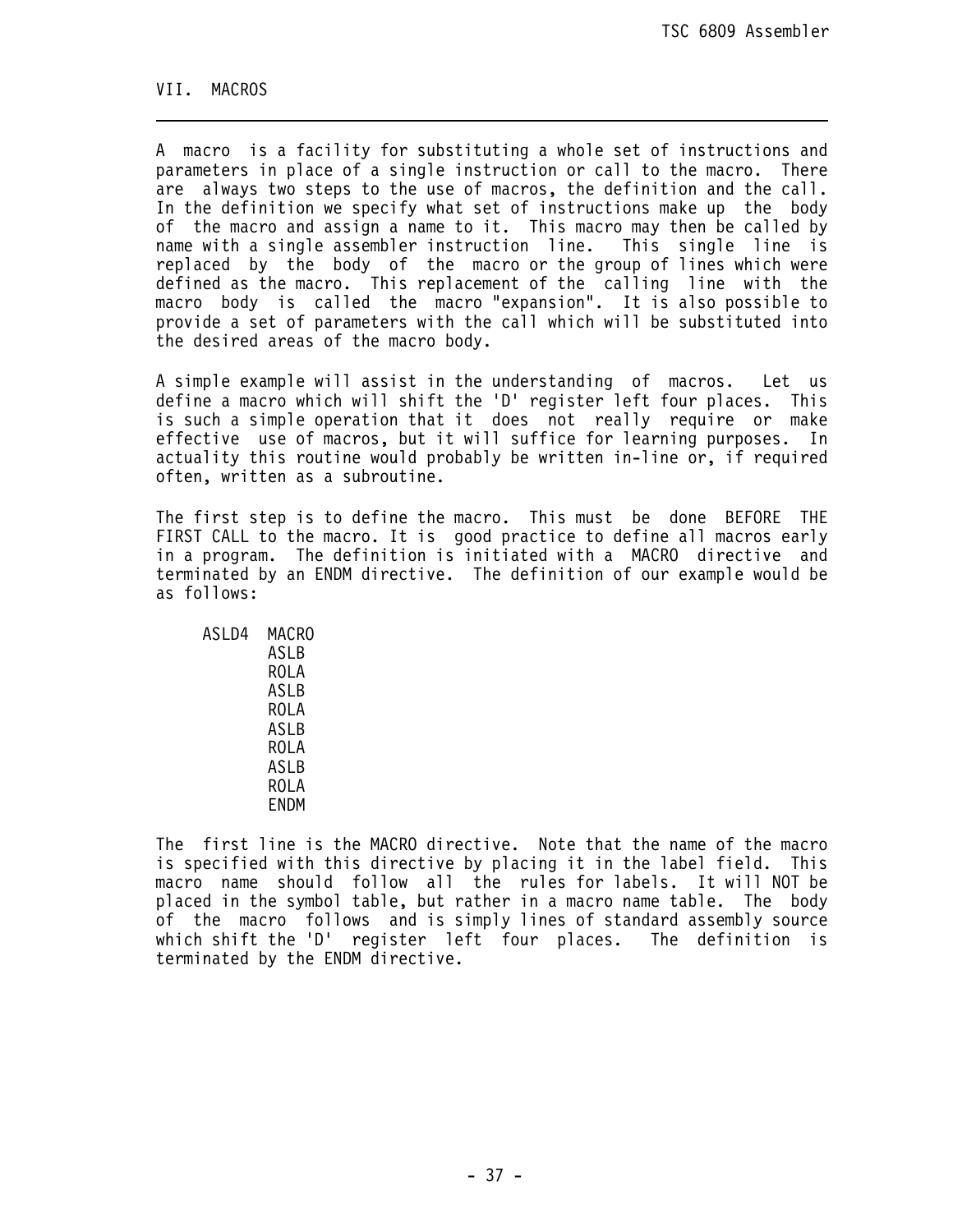.

.

When this macro definition is encountered during pass 1, the assembler will not actually assemble the source, but instead copy it into a buffer for future access when the macro is called. During pass 2 this definition is ignored.

At this point we may continue with our assembly program and when we desire to have the 'D' register shifted left four places, simply call the macro as follows:

| ٠<br>LDA.<br>LDB.<br>ASLD4 | VALUE<br>VALUE+1 | here is the macro call |  |
|----------------------------|------------------|------------------------|--|
| STD.                       | <b>RESULT</b>    |                        |  |
| ٠                          |                  |                        |  |
| ٠                          |                  |                        |  |

You can see that calling a macro consists of simply placing its name in the mnemonic field of a source line. When the assembler sees the above call, it realizes that the instruction is not a standard 6809 mnemonic, but rather a macro that has been previously defined. The assembler will then replace the ASLD4 with the lines which make up the body of that macro or "expand" the macro. The result would be the following assembled code:

| ٠<br>LDA<br>LDB<br>ASLB<br><b>ROLA</b><br>ASLB<br><b>ROLA</b><br><b>ASLB</b><br><b>ROLA</b><br>ASLB<br><b>ROLA</b><br><b>STD</b> | VALUE<br>VALUE+1<br><b>RESULT</b> | replaces the call | the body of the macro |
|----------------------------------------------------------------------------------------------------------------------------------|-----------------------------------|-------------------|-----------------------|
| ٠<br>٠                                                                                                                           |                                   |                   |                       |

You should note that a macro call differs from a subroutine call in that the macro call results in lines of code being placed in-line in the program where a subroutine call results in the execution of the routine at run-time. Five calls to a subroutine still only requires one copy of the subroutine while five calls to a macro results in five copies of the macro body being inserted into the program.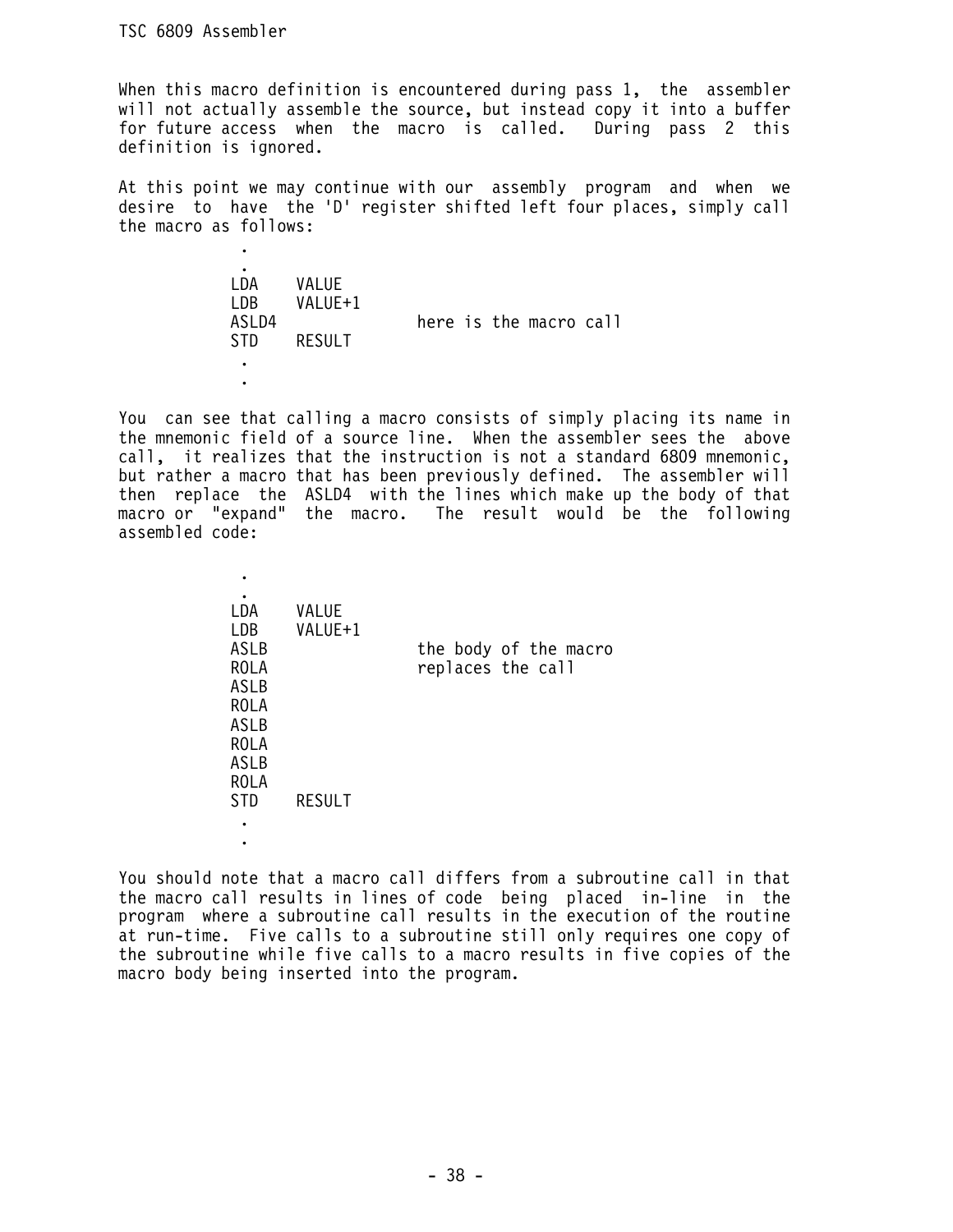#### PARAMETER SUBSTITUTION

If macros were limited to what was described above, they would probably not be worth the space it took to implement them in the assembler. The real power of macros comes in "parameter substitution". By that we mean the ability to pass parameters into the macro body from the calling line. In this manner, each expansion of a macro can be different.

As an example, suppose we wanted to add three 16-bit numbers found in memory and store the result in another memory location. A simple macro to do this (we shall call it ADD3) would look like this:

| ADD3 MACRO  |       |                        |
|-------------|-------|------------------------|
| l DD.       | LOC1  | get first value in 'D' |
| ADDD        | T 0C2 | add in second value    |
| ADDD        | 1.003 | add in third value     |
| STD.        |       | RESULT store result    |
| <b>FNDM</b> |       |                        |

Now let's assume we need to add three numbers like this in several places in the program, but the locations from which the numbers come and are to be stored are different. We need a method of passing these locations into the macro each time it is called and expanded. That is the function of parameter substitution. The assembler lets you place up to nine parameters on the calling line which can be substituted into the expanded macro. The proper form for this is:

MACNAM <prm.l>,<prm.2>,<prm.3>,...,<prm.9>

where "MACNAM" is the name of the macro being called. Each parameter may be one of two types: a string of characters enclosed by like delimiters and a string of characters not enclosed by delimiters which contains no embedded spaces or commas. The delimiter for the first type may be either a single quote (') or a double quote (") but the starting and ending delimiter of a particular string must be the same. A comma is used to separate the parameters. These parameters are now passed into the macro expansion by substituting them for 2-character "dummy parameters" which have been placed in the macro body on definition. These 2-character dummy parameters are made up of an ampersand (&) followed by a single digit representing the number of the parameter on the calling line as seen above. Thus any occurence of the dummy parameter, "&1", would be replaced by the first parameter found on the calling line.

Let's re-do our ADD3 macro to demonstrate this process. The definition of ADD3 now looks like this:

| ADD3 MACRO  |    |                        |
|-------------|----|------------------------|
| I DD        | 81 | get first value in 'D' |
| ADDD        | 82 | add in second value    |
| ADDD        | 83 | add in third value     |
| <b>STD</b>  | &4 | store result           |
| <b>FNDM</b> |    |                        |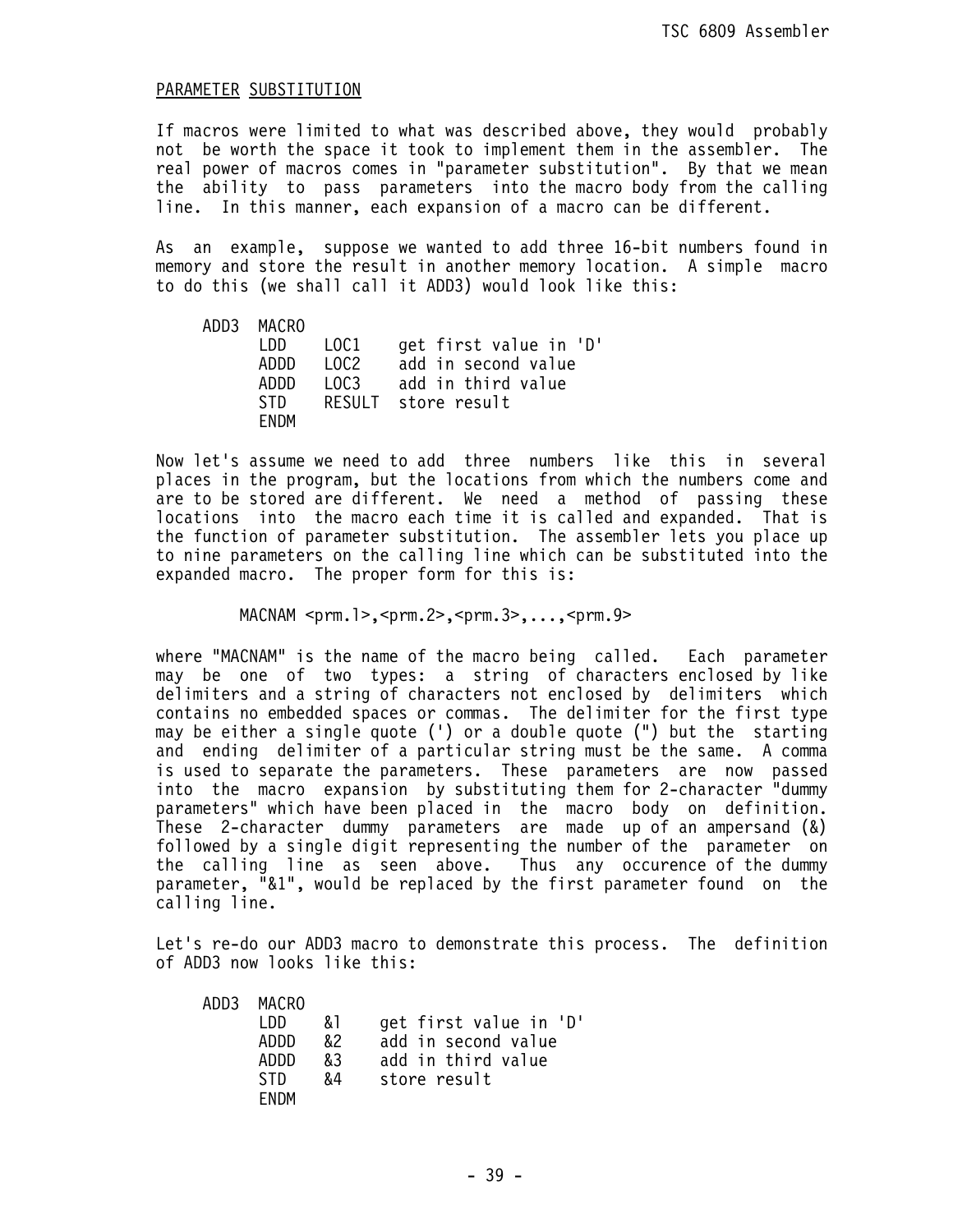Now to call the macro we might use a line like:

ADD3 LOC1,LOC2,LOC3,RESULT

When this macro was expanded, the &l would be replaced with LOC1, the &2 would be replaced with LOC2, etc. The resulting assembled code would appear as follows:

| I DD. | LOC1             | get first value in 'D' |
|-------|------------------|------------------------|
| ADDD  | LOC2             | add in second value    |
| ADDD  | LOC <sub>3</sub> | add in third value     |
| STD.  |                  | RESULT store result    |

Another call to the macro might be:

ADD3 ACE,TWO,LOC3,LOC1

which would result in the following expansion:

| I DD.<br>ADDD | ACE.<br>TWO | get first value in 'D'<br>add in second value |
|---------------|-------------|-----------------------------------------------|
|               |             |                                               |
| ADDD          | LOC3        | add in third value                            |
| STD.          | LOC1        | store result                                  |

Now you should begin to see the power of macros.

There is actually a tenth parameter which may be passed into a macro represented by the dummy parameter "&0". It is presented on the calling line as so:

 $\text{sym.0>}$  MACNAM  $\text{sym.1>}$ ,  $\text{sym.2>}$ ,  $\text{sym.3>}$ , ...,  $\text{sym.9>}$ 

This parameter is somewhat different from the others in that it must be a string of characters that conform to the rules for any other assembly language label since it is found in the label field. It is in fact a standard label which goes into the symbol table and can be used in other statement's operands like any other label.

Ignoring a Dummy Parameter

There may be times when a programmer wishes to have an ampersand followed by a number in a macro which is not a dummy parameter and should therefore not be replaced with a parameter string. An example would be an expression where the value of MASK was to be logically 'anded' with the number 4. The expression would appear like:

#### MASK&4

If this expression were in a macro, upon expansion the &4 would be replaced with the fourth parameter on the calling line. It is possible to prevent this, however, by preceding the ampersand with a backslash (\) like this: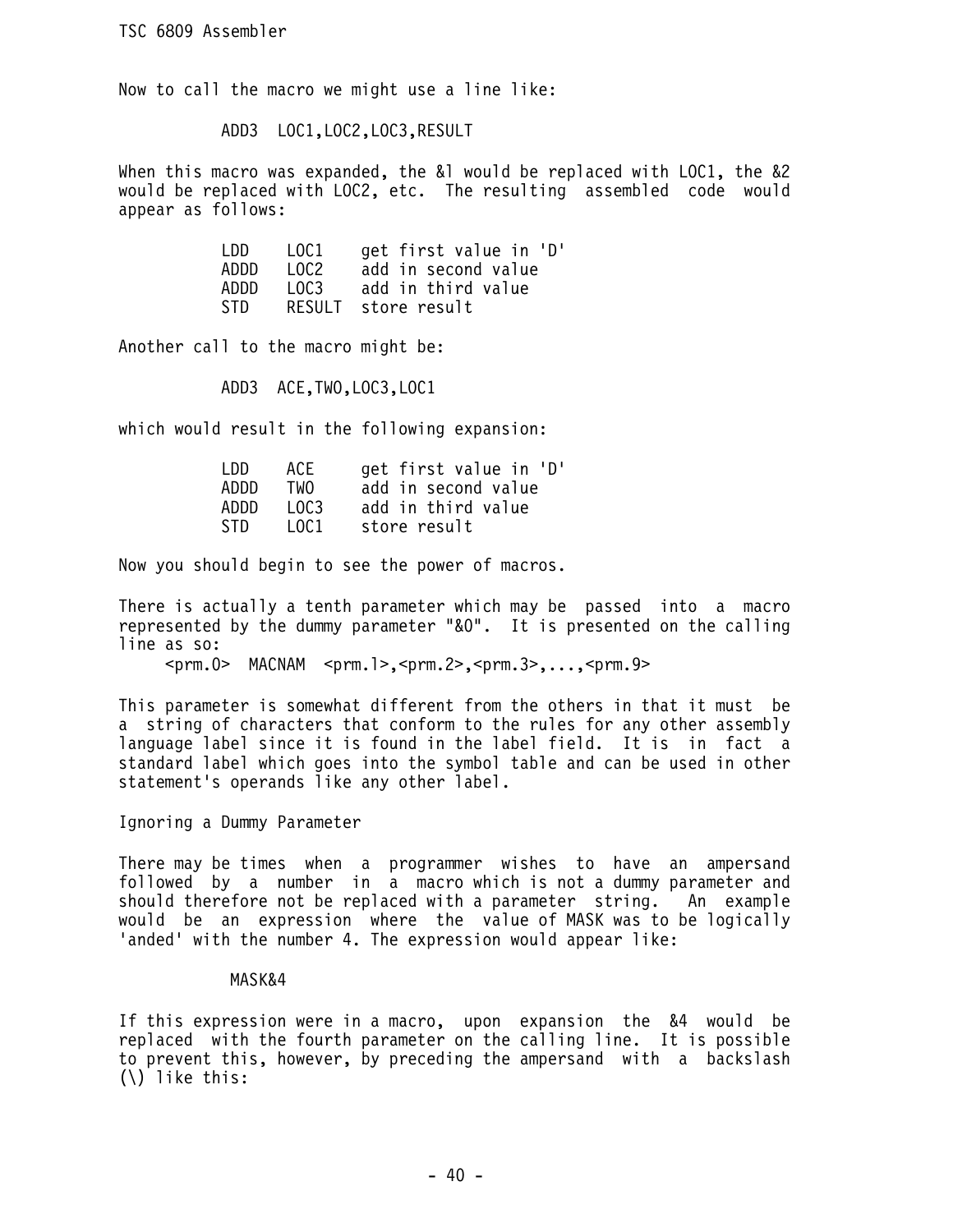#### MASK\&4

When the assembler expands the macro containing this expression, it will recognize the backslash, remove it, and leave the ampersand and following number intact.

Another case where this can be useful is when a macro is defined within a macro (that is possible!) and you wish to place dummy parameters in the inner macro.

#### THE EXITM DIRECTIVE

Sometimes it is desireable to exit a macro prematurely. The EXITM directive permits just that. During expansion of a macro, when an EXITM command is encountered the assembler immediately skips to the ENDM statement and terminates the expansion. This probably does not seem logical, and is not except when used with conditional assembly.

To portray the use of EXITM, assume we have some macro called XYZ which has two parts. The first part should always be expanded, but the second should only be expanded in certain cases. We could use EXITM and the IFNC directives to accomplish this as follows:

 XYZ MACRO . . code that should always be generated . IFNC &2,YES EXITM ENDIF . . code that is only sometimes generated . ENDM

The following calls would result in the second part being expanded or producing code:

 XYZ "PARAMETER 1",YES XYZ "PARAMETER 1","YES" XYZ 0,YES

while all of the following would result in the second part not being expanded:

> XYZ "PARAMETER 1",NO XYZ JUNK,NO XYZ JUNK XYZ PRMI,PRM2

The EXITM directive itself requires no operand.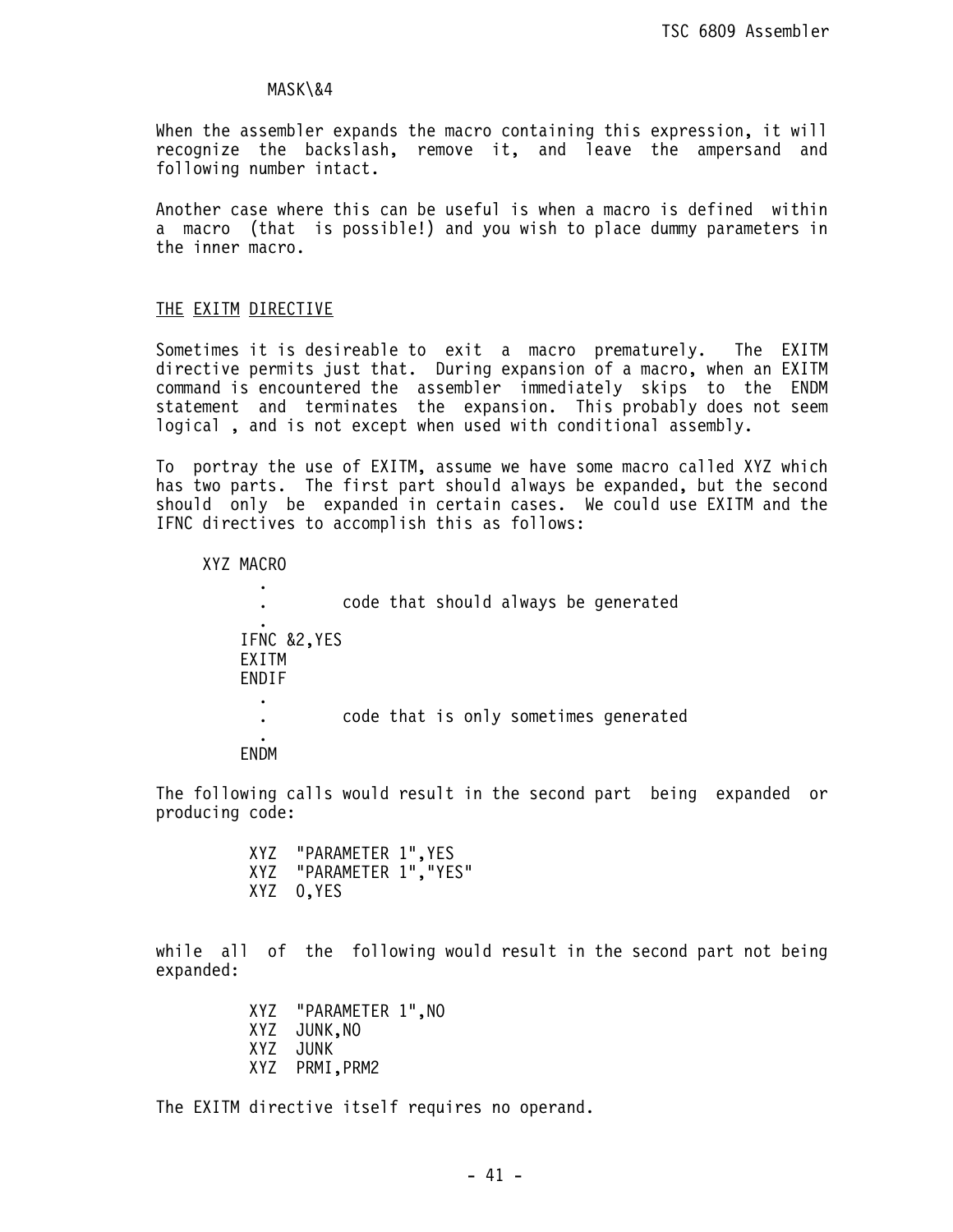# THE DUP AND ENDD DIRECTIVES

There is another type of assembler construct which may only be used inside of a macro, called the DUP-ENDD clause. The assembler will duplicate the lines placed between the DUP and ENDD (end dup) instructions some specified number of times. The proper form is:

 DUP <dup count> . . code to be duplicated . ENDD

where the <dup count> is the number of times the code should be duplicated. The <dup count> may be any valid expression, but must be in the range of 1 to 255 decimal. Note that DUP-ENDD clauses may NOT be nested. That is to say, one DUP-ENDD clause may not be placed inside another.

As an example, let's take our first example in this section on macros and spruce it up a little. Assume we want a macro that will shift the 'D' register to the left 'x' places where 'x' can vary in different calls to the macro. The DUP-ENDD construct will work nicely for this purpose as seen here:

 ASLDX MACRO DUP &l ASLB ROLA ENDD ENDM

Now to shift the 'D' register left four places we call the macro with:

ASLDX 4

To shift it left 12 places we simply use the instruction:

ASLDX 12

And so on.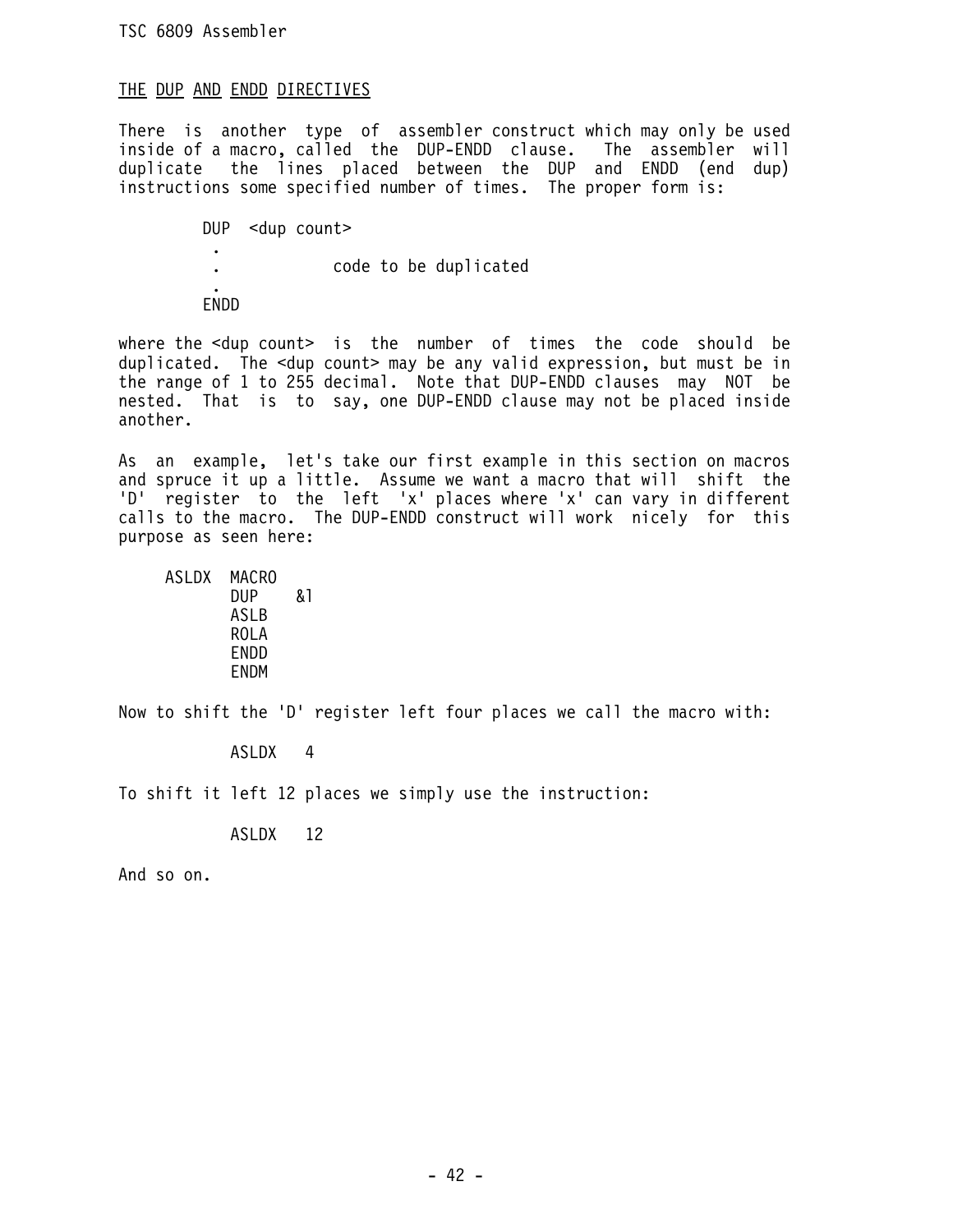# MORE ON MACROS

A few more hints on using macros may be of value.

One important thing to remember is that parameter substitution is merely replacing one string (the dummy parameter or &x) with another (the parameter string on the calling line). You are not passing a value into a macro when you have a parameter of "1000", but rather a string of four characters. When the expanded source code of the macro is assembled, the string may be considered a value, but in the phase of parameter substitution it is merely a string of characters. An example macro will help clarify this point.

| TEST | <b>MACRO</b>     |       |                             |
|------|------------------|-------|-----------------------------|
|      | LDA              | #\$&1 | COMMENT FIELD IS HERE       |
|      | LDB.             | L&1   |                             |
|      | NOP              |       | PARAMETERS CAN EVEN BE      |
|      | N <sub>O</sub> P |       | SUBSTITUTED INTO            |
|      | N <sub>O</sub> P |       | COMMENTS &2                 |
|      | &3               |       | OR THEY CAN BE A MNEMONIC   |
| 84   | TST              | M&1M  | OR LABEL OR INSIDE A STRING |
|      | <b>ENDM</b>      |       |                             |

Now if this macro were called with the following command:

TEST 1000,'LIKE THIS',SEX,"LABEL"

The expanded source code would look like this:

| LDA<br>L <sub>1000</sub><br><b>LDB</b> | #\$1000 COMMENT FIELD IS HERE      |
|----------------------------------------|------------------------------------|
| NOP                                    | PARAMETERS CAN EVEN BE             |
| NOP                                    | SUBSTITUTED INTO                   |
| N <sub>O</sub> P                       | COMMENTS LIKE THIS                 |
| <b>SEX</b>                             | OR THEY CAN BE A MNEMONIC          |
| LABEL TST                              | M1000M OR LABEL OR INSIDE A STRING |

Note that in the LDA instruction the parameter "1000" is used as a number but in the LDB and TST instructions it is part of a label. The second parameter is not even substituted into the actual program, but rather into the comment field. The use of parameter number one in the TST instructions shows that the dummy parameter does not have to be a stand alone item but can be anywhere in the line.

Another convenient method of using macros is in conjunction with the IF-skip type of conditional directive. With a negative or backward skip we can cause a macro to loop back on itself during expansion. A good example of this would be a case where the programmer must initialize one hundred consecutive memory locations to the numbers one through one hundred. This would be a very tedious task if all these numbers had to be setup by FCB directives. Instead we can use a single FCB directive, the IF-skip type of directive, and the SET directive to accomplish this task.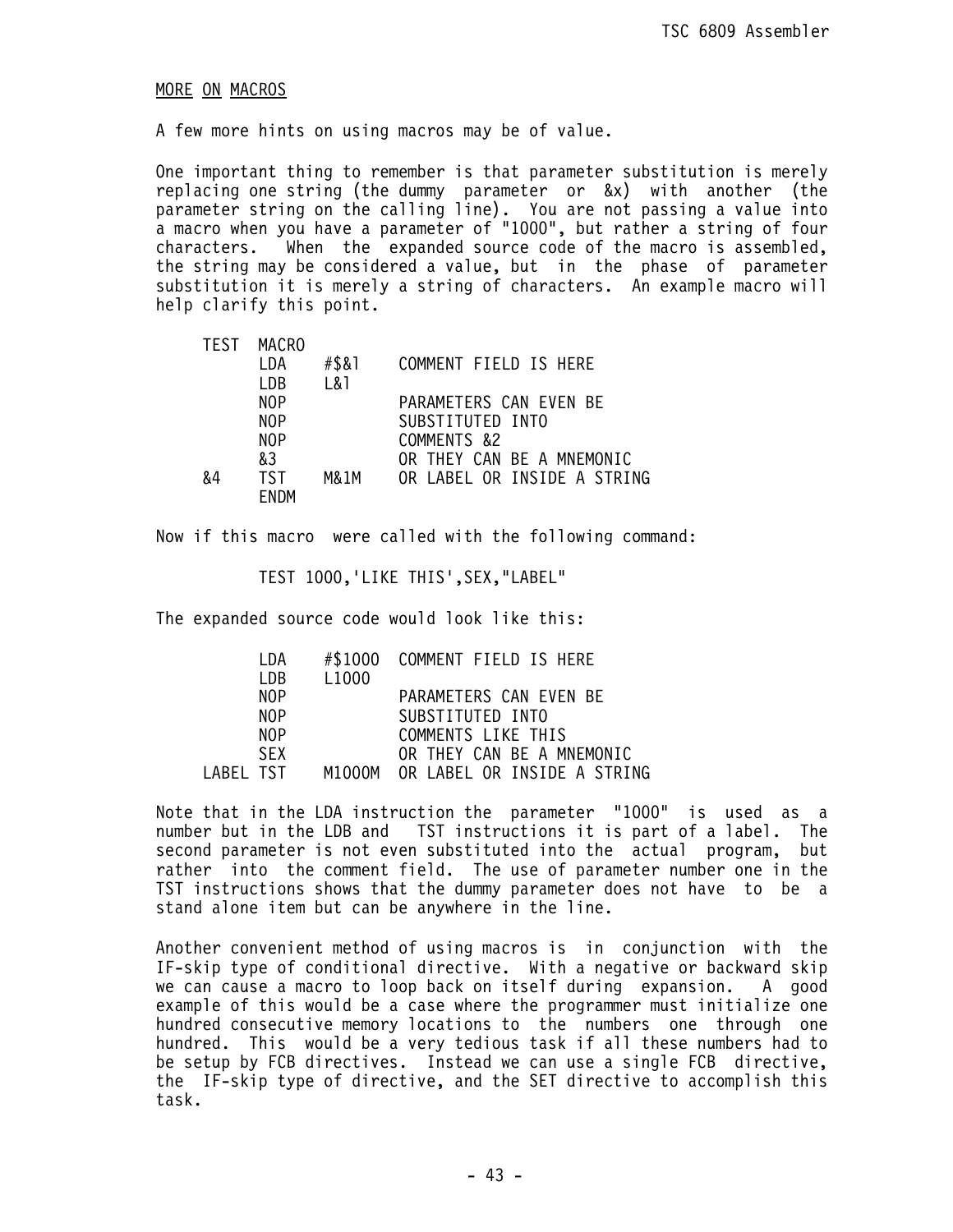INIT MACRO COUNT SET 0 INITIALIZE COUNTER COUNT SET COUNT+1 BUMP BY ONE<br>FCB COUNT SET THE MEM COUNT SET THE MEMORY BYTE IF COUNT<100,-2 ENDM

If you try this macro out, you will see that it expands into quite a bit of source if the macro expansions are being listed because the 3rd, 4th and 5th line are expanded for each of the one hundred times through. However, only one hundred bytes of object code are actually produced since lines 3 and 5 don't produce code.

This assembler does not allow local variables. If a label is specified on a line in the macro, you will receive a multiply defined symbol error if the macro is called more than once. There is a way to get around this shortcoming that is somewhat crude, but effective. That is to use a dummy parameter as a label and require the programmer to supply a different label name as that parameter each time the macro is called. For example, consider the following example:

|    | SHIFT MACRO             |     |
|----|-------------------------|-----|
|    | <b>PSHS</b>             | D   |
|    | LDA                     | &1  |
|    | LDB                     | #&2 |
| &3 | <b>ROLA</b>             |     |
|    | <b>DECB</b>             |     |
|    | <b>BNE</b>              | &3  |
|    | <b>STA</b>              | &1  |
|    | <b>PULS</b>             | D   |
|    | <b>ENDM<sub>v</sub></b> |     |

Now if this macro was called with the line:

SHIFT FLAG,3,CALL1

The resulting macro expansion would look like:

 PSHS D LDA FLAG  $LDB$  #3 CALL1 ROLA DECB<br>BNE BNE CALL1<br>STA FLAG FLAG PULS D

There is no problem here, but if the macro were called again with the same string for parameter 3 (CALL1), a multiply defined symbol error would result. Thus any subsequent calls to SHIFT must have a unique string for parameter 3 such as CALL2, CALL3, etc.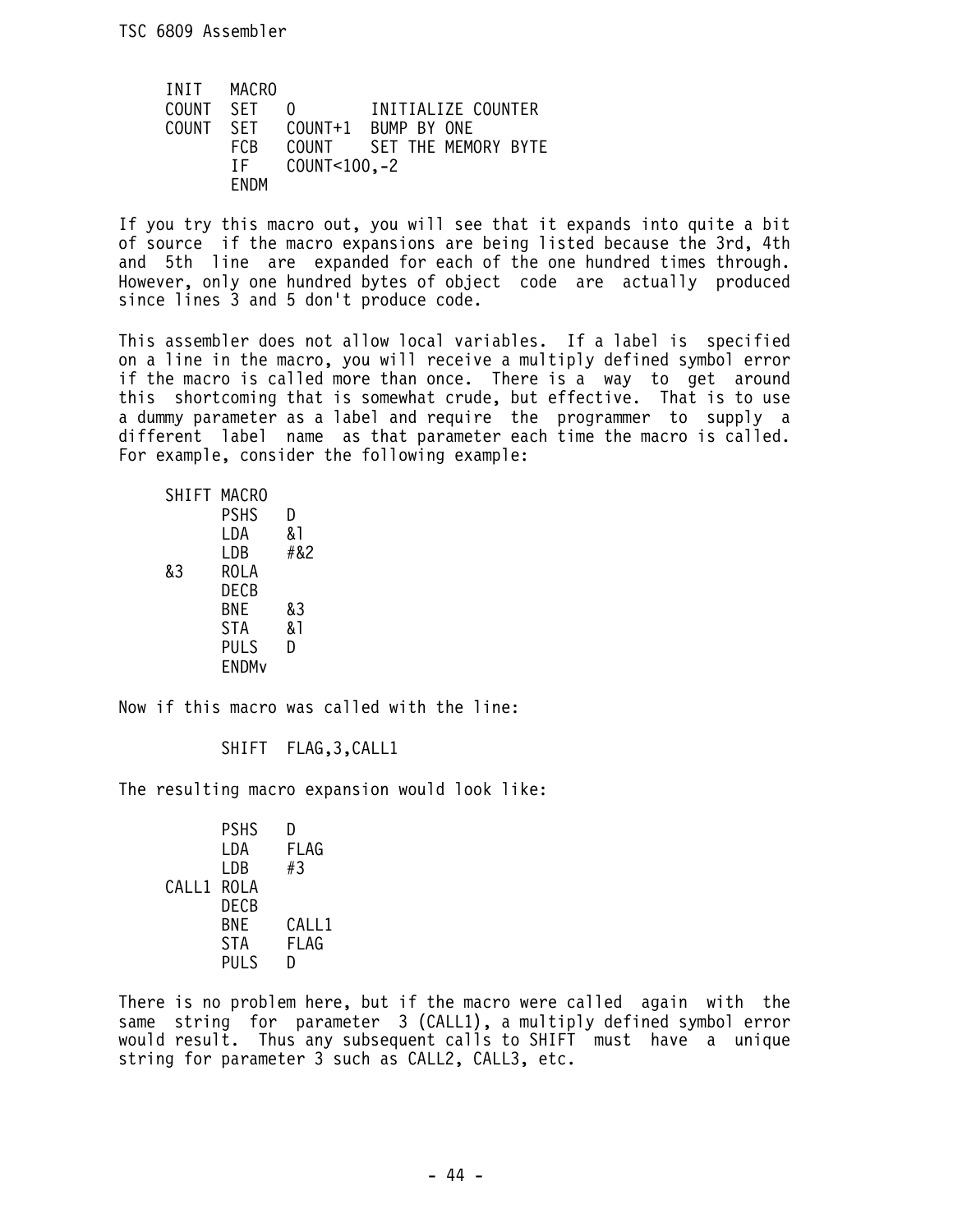# IMPORTANT NOTES ON MACROS

- 1) A macro must be defined before the first call to it.
- 2) Macros can be nested both in calls and in definitions. That is, one macro may call another and one macro may be defined inside another.
- 3) Comment lines are stripped out of macros when defined to save storage space in the macro text buffer.
- 4) Local labels are not supported.
- 5) A macro cannot call a LIBrary file. That is, a LIB directive cannot appear within a macro.
- 6) No counting of parameters is done to be sure enough parameters are supplied on the calling line to satisfy all dummy parameters in the defined macro. If the body of a macro contains a dummy parameter for which no parameter is supplied on the calling line, the dummy parameter will be replaced with a null string or effectively removed.
- 7) The macro name table is searched before the mnemonic table. This means that a standard mnemonic or directive can be effectively redefined by replacing it with a macro of the same name.
- 8) Once a macro has been defined, it cannot be purged nor re-defined.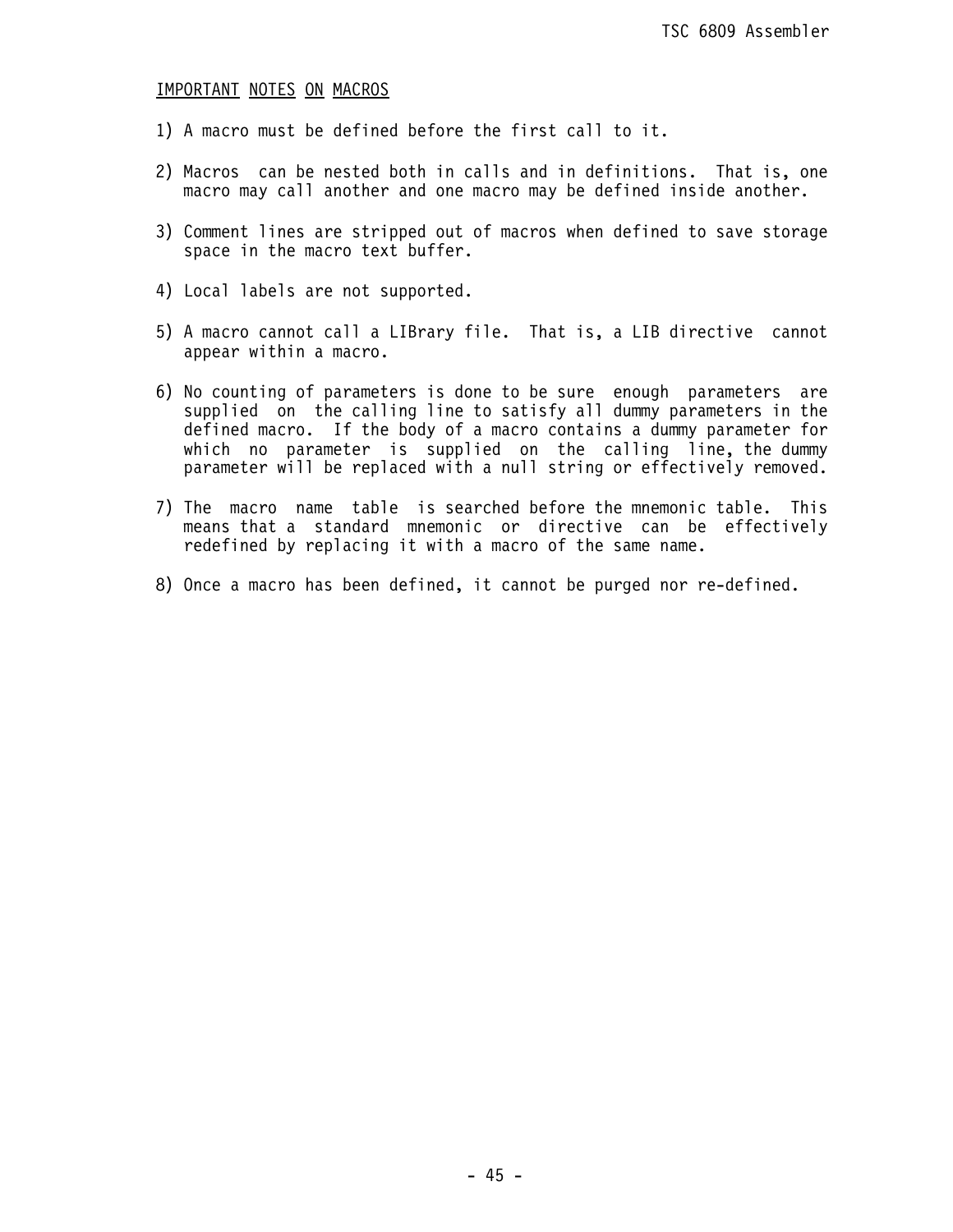#### TSC 6809 Assembler

#### VIII. SPECIAL FEATURES

This section covers a few special features of the 6809 Mnemonic Assembler that don't seem to fit under any other specific category.

#### END OF ASSEMBLY INFORMATION

Upon termination of an assembly, and before the symbol table is output, three items of information may be printed: the total number of errors encountered, the total number of warnings encountered, and the address of the last byte of code assembled.

The number of errors is always printed in the following manner:

0 ERROR(S) DETECTED

The number of warnings are printed only if warnings have not been suppressed by the 'W' option on the command line and if the number is greater than zero (ie. only if there was a warning):

0 ERROR(S) DETECTED 2 WARNING(S) REPORTED

The last assembled address is printed only if the assembled output listing is turned off by the 'L' option on the command line. It is actually the last address which the assembler's program counter register was pointing to, so there may not really be an assembled byte of code at this address. For example if the last instruction in a program except for the END was an RMB directive, the address would be the last byte reserved by that command. This information is presented as follows:

LAST ASSEMBLED ADDRESS: 1055

The address is printed as a 4-digit hexadecimal value.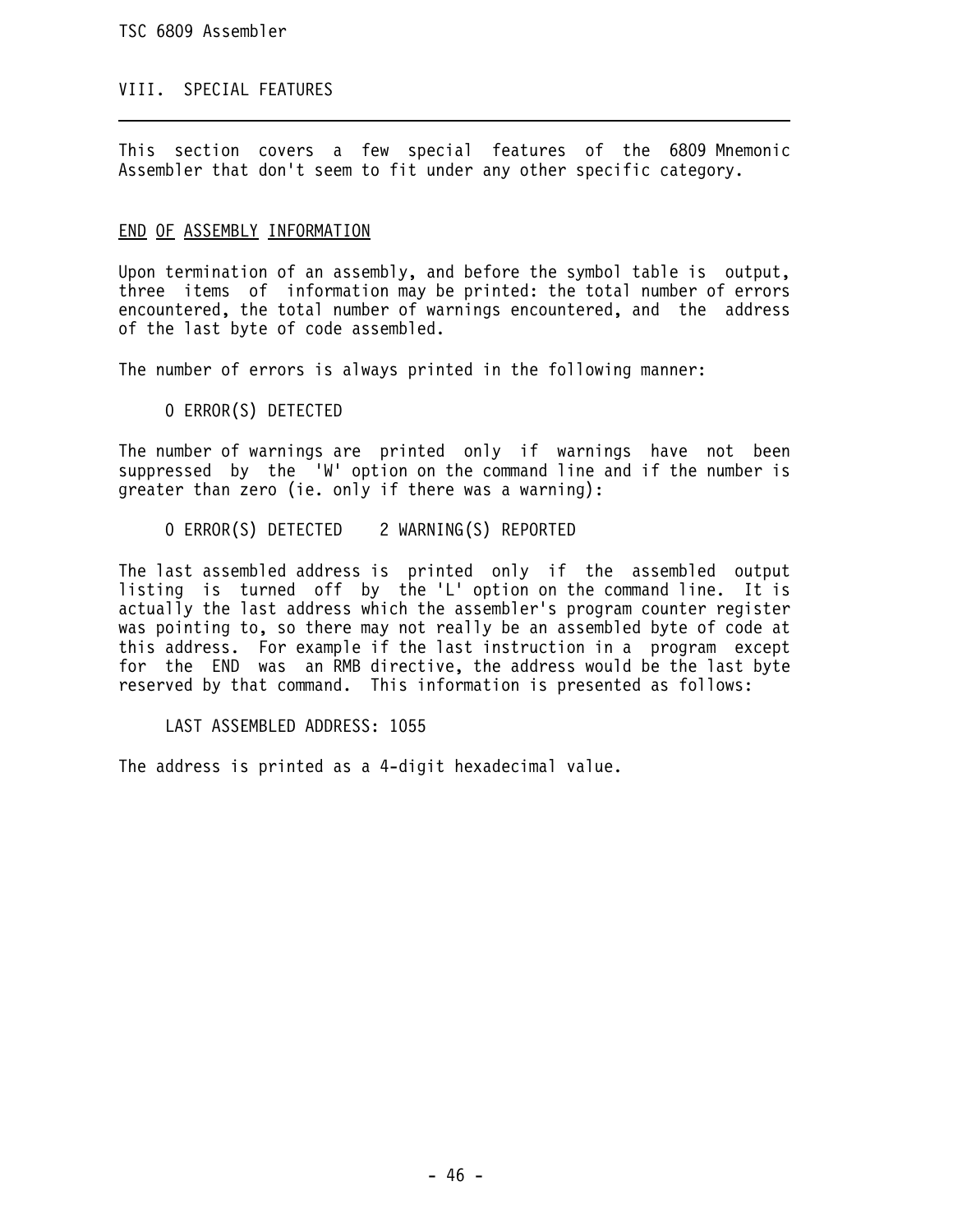# EXCESSIVE BRANCH OR JUMP INDICATOR

**.** The contract of the contract of the contract of the contract of the contract of the contract of the contract of **.** The contract of the contract of the contract of the contract of the contract of the contract of the contract of

A mechanism has been included in the assembler to inform the programmer when a long branch or jump could be replaced by a short branch. The purpose is to allow size and speed optimization of the final code. This indicator is a greater-than sign placed just before the address of the long branch or jump instruction which could be shortened. The following section of code shows just how it looks:

| 3420 B6    | E004 | <b>INCH</b>  | LDA         | \$E004       |
|------------|------|--------------|-------------|--------------|
| 3423 84    | 01   |              | ANDA        | #\$01        |
| >3425 1027 | FFF7 |              | <b>LBEQ</b> | <b>INCH</b>  |
| 3429 B6    | E005 |              | LDA         | \$E005       |
| 342C 81    | 20   |              | <b>CMPA</b> | #\$20        |
| 342E 24    | 06   |              | BHS         | <b>OUTCH</b> |
| >3430 BD   | 3436 |              | <b>JSR</b>  | <b>OUTCH</b> |
| >3433 7E   | 3420 |              | <b>JMP</b>  | <b>INCH</b>  |
| 3436 34    | 04   | <b>OUTCH</b> | <b>PSHS</b> | B            |
|            |      |              |             |              |

These indicator flags may be suppressed by selecting the 'W' option in the command line option list.

# AUTO FIELDING

The assembler automatically places the four fields of a source line (label, mnemonic, operand, and comment) in columns in the output assembled listing. This allows the programmer to edit a condensed source file without impairing the readability of the assembled listing. The common method of doing this is to separate the fields by only one space when editing. The assembled output places all mnemonics beginning in column 8, all opcodes beginning in column 15, and all comments beginning in column 25 assuming the previous field does not extend into the current one. There are a few cases where this automatic fielding can break down such as lines with errors, but these cases are rare and generally cause no problem.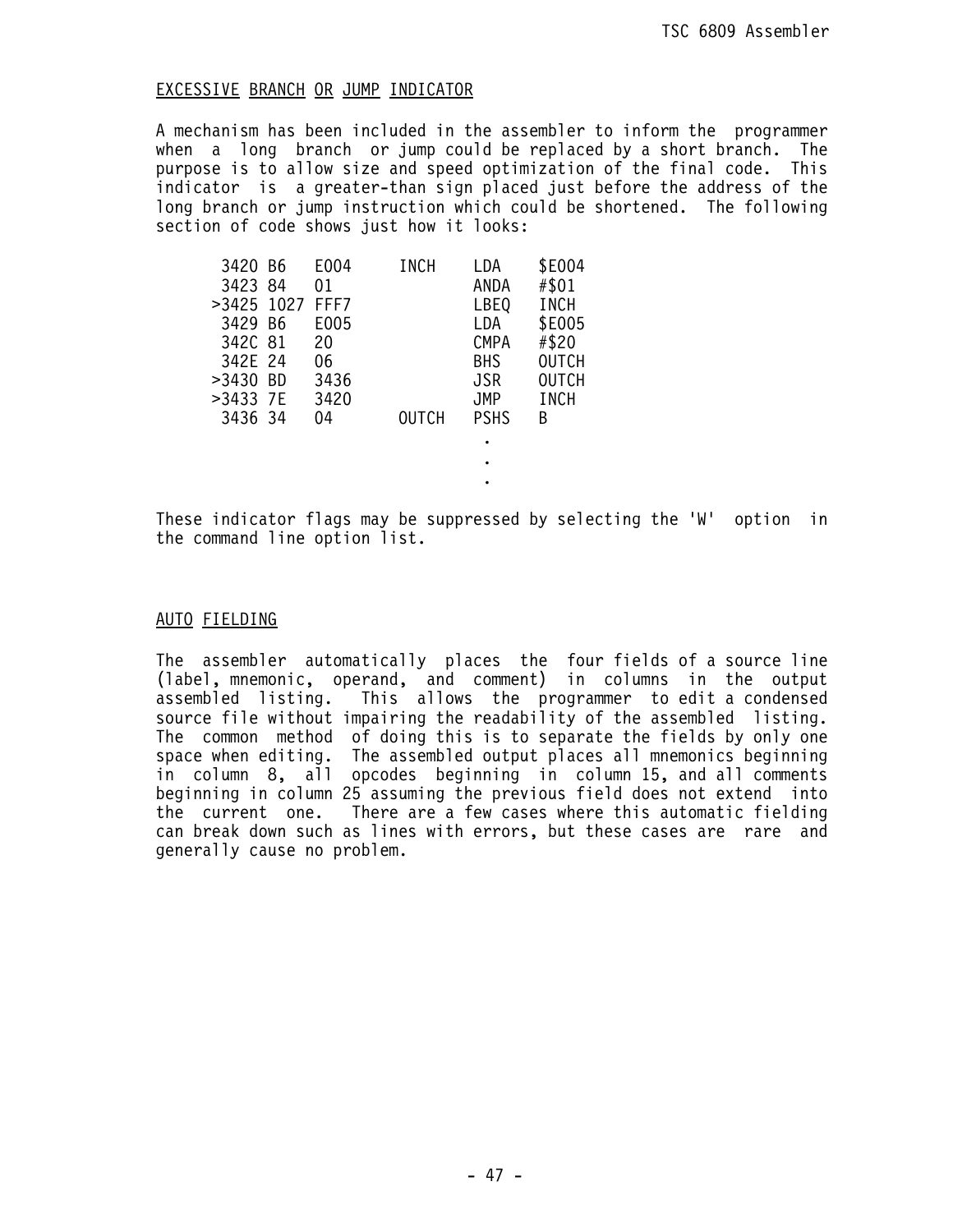# AUTO TABLE SETUP

The assemble automatically sets up all necessary tables and buffers depending on the amount of memory contained in your system. The amount of memory contained is determined by reading the memory end value (MEMEND) in FLEX. The tables or buffers which can vary in size are as follows:

# SYMBOL TABLE

 This table is where all symbols are maintained during assembly. Each entry into the symbol table requires 8 bytes, 6 for the name and two for the address or value associated with it. This assembler uses a hashed symbol table technique which can mean that symbols are pseudo-randomly scattered throughout the table. This method is very fast but has one drawback the assembler is usually not able to completely fill all<br>positions in the table. Thus a symbol table full error Thus a symbol table full error message does not necessarily mean that every position in the table is really full. It simply means the assembler was unable to put any more symbols in the table due to the hashing technique used. The larger the table, the faster the hashing method will execute and accordingly, the faster the assembler will run. If possible, it is good to have 50% more space in the symbol table than will be required to actually hold the number of symbols in a program.

#### SOURCE BUFFER

 This is the buffer which holds the source program to be assembled. To gain speed, the assembler reads as many lines as it can into this buffer all at once. The assembly operation is carried out on each buffer individually. This buffer may be any size so long as it will hold the longest line that may be encountered in the source. There must also be a reserved 256-byte overflow area directly following the end of the source buffer.

# MACRO TEXT BUFFER

 This is the buffer where macros are stored upon definition. If few macros are to be used, it can be very small. The more macros anticipated, the larger the buffer should be.

# MACRO NAME TABLE

 This is a table where macro names and locations are stored. Each entry requires 8 bytes, 6 for the macro name and 2 for the address of the macro body in the macro text buffer. Again, if few macros are to be defined, this table can be quite small.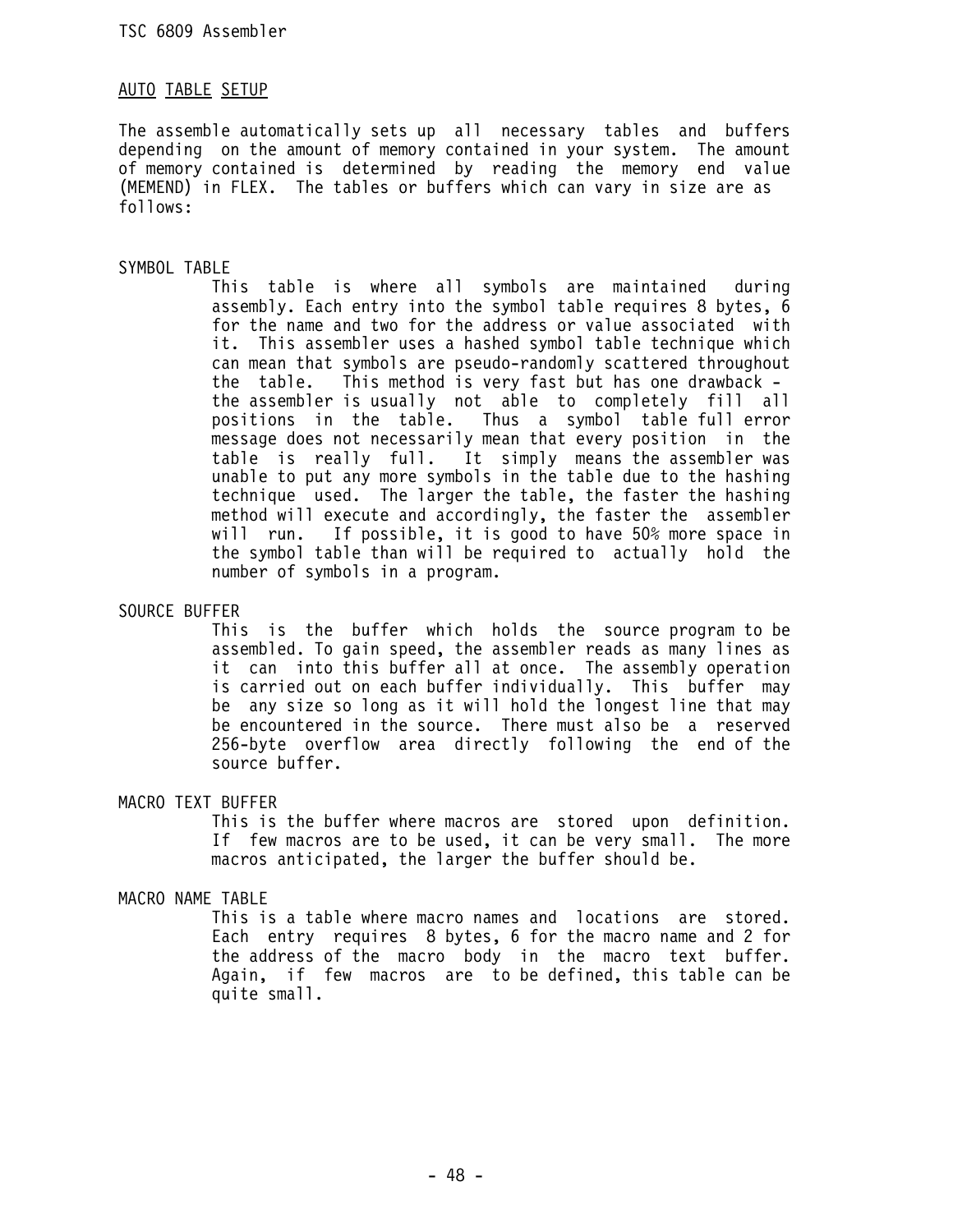#### MACRO ACTIVATION BUFFER

 This buffer is an area where the macro processor builds an activation stack for all macros currently under execution. Each time a macro is called, certain information about it is placed on this stack. If no parameters are supplied on the calling line, an entry on the stack requires some 10 bytes. Any calling line parameters will raise this amount. If macros are not nested, only one entry will be on the stack at a time. However, if one macro calls another, there must be two entries on the stack and so on. The minimum size of the stack necessary depends on the amount of macro nesting done.

The assembler attempts to provide a general sizing of these tables for any size system in which it is run. This sizing is done according to the following approximate formulae:

 Let AVM = MEMEND - MEMBEG where AVM implies available memory MEMEND refers to the end of memory as in FLEX MEMBEG is the start of the RAM buffer area

Then

SYMBOL TABLE =  $(AVM-1K)*0.625$ MACRO TEXT BUFFER =  $(AVM-1K)*0.188$ MACRO NAME TABLE =  $(AVM-1K)*0.031$ MACRO ACTIVATION BUFFER =  $(AVM-1K)*0.031$ SOURCE BUFFER = AVM-256-(sum of above spaces)

These formulae change if there is enough memory to produce a symbol table of larger than 16K according to the symbol table formula given above. In that case, the symbol is limited to 16K (enough for almost 2000 symbols) and the remaining space is divided equally between the macro text buffer and the source buffer.

These table sizes can be set manually by the programmer if so desired. See the section on adapting to your system for details.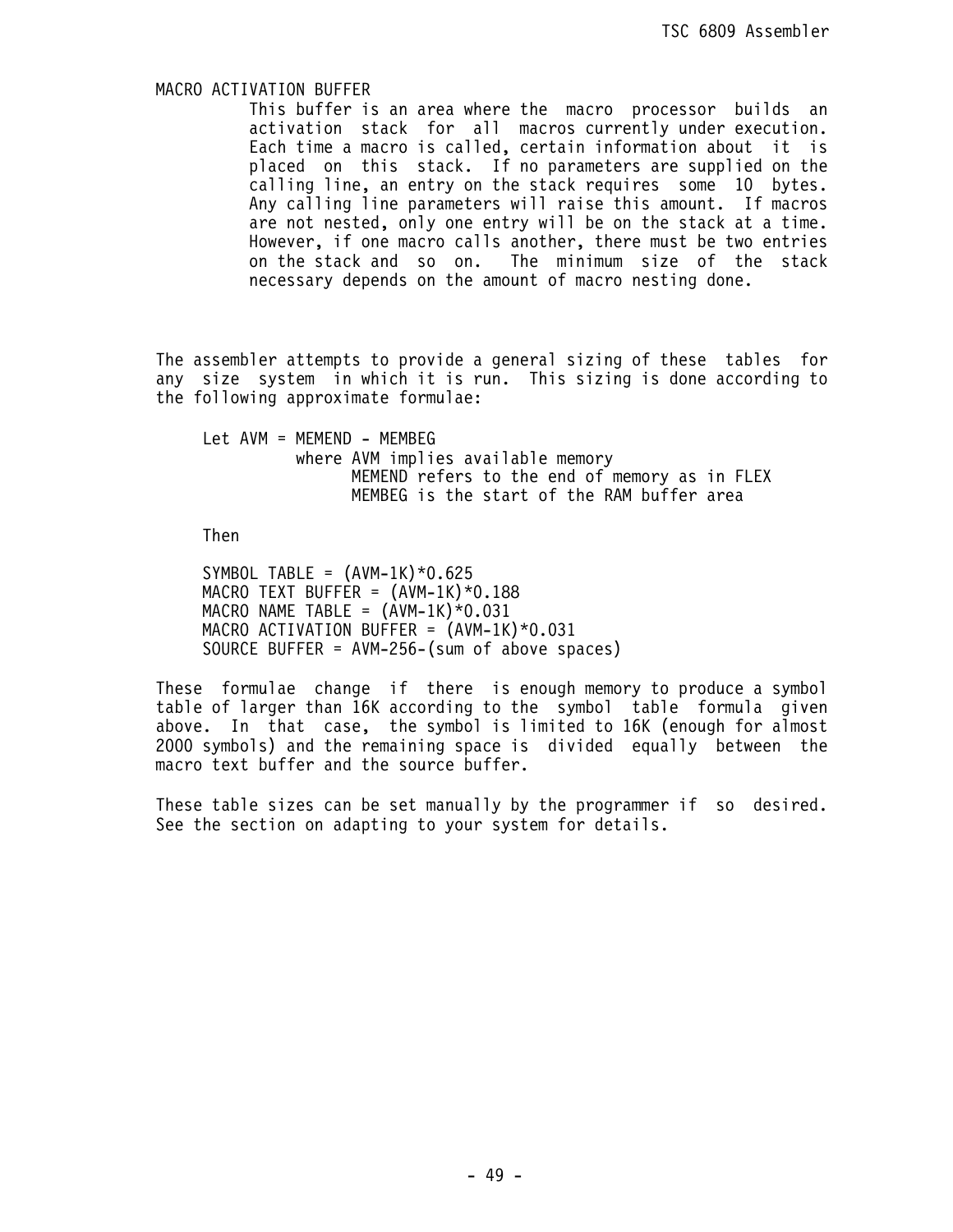# COMMAND LINE PARAMETERS

In the section on using the assembler at the beginning of this manual, command line parameters are discussed. That section describes how to place a parameter on the command line for passing into the source, but it does not elaborate on how the programmer tells the assembler where in the source to substitute those parameters. If you have read the section on macros, you should already understand the concept of parameter substitution. If not, read that section before continuing here.

Much as in macro parameter substitution, there are 2-character symbols or dummy parameters which, if placed anywhere in the source, will be replaced by the parameters supplied on the command line. In macros, the parameters from the macro calling line were substituted into the macro body during expansion of the macro. Here, the parameters from the command line are substituted into the source as it is read in from the disk. In macros, there were 10 possible parameters. Here there are three possible. The 2-character dummy parameters for these three are '&A', '&B', and '&C'. These correspond to the three possible command line parameters represented here:

+++ASMB,<filename>,+<options>,+<prm.A>,<prm.B>,<prm.C>

As can be seen, the three parameters are separated by commas. Just as in macros, the dummy parameters can be ignored by placing a backslash directly in front of the ampersand. Thus the following line of edited source:

VALUE EQU MASK\&COUNT

would be read into the assembler as:

VALUE EQU MASK&COUNT

A quick example should help clarify the preceding descriptions. The following program contains one dummy parameter, '&A'.

| $^\star$ |                | ROUTINE TO OUTPUT TO ONE OF TWO PORTS |  |
|----------|----------------|---------------------------------------|--|
|          | PAG,CON<br>0PT |                                       |  |
|          | TTL            | OUTPUT ROUTINE FOR PORT #&A           |  |
|          | PAG            |                                       |  |
|          | <b>IFN</b>     | $(A=0)   (BA=1)$                      |  |
|          | <b>ERR</b>     | NOT A VALID PORT NUMBER               |  |
|          | <b>ELSE</b>    |                                       |  |
| IF       | $\&A=0$        |                                       |  |
| ACIA     | \$E000<br>EQU  |                                       |  |
|          | <b>ELSE</b>    |                                       |  |
| ACIA     | \$E004<br>EQU  |                                       |  |
|          | ENDIF          |                                       |  |
|          | ENDIF          |                                       |  |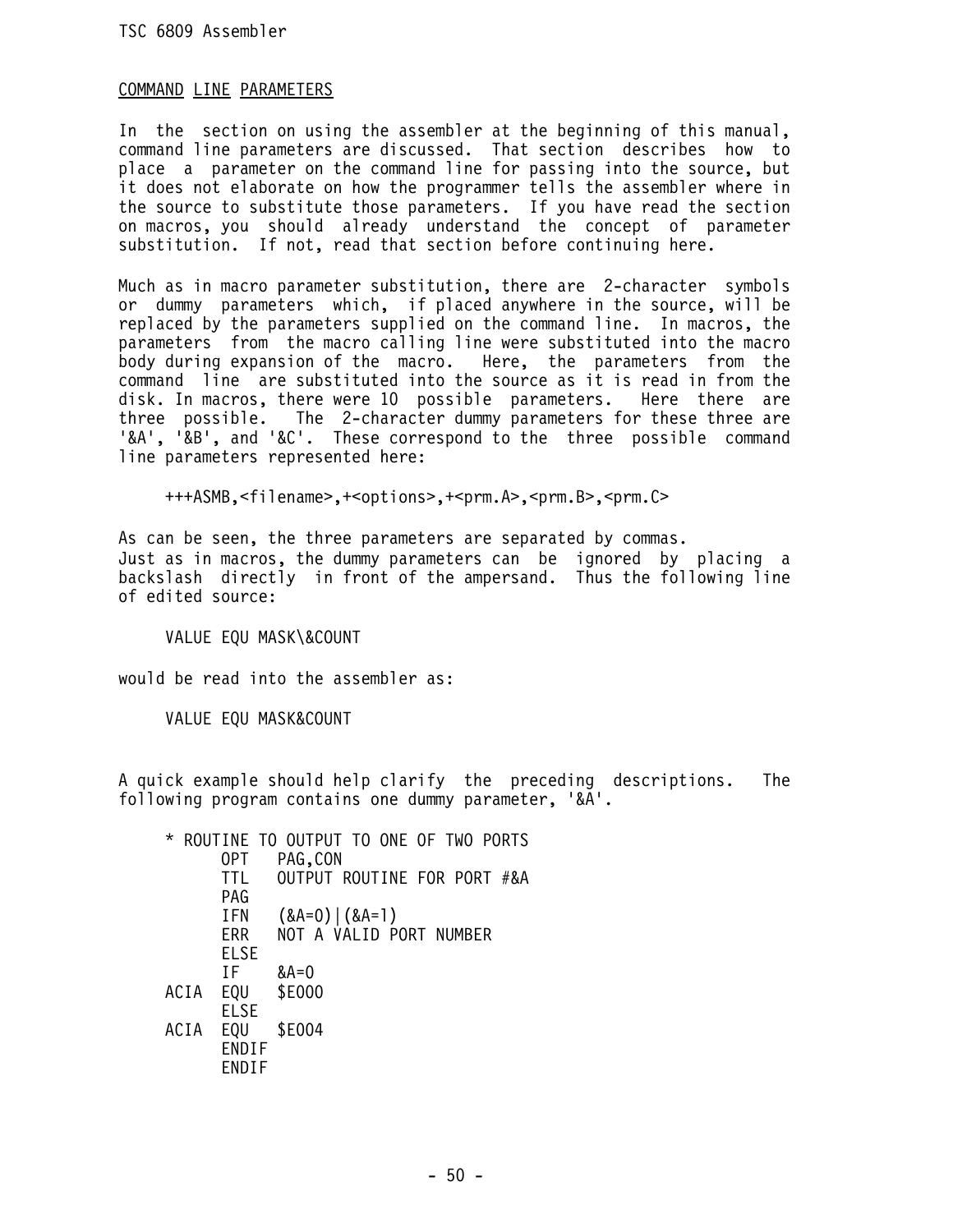OUTCH LDB ACIA ANDB #\$02<br>BEQ OUTCH BEQ OUTCH<br>STA ACIA ACIA RTS END

Now if this file were assembled with a command line like:

+++ASMB,FILE,+BGDS,+1

(assuming the file is very creatively called, 'FILE'), we would see the following assembled output:

OUTPUT ROUTINE FOR PORT #1 TSC ASSEMBLER PAGE 1

|                                                     | E004                     | ACIA<br>ACIA | <b>IFN</b><br><b>ERR</b><br><b>ELSE</b><br>IF<br>EQU<br><b>ELSE</b><br>EQU<br>ENDIF<br>ENDIF | $(1=0)1(1=1)$<br>NOT A VALID PORT NUMBER<br>$1 = 0$<br>\$E000<br>\$E004 |
|-----------------------------------------------------|--------------------------|--------------|----------------------------------------------------------------------------------------------|-------------------------------------------------------------------------|
| 0000 F6<br>0003 C4<br>0005 27<br>0007 B7<br>000A 39 | E004<br>02<br>F9<br>E004 | <b>OUTCH</b> | LDB<br>ANDB<br><b>BEQ</b><br><b>STA</b><br><b>RTS</b><br><b>END</b>                          | ACIA<br>#\$02<br><b>OUTCH</b><br>ACIA                                   |

0 ERROR(S) DETECTED

Note that the first page of output is not shown.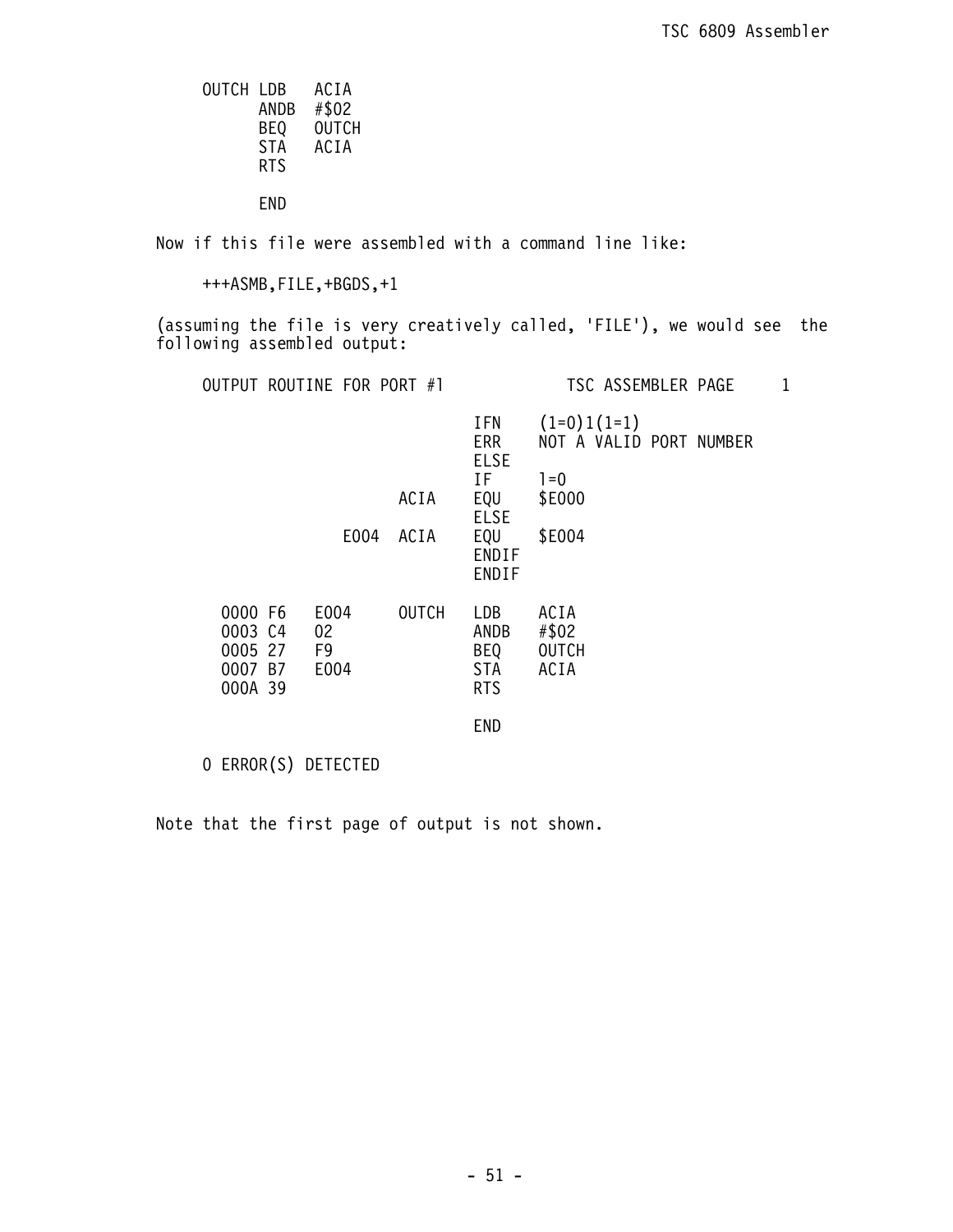# IX. OBJECT CODE PRODUCTION

The assembler is capable of producing two kinds of object code output. One is a binary file in the standard FLEX binary file format. The first section of this manual explains how to produce such a file and how to assign a name to it. The second type is a direct output to tape. This object code is produced in the standard Motorola '51-S9' tape format. This is an ASCII hex record format as shown:

S1BBAAAADDDDDDDDDD......DDDDCC

where

- S1 is a record start marker
- BB is a byte count which includes all bytes in the record past the byte count itself
- AAAA is the load address of the first data byte
- DD is the actual data
- CC is a checksum equivalent to the one's complement of the modulo 256 sum of all bytes preceding the checksum (except the S1)

This data is output, character at a time, through a jump vector located near the beginning of the assembler. As supplied this jump vector is pointing to the PUTCHR or output character routine of FLEX. If your tape device is located on the same port as your terminal, this should be satisfactory. If, however, you have a tape device located elsewhere, you will need to patch this jump vector to point to a routine you must supply to output a character to your tape device and then return. Directions for patching this address can be found in the section on adapting to your system.

Note that this data is output periodically during an assembly. If your tape device is on the same port as your terminal you will want to turn off the listing and symbol table printing options so that only the object code data is output to your tape.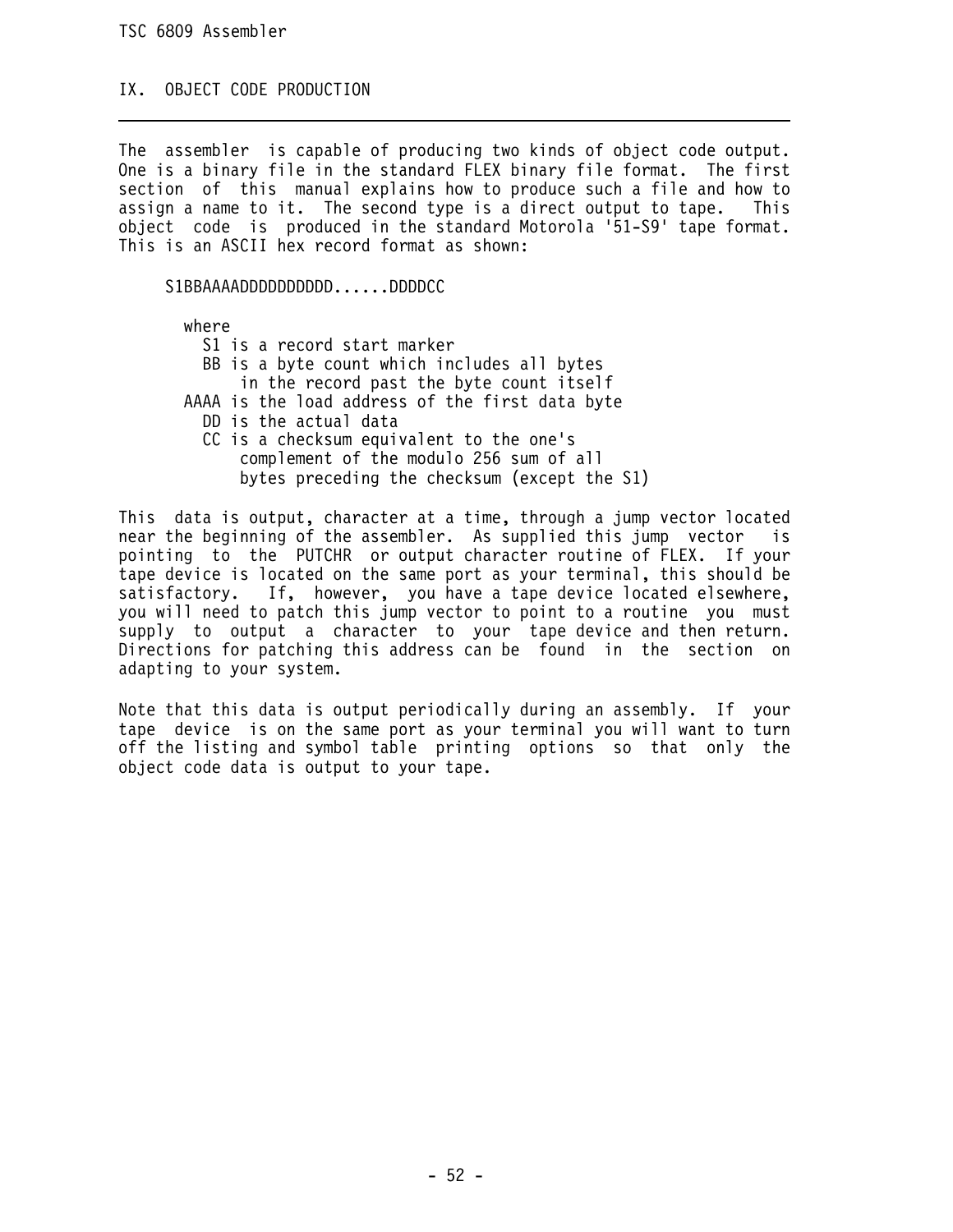X. ERROR AND WARNING MESSAGES

The assembler supports warning messages and two types of error messages: fatal and non-fatal. A fatal error is one which will cause an immediate termination of the assembly such as not enough memory. A non-fatal error results in an error message being inserted into the listing and some sort of default code being assembled if the error is in a code producing line. The assembly is allowed to continue on non-fatal errors. Warning messages are handled much like non-fatal errors: the message is inserted in the output listing and the assembly is allowed to continue. These warning messages may be suppressed by the 'W' option in the command line. Error messages may not be suppressed.

All messages are output as English statements - not as error numbers. These messages announce violations of any of the rules and restrictions set forth in this manual and are, therefore, essentially self-explanatory. Error messages are output with three asterisks preceding the message. Warning-messages are output with two asterisks preceding the message. This can be used to quick locate the messages either by, eye or with an editor.

Possible NON-FATAL error messages are as follows:

 UNDEFINED SYMBOL MULTIPLY DEFINED SYMBOL UNRECOGNIZABLE MNEMONIC OR MACRO ILLEGAL LABEL ILLEGAL OPERAND RELATIVE BRANCH TOO LONG SYNTAX ERROR ILLEGAL INDEXED MODE ILLEGAL CONSTANT ILLEGAL OPTION OPERAND OVERFLOW! OVERFLOW! UNBALANCED CLAUSE UNDEFINED IN PASS 1 NOT ALLOWED IN THIS CONTEXT MACRO EXISTS PHASING ERROR DETECTED

A couple of these could use some elaboration. The OPERAND OVERFLOW message results from attempting to generate too much data from a single FCB, FDB, or FCC instruction. A maximum of 256 bytes of data can be generated by a single instruction of that type. An example of the OVERFLOW error is when LIB files are nested more than 12 levels deep. The UNBALANCED CLAUSE message results when one directive of a clause is missing such as an ENDIF with no IF. The NOT ALLOWED IN THIS CONTEXT message is generally associated with macros, ie. when an operation is attempted that is illegal inside a macro or vice versa.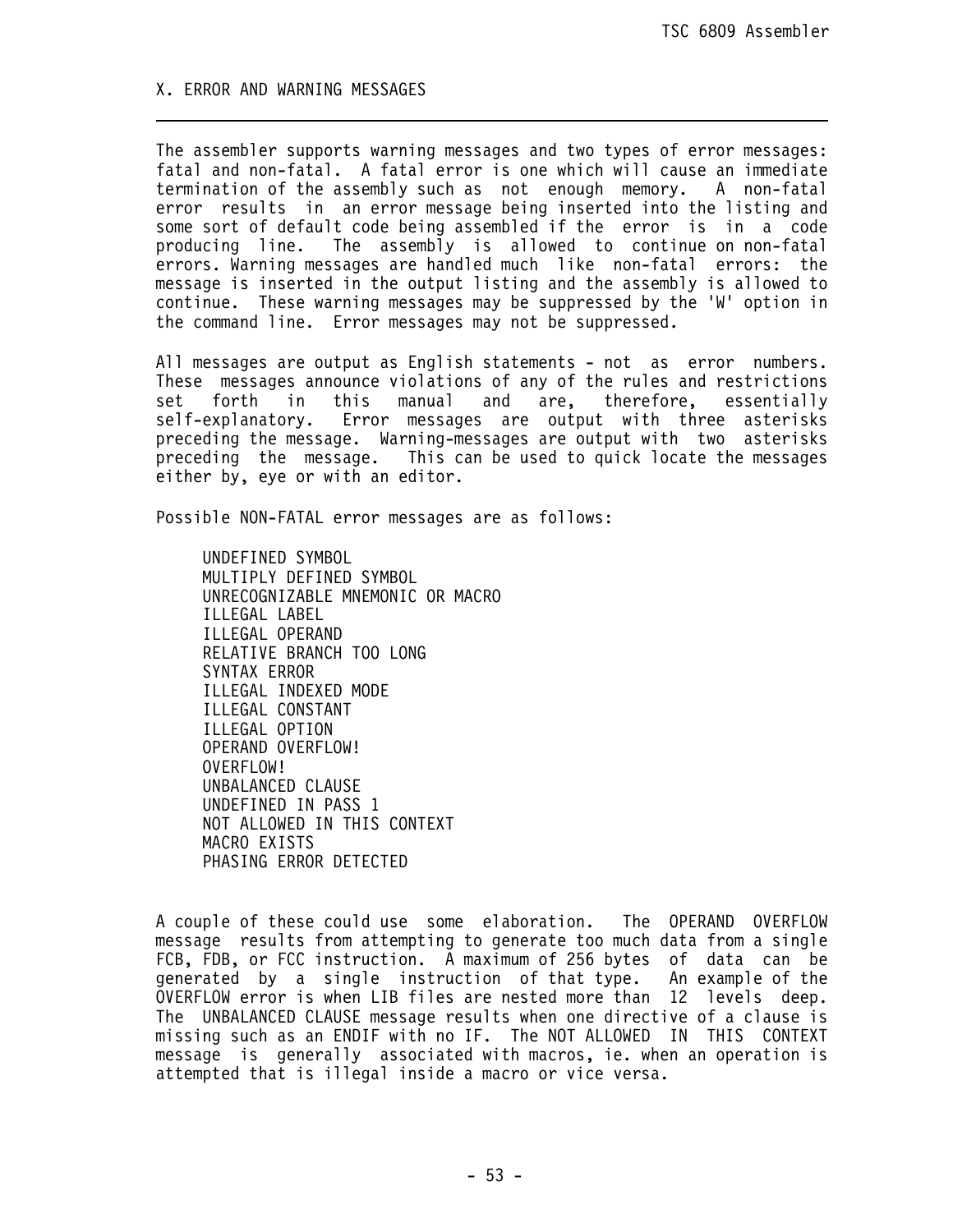Possible FATAL error messages are:

 ILLEGAL FILE NAME NO SUCH FILE ILLEGAL OPTION SPECIFIED INSUFFICIENT MEMORY MACRO OVERFLOW!

The first three are associated with errors in the command line. The INSUFFICIENT MEMORY message is issued when automatic table setup is enabled and there is not at least 3K of buffer area. The MACRO OVERFLOW message occurs when any of the macro buffers is overflowed.

Possible warning messages are as follows:

 FORCED ADDRESS TRUNCATED IMMEDIATE VALUE TRUNCATED ILLOGICAL FORCING IGNORED

The first warning is printed if an address is forced to 8 bits (with the '<' character) and must be truncated to fit. The second occurs on lines where an immediate value must be truncated to fit in 8 bits. For example, ' LDB #\$42E5' would result in such a warning. The third is issued if address length forcing (with the '<' or the '>') is done in an operand where not possible. For example, the instruction ' LDB <[BUFCNT]]' would result in such a warning.

As stated in a previous section, the total number of errors is reported at the end of the assembly and if warning messages are enabled, the number of warnings are also output.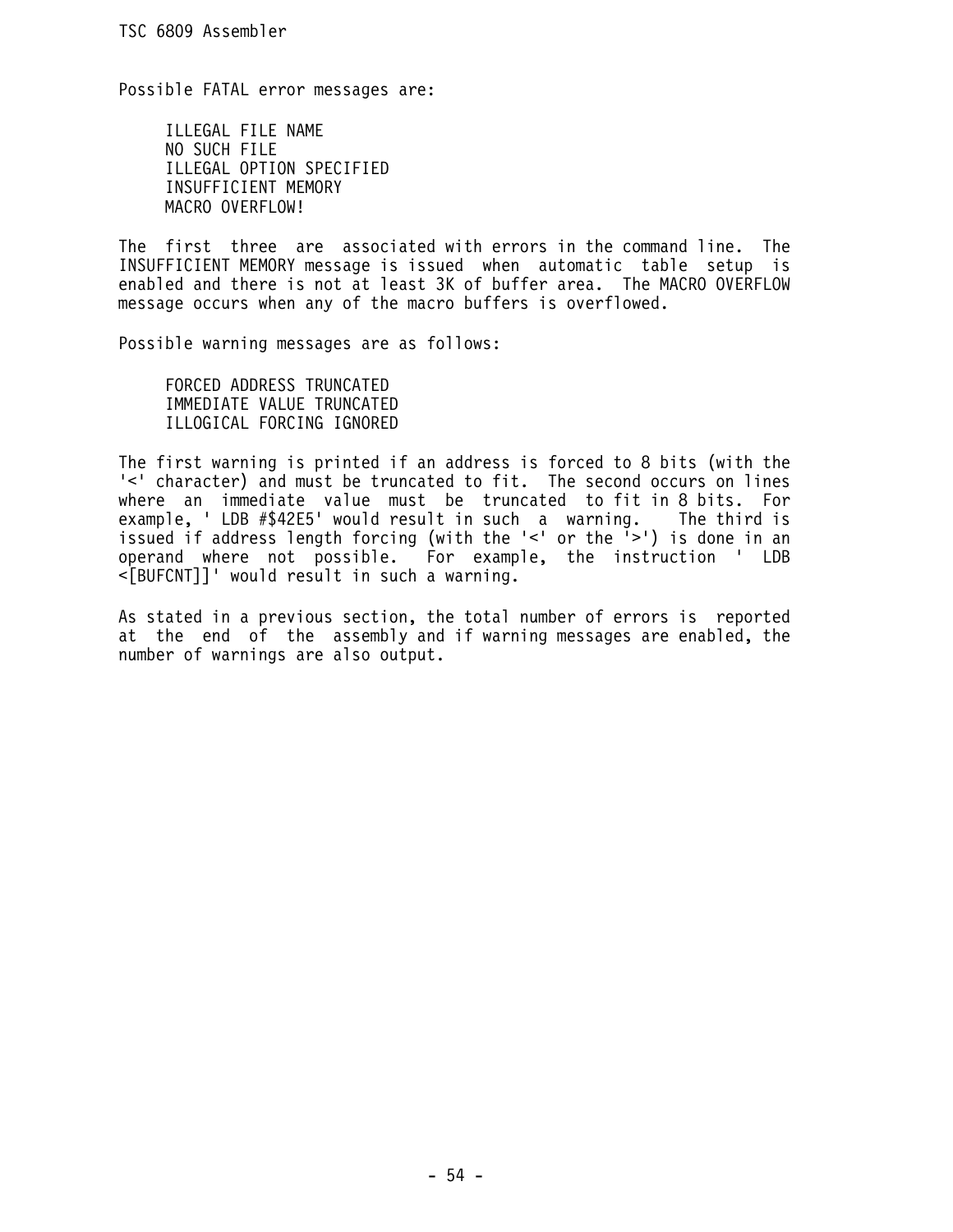XI. ADAPTING TO YOUR SYSTEM

In general, if you have FLEX up and running and have at least 16K of user memory, there will be no need for any adapting whatsoever. Some users, however, always feel the need to modify certain things and this section describes how to make all the changes which we felt might be desired (and which would be feasible). With the exception of MEMEND, these changes must all be made to the object code of the assembler. This can be done by loading the assembler (with a GET ASMB.CMD command), making the desired changes in memory, and saving the result on disk (with the SAVE command).

#### MEMEND

 If using the automatic table setup which the assembler performs for you, the MEMEND value in FLEX should be set to the last address which the assembler should use. FLEX initializes MEMEND to the actual end of user memory. You may have an application where you don't want this to be the case. If so, set MEMEND manually before executing the assembler.

# EXIT ADDRESS

 When the assembler is finished, it jumps into FLEX's warm start. If you wish it to exit to some other address, place that address at location \$0027.

#### OUTPUT CHARACTER ROUTINE

 As supplied, the assembler outputs through FLEX's PUTCHR routine. This takes advantage of the escape-return sequence in FLEX to pause or terminate an output listing. If, however, you wish to output through some user supplied output routine, place the address of such a routine at location \$002A. This routine should output the character in the A register and return without affecting any registers except the condition codes.

#### TAPE OUTPUT CHARACTER ROUTINE

 Presently, tape output is performed character at a time through the PUTCHR routine in FLEX. This causes any tape output to be routed to the terminal which may be the same port on which the tape device is located. If you require a different output routine for tape, place the address of such a routine at location \$002D. This routine should output the character in the A register to the tape device and return without affecting any registers except the condition codes.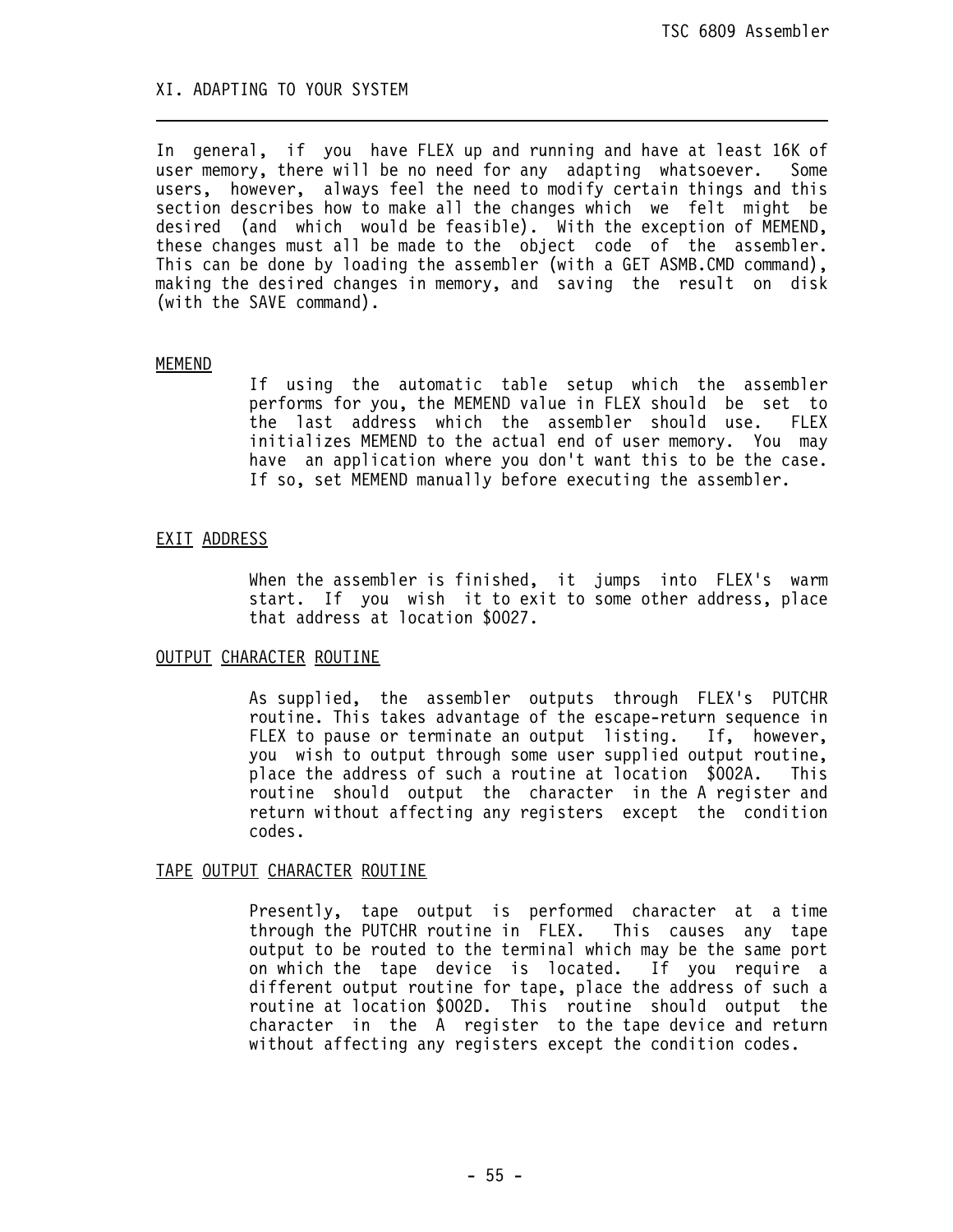# LINES PER PAGE

 If the page mode is selected, the assembler automatically places a header at the top of each page (with the current page number) and performs a page eject at the bottom. The number of lines which are output before the page eject occurs (including the header lines) is set at location \$0018 in the assembler. This value is currently set to 58 lines. Change if desired.

# LABELS PER LINE

 The symbol table output is done with multiple symbols per line. Currently there are 5 labels per line. If desired, this number can be changed by setting the byte at location \$0019.

# AUTO FIELDING COLUMNS

 As explained in the special features section, this assembler performs auto fielding. The columns in which the fields are placed are currently set to 8, 15, and 25 for the mnemonic, operand, and comment fields respectively. If desired, these columns can be changed by altering the three bytes beginning at location \$001A.

# TAPE CONTROL

 When tape output is selected, the assembler turns on the tape unit, delays for a set period, then begins the output. When the last data has been output, the assembler turns the tape unit off. This tape on and off control is performed by outputting up to four characters for each function (on and off). Currently these characters are all set to nulls (\$00) as the assembler expects manual tape control. If you wish to set these characters, the four tape on characters should be placed at locations \$001E through \$0021. The four tape off charcters should be placed at locations \$0022 through \$0025.

> The time delay for tape turn-on can also be adjusted by altering the byte at location \$001D. This byte is currently set to 4 (roughly 2 seconds) and should be raised for longer delays or lowered for shorter delays (can be zero for no delay).